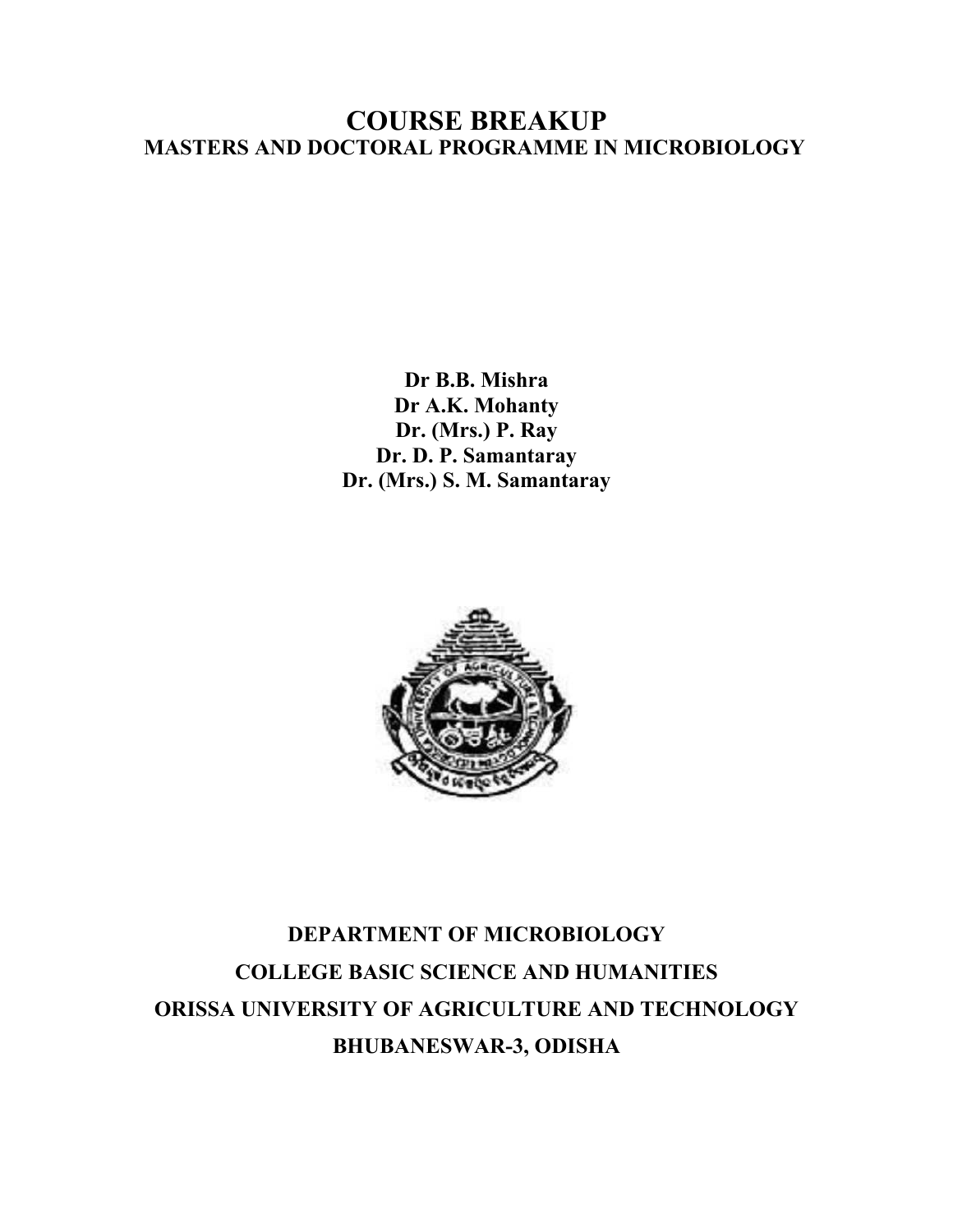### **MASTERS PROGRAMME IN MICROBIOLOGY**

| <b>SEMESTER-I</b> |                                               |             |       |            |            |
|-------------------|-----------------------------------------------|-------------|-------|------------|------------|
| Course            |                                               | Credit Hour |       |            | Compulsory |
| code              | Title<br>Major                                |             | Minor | Supporting | Non-Credit |
|                   | MICRO 501 Principles of Microbiology          | $3+1$       |       |            |            |
|                   | MICRO 502 Microbial Physiology and Metabolism | $3+1$       |       |            |            |
|                   | MICRO 503 Microbial Genetic                   | $2+1$       |       |            |            |
|                   | MICRO 506 Food and Dairy Microbiology         |             | $2+1$ |            |            |
| <b>PGS 501</b>    | Library & Information Services                |             |       |            | $0+1$      |
| <b>PGS 503</b>    | Intellectual Property and its Management      |             |       |            | $1+0$      |
| <b>PGS 504</b>    | Basic Concepts in Lab. Techniques             |             |       |            | $0+1$      |
|                   | <b>Total Credit Hour</b>                      | $8+3$       | $2+1$ |            | $1+2$      |

#### SEMESTER- II

| Course         | Title                                     | Credit Hour |         |                       | Compulsory |
|----------------|-------------------------------------------|-------------|---------|-----------------------|------------|
| code           |                                           | Major       | Minor   | Supporting Non-Credit |            |
| MICRO 504      | Soil Microbiology                         | $2+1$       |         |                       |            |
| MICRO 505      | Microbial Biotechnology                   |             | $2+1$   |                       |            |
| MICRO 509      | <b>Industrial Microbiology</b>            |             |         | $2+1$                 |            |
| MICRO 510      | <b>Biofertilizer Technology</b>           |             |         | $1 + 1$               |            |
| MICRO 512      | Clinical Microbilogy                      |             | $2 + 1$ |                       |            |
| <b>PGS 502</b> | Technical Writing & Communications Skills |             |         |                       | $0+1$      |
|                |                                           |             |         |                       |            |
| <b>PGS 506</b> | Disaster Management Skills                |             |         |                       | $1+0$      |
|                | <b>Total Credit Hour</b>                  | $2+1$       | $4 + 2$ | $3 + 2$               | $1 + 1$    |

#### SEMESTER- III

| Course           |                                     | Credit Hour              |         |         | Compulsory            |  |
|------------------|-------------------------------------|--------------------------|---------|---------|-----------------------|--|
| code             | Title                               |                          | Major   | Minor   | Supporting Non-Credit |  |
| MICRO 507        | Virus and Bacteriophages            |                          | $2+1$   |         |                       |  |
| <b>MICRO 508</b> | <b>Environmental Microbilogy</b>    |                          |         | $2 + 1$ |                       |  |
| MICRO 511        | Cyanobacterial /Algal Biotechnology |                          |         |         | $2+0$                 |  |
| MICRO 513        | Immunology                          |                          | $2+1$   |         |                       |  |
| <b>MICRO 599</b> | Minor Research                      |                          | $0 + 8$ |         |                       |  |
|                  |                                     | <b>Total Credit Hour</b> | $4+10$  | $2+1$   | $2+0$                 |  |

#### SEMESTER- IV

| Course    |                          | Credit Hour |  |            | Compulsory |
|-----------|--------------------------|-------------|--|------------|------------|
| code      | Title                    | Major Minor |  | Supporting | Non-Credit |
| MICRO 591 | Seminar                  | 1+0         |  |            |            |
| MICRO 599 | Research                 | $0+12$      |  |            |            |
|           | <b>Total Credit Hour</b> | $1+12$      |  |            |            |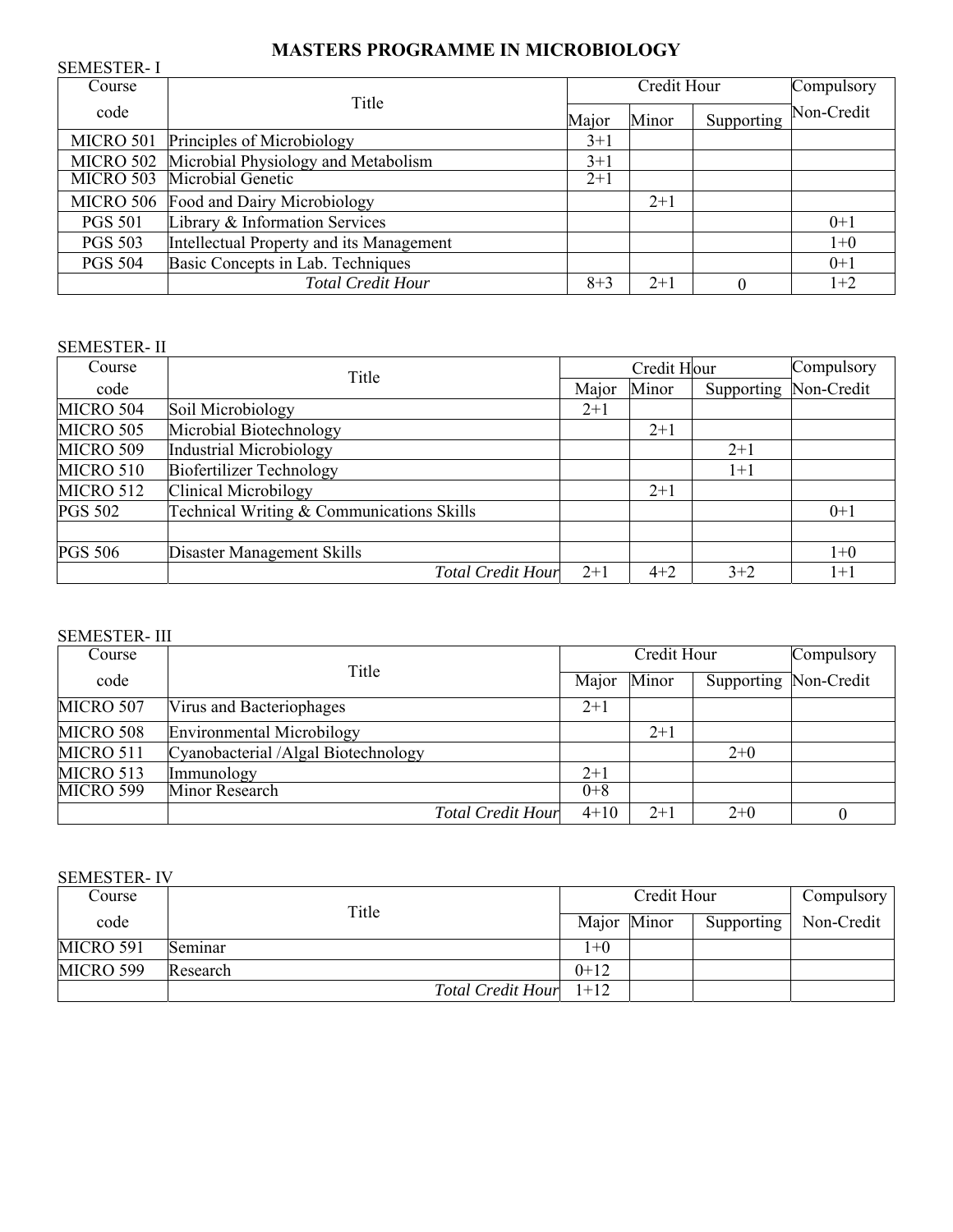### **SEMESTER-I PRINCIPLES OF MICROBIOLOGY**

**Course Code:** MICRO-501 (3+1) **Course Title:** PRINCIPLES OF MICROBIOLOGY **Semester:** 1<sup>St</sup> **Faculty:** Dr. (Mrs.) Pratima Ray

**Course objective:** To impart knowledge on Sterilization principles, physical and chemical methods of sterilization, basic principles and use of microscope and Isolation of bacteria, fungi, algae, actinomycetes and protozoa.

| Lecture          | <b>Details</b>                                                                 |
|------------------|--------------------------------------------------------------------------------|
| 1,2              | Discoveries in microbiology                                                    |
| $\overline{3,4}$ | Concepts of origin of life.                                                    |
| 5                | Abiogenesis and biogenesis                                                     |
| 6                | Contribution of Louis Pasteur, Robert Koch, Alexander Flemming, S.A. Waksmann. |
| 7,8              | Scope and importance of microbiology                                           |
| 9,10             | Structure and function of bacteria                                             |
| 11               | Structure and function of cyanobacteria                                        |
| 12               | Structure and function of fungi                                                |
| 13,14            | Classification of prokaryotes                                                  |
| 15,16            | Basic concepts used in bacterial classification                                |
| $\overline{17}$  | Evolutionary relationship among prokaryotes                                    |
| 18,19            | Phylogenetic and numerical taxonomy                                            |
| 20               | Archea                                                                         |
| 21               | Actinomycetes                                                                  |
| 22               | Mycoplasma                                                                     |
| 23               | Chlamydia                                                                      |
| 24               | Rickettsia                                                                     |
| 25,26            | Gracilaricutes, Firmicutes, Taenaricute and Mendosicutes                       |
| $\overline{27}$  | Reproduction in bacteria                                                       |
| 28               | Chromatography and its types : Thin layer and Gas liquid chromatography        |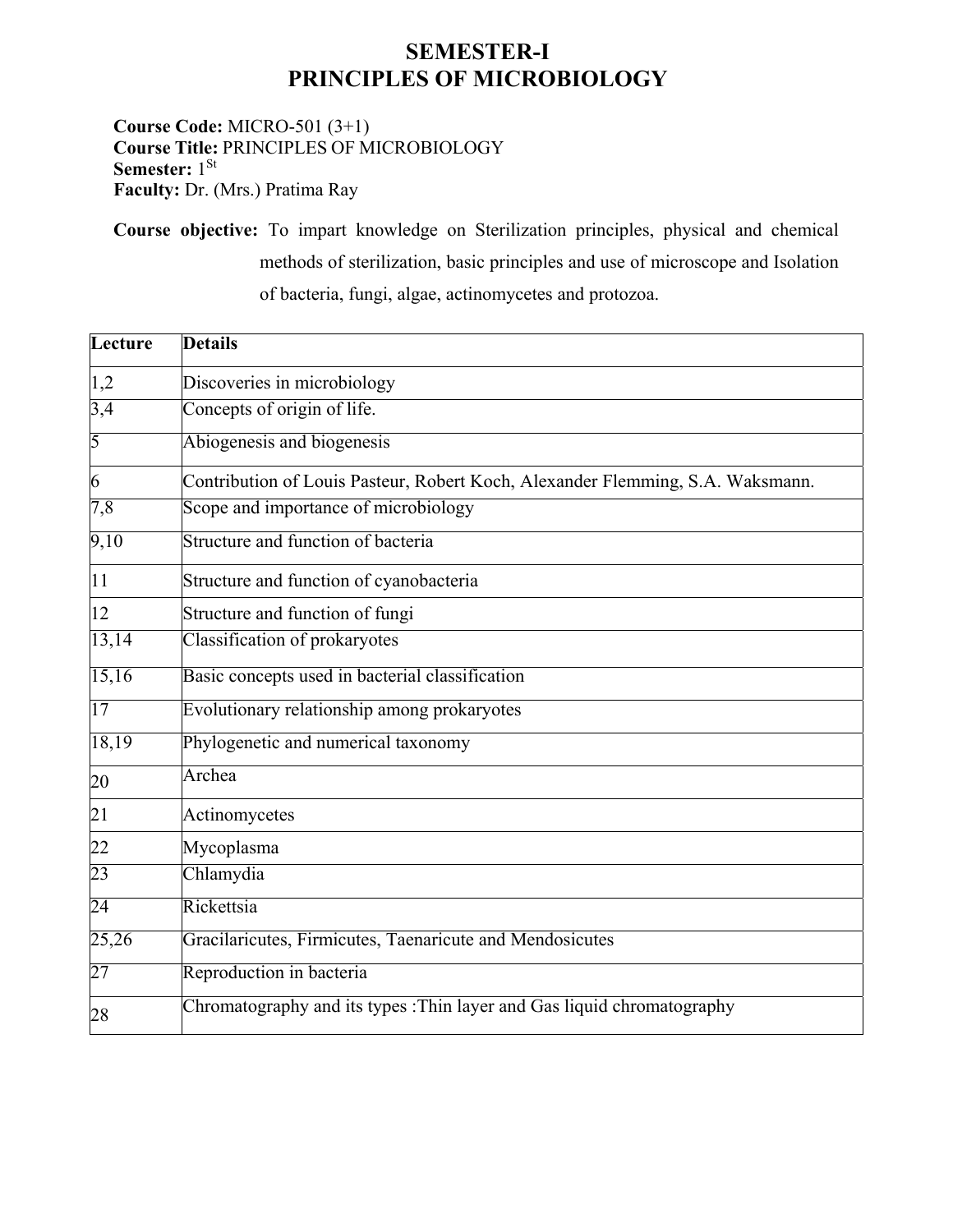| 29,30 | Electrophoresis              |
|-------|------------------------------|
| 31,32 | Centrifugation and its types |

| Exp.           | <b>Practical</b> | <b>Experiment details</b>                                                                                                                                                                                   |
|----------------|------------------|-------------------------------------------------------------------------------------------------------------------------------------------------------------------------------------------------------------|
| No.            | classes          |                                                                                                                                                                                                             |
|                |                  | Preparation of growth media liquid, solid, semi-solid media, selective, enrichment<br>and common media for growth of micro-organisms.                                                                       |
| $\overline{2}$ |                  | Methods of isolation, enumeration, purification and maintenance<br>of<br>microorganisms from different environments air, water, soil, milk and food by<br>pour plate, spread plate and streak plate method. |
| 3              |                  | Staining technique- gram's staining                                                                                                                                                                         |
| 4              |                  | acid fast staining                                                                                                                                                                                          |
| 5              |                  | spore staining, capsule staining                                                                                                                                                                            |
| 6              |                  | negative and simple staining                                                                                                                                                                                |
| 7              |                  | Anaerobic culture of bacteria, micrometry                                                                                                                                                                   |
| 8              |                  | Hanging drop technique for study of bacterial motility                                                                                                                                                      |
| 9              |                  | Identification of bacteria by biochemical tests                                                                                                                                                             |
| 10             |                  | Identification of fungi                                                                                                                                                                                     |
| 11             |                  | Preservation technique for bacteria and fungi                                                                                                                                                               |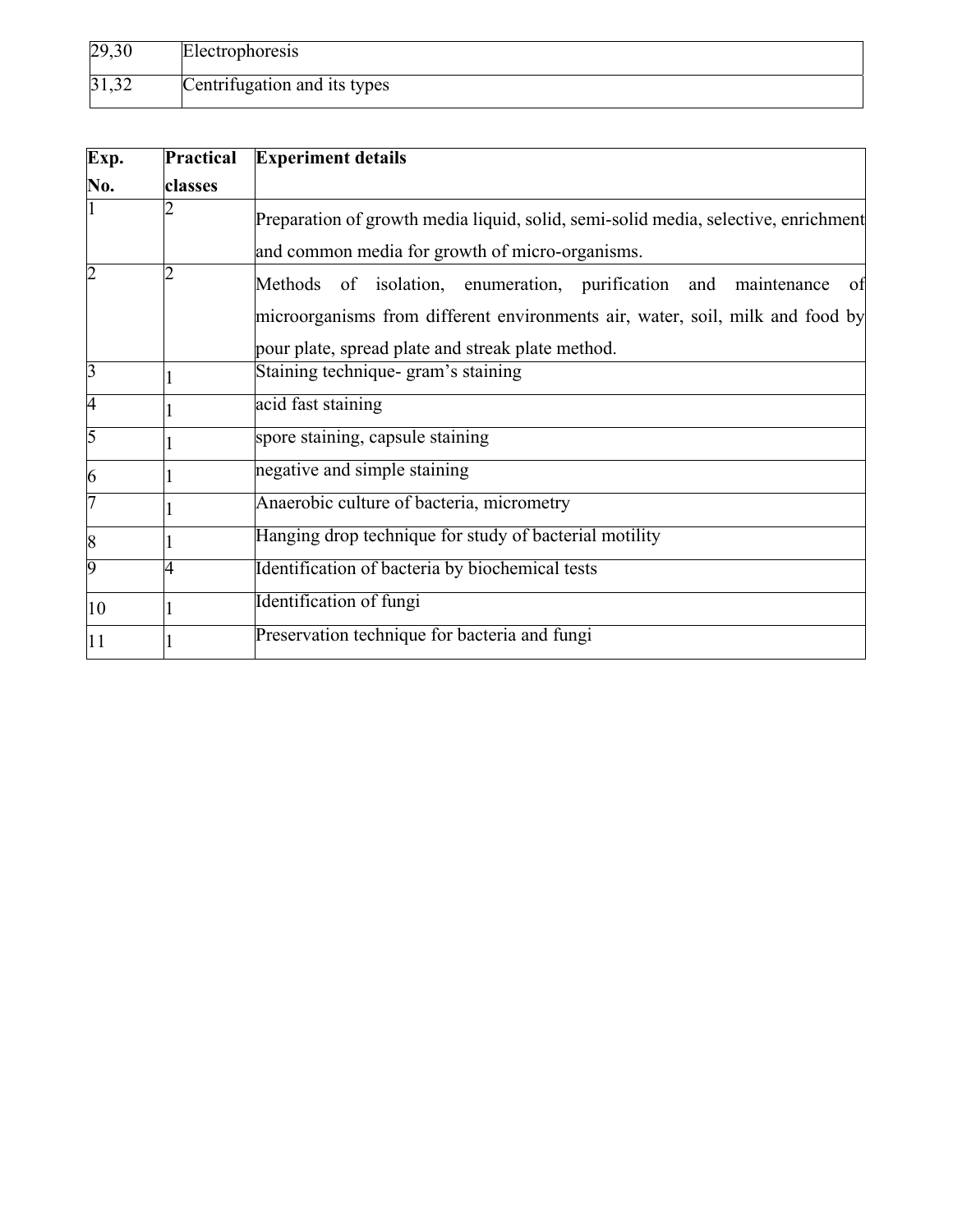## **PRINCIPLES OF MICROBIOLOGY**

**Course code:** MICRO-501 (3+1) **Course title:** PRINCIPLES OF MICROBIOLOGY **Semester:** 1st **Faculty:** Dr. Deviprasad Samantaray

**Course objective:** To impart knowledge on principles of sterilization, cultivation and presrvation of microbes using various culture media, study of microbes through imaging technology and application of photometry.

| Lecture         | Subject details                                                                   |
|-----------------|-----------------------------------------------------------------------------------|
| 1,2,3           | Sterilization principles, different methods of sterilization and its applications |
| 4,5             | Culture media, types and its applications                                         |
| 6,7             | Staining principles, different types of staining and its applications             |
| 8, 9            | Isolation of bacteria, fungi, algae, actinomycetes and protozoa                   |
| 10              | Preservation of bacterial and fungal cultures                                     |
| 11, 12, 13, 14  | Principles of microscopy, types and applications of microscope                    |
| $\overline{15}$ | Spectrophotometer and its applications                                            |
| 16              | Colorimeter and its applications                                                  |

- 1. Microbiology: Michael J. Pelczar, JR., E.C.S. Chan & Noel R. Krieg, McGraw-Hill Education.
- 2. Prescott's Microbiology: Joanne M. Willey, Linda M. Sherwood & Christopher J. Woolverton, McGraw-Hill Education.
- 3. Microbiology: Daniel lim, Kendall Hunt Publishing.
- 4. Brock Biology of Microorganisms: Michael T. Madigan, John M. Martinko & Kelly S. Bender, Pearson.
- 5. Biophysical Chemistry Principles and Techniques: Avinash Upadhyay, Kakoli Upadhyay & Nirmalendu Nath, Himalaya Publishing House.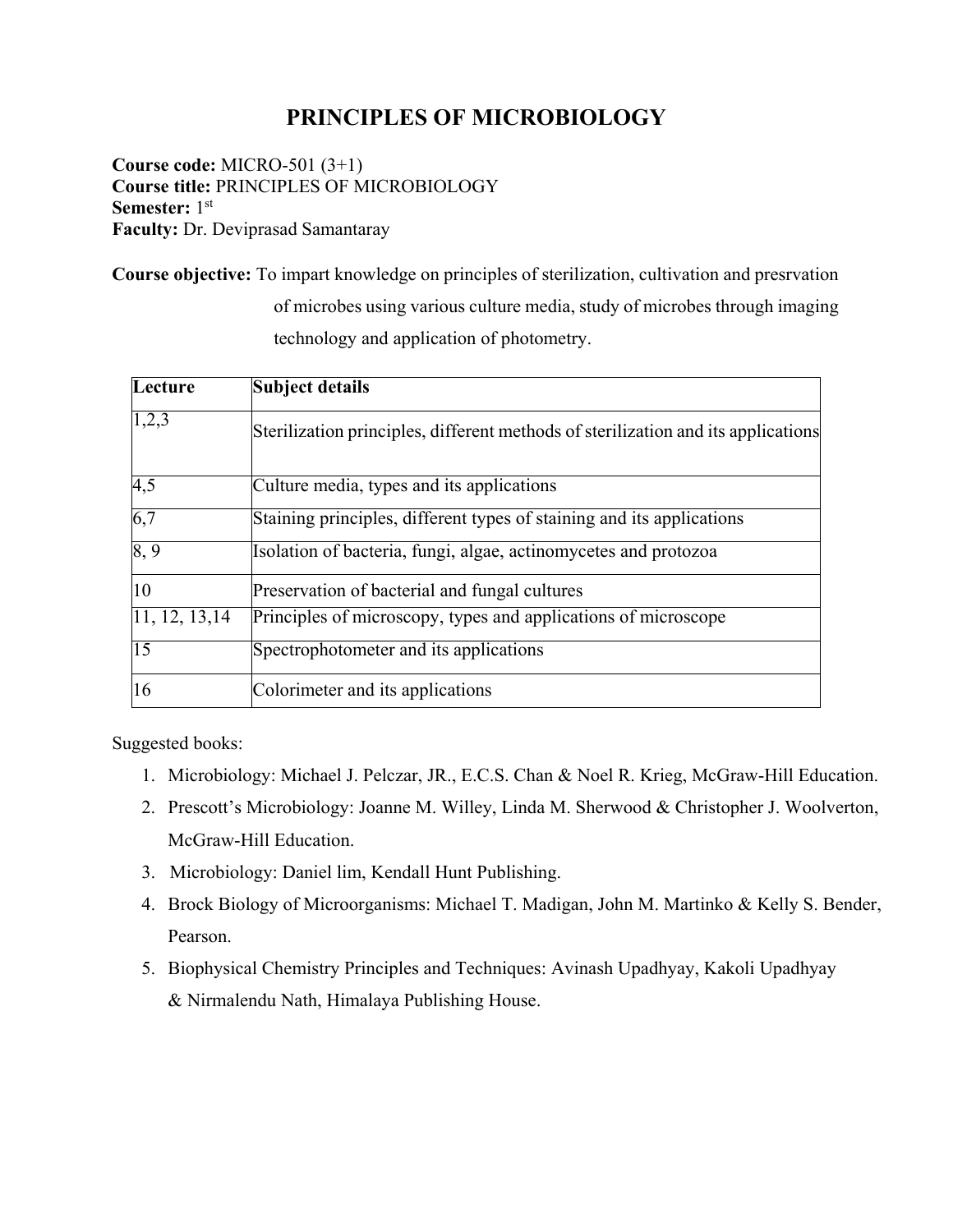# **MICROBIAL PHYSIOLOGY AND METABOLISM**

**Course Code :** MICRO-502 (3+1) **Course Title : MICROBIAL PHYSIOLOGY AND METABOLISM**<br>**Semester** : 1<sup>st</sup> **Semester Faculty** : Dr. B.B. Mishra

**Course objective:** To impart knowledge on Principles of bioenergetics, Fermentative metabolism and

| Lecture        | Subject details                                           |
|----------------|-----------------------------------------------------------|
| 1,2            | Principles of bioenergetics                               |
| 3,4,5,6        | Enzyme and its kinetics, regulation of enzyme activity    |
| 7,8,9,10,11,12 | Bacterial photosynthesis                                  |
| 13, 14, 15     | Energy production (EMP, PP, ED, TCA)                      |
| 16, 17, 18     | Utilization of reserve materials: starch, glycogen, lipid |
| 19,20          | Respiratory chain and electron transport system           |
| 21,22          | Electron transport under anaerobic condition              |
| 23,24          | Biosynthesis of building blocks and macro-molecules       |
| 25,26          | Amino acids and protein synthesis                         |
| 27,28          | Nucleotides and nucleic acids                             |
| 29,30,31       | Carbohydrates                                             |
| 32,33          | Peptidoglycans                                            |
| 34, 35, 36     | <b>Fatty</b> acids                                        |
| 37,38          | Phospholipids and isoprenoids                             |
| 39,40          | Regulation of metabolism                                  |

Biosynthesis of building blocks and macro-molecules.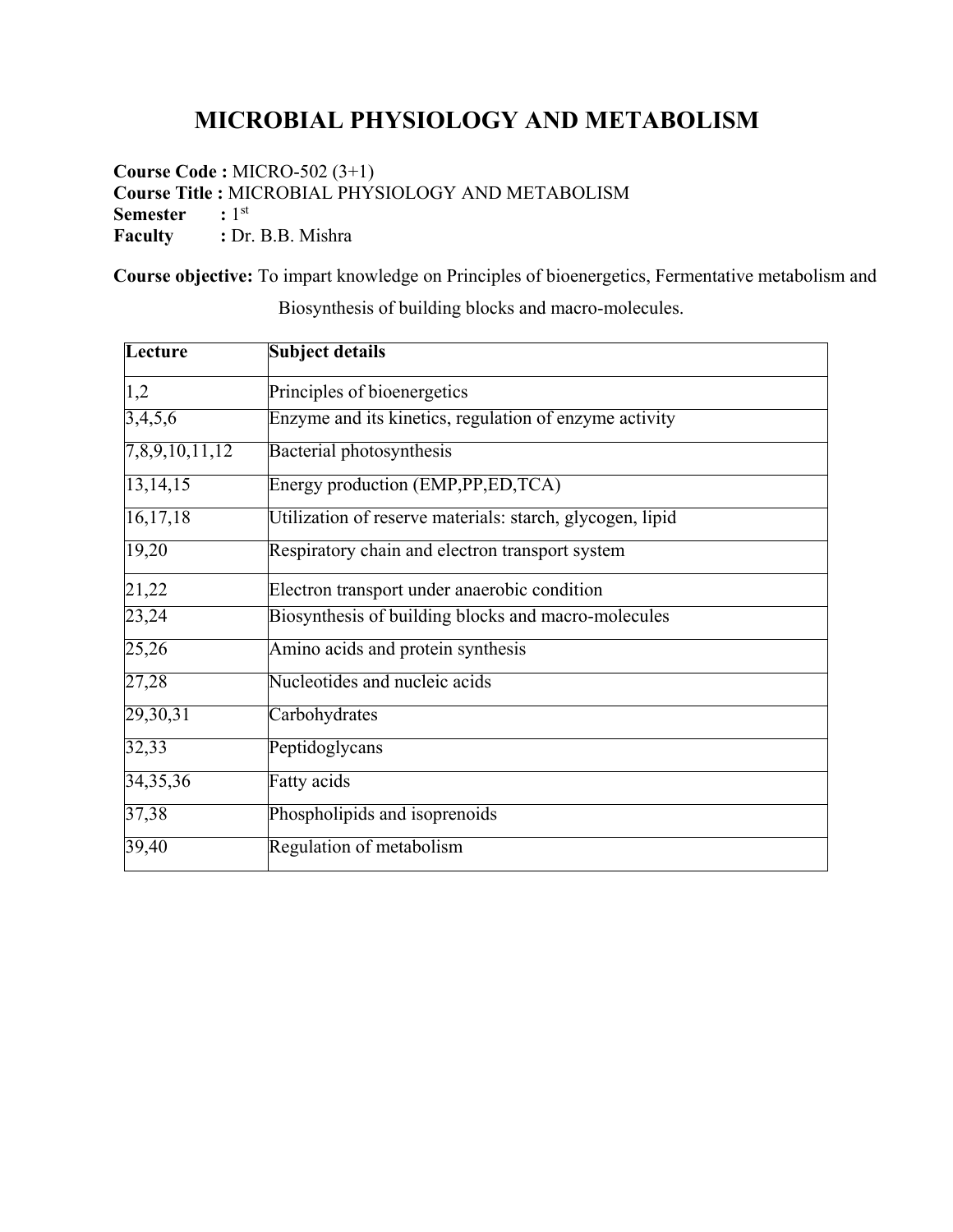# **MICROBIAL PHYSIOLOGY AND METABOLISM**

**Course code:** MICRO-502 (3+1) **Course title:** MICROBIAL PHYSIOLOGY AND METABOLISM **Semester:** 1st **Faculty:** Dr. Deviprasad Samantaray

**Course objective:** To impart knowledge on nutritional requirement, nutrient transport and growth of

microbes.

| Lecture | <b>Subject details</b>                          |
|---------|-------------------------------------------------|
|         | Introduction and scope of microbial physiology  |
| 2,3     | Nutritional diversity of microbes               |
| 4,5     | Nutrient transport in microbes                  |
| 6       | Microbial growth                                |
|         | Determination of microbial growth               |
| 8       | Diauxic growth, continuous and fedbatch culture |

| Exp.           | <b>Practical</b> | <b>Experiment details</b>                                              |
|----------------|------------------|------------------------------------------------------------------------|
| No.            | classes          |                                                                        |
|                |                  | To study different growth phases of the supplied bacteria.             |
|                |                  | Calculations of generation time and growth rate of the bacteria from   |
|                |                  | the experimental data.                                                 |
| $\overline{3}$ |                  | To study the effect of pH on growth of microbes.                       |
| $\overline{4}$ |                  | To study the effect of temperature on growth of microbes.              |
| 5              |                  | To study the effect of salt concentration on growth of microbes.       |
| 6              |                  | To study the effect of sugar on growth of microbes.                    |
| 7              |                  | To study the effect of $N_2$ sources on growth of microbes.            |
| $\overline{8}$ |                  | Estimation of protein by Bardford & Biurette method                    |
| $\overline{9}$ |                  | To detect prescence of catalase $\&$ oxidase in the supplied bacteria. |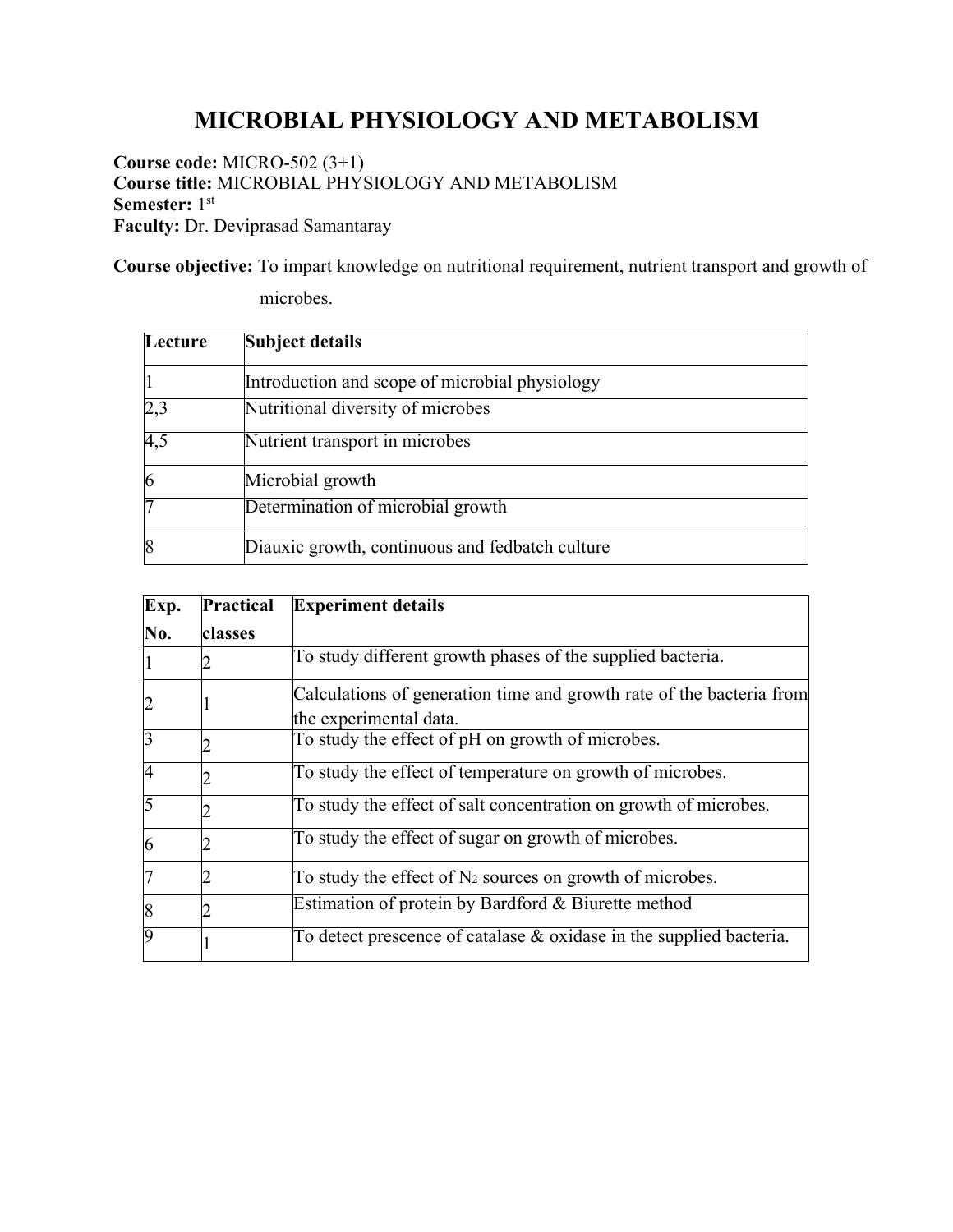- 1. Prescott's Microbiology: Joanne M. Willey, Linda M. Sherwood & Christopher J. Woolverton, McGraw-Hill Education.
- 2. Microbiology: Daniel lim, Kendall Hunt Publishing.
- 3. Brock Biology of Microorganisms: Michael T. Madigan, John M. Martinko & Kelly S. Bender, Pearson.
- 4. Principles of Biochemistry: David Lee Nelson & Michael M. Cox, Macmillan Learning.
- 5. Bacterial Growth and Division: Stephen Cooper, Academic Press.
- 6. Moat's Microbial Physiology: Michael P. Spector, John W. Foster & Jonathon P. Audia, and Wiley-Blackwell.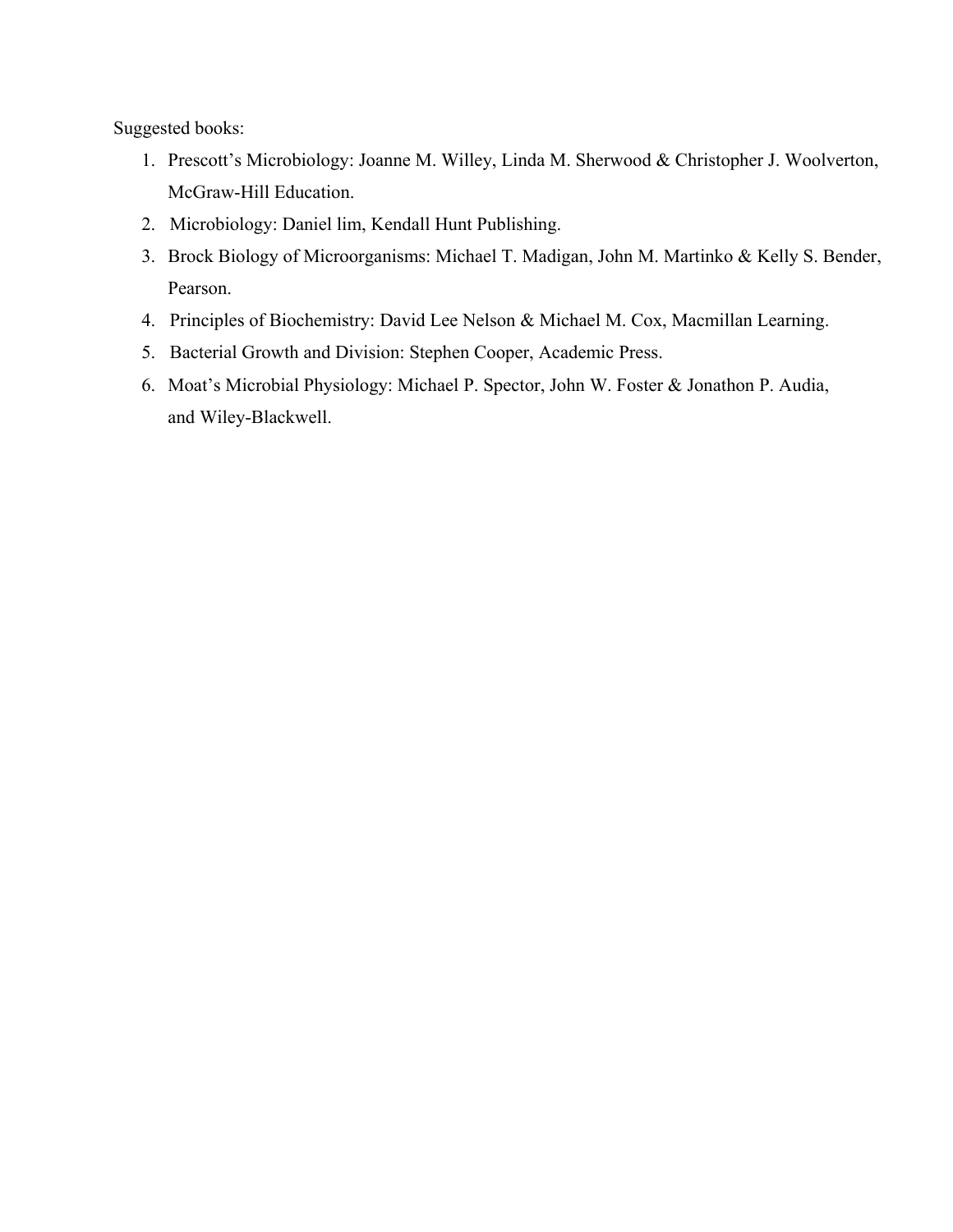## **MICROBIAL GENETICS**

**Course Code:** MICRO-503 (2+1) **Course Title:** MICROBIAL GENETICS Semester: 1st **Faculty:** Dr (Mrs.) Saubhagya Manjari Samantaray **Course objective:** To impart knowledge on prokaryotic and eukaryotic genome, regarding

mutation and DNA repair mechanism, genetic exchange and regulation of gene

|                | expression.                                                    |
|----------------|----------------------------------------------------------------|
| Lecture        | <b>Details</b>                                                 |
| 1,2            | Prokaryotic and eukaryotic genome                              |
| 3,4            | Viral genome and replication of viral DNA                      |
| 5,6,7          | Replication of eukaryotic and prokaryotic genome               |
| 8,9,10         | Spontaneous and induced mutation                               |
| 11,12          | Molecular basis of mutation                                    |
| 12, 13, 14, 15 | DNA repair mechanism                                           |
| 16,17          | Gene mapping by recombination and complementation              |
| 18             | Transformation                                                 |
| 19             | Conjugation                                                    |
| 20,21          | Transduction and horizontal transfer of genetic transformation |
| 22,23          | Host restriction and modification                              |
| 24,25          | Transposable elements                                          |
| 26             | Regulation of gene expression                                  |
| 27,28,29       | Lac operon and Trp operon                                      |
| 30,31          | Genetic basis of cancer and cell death                         |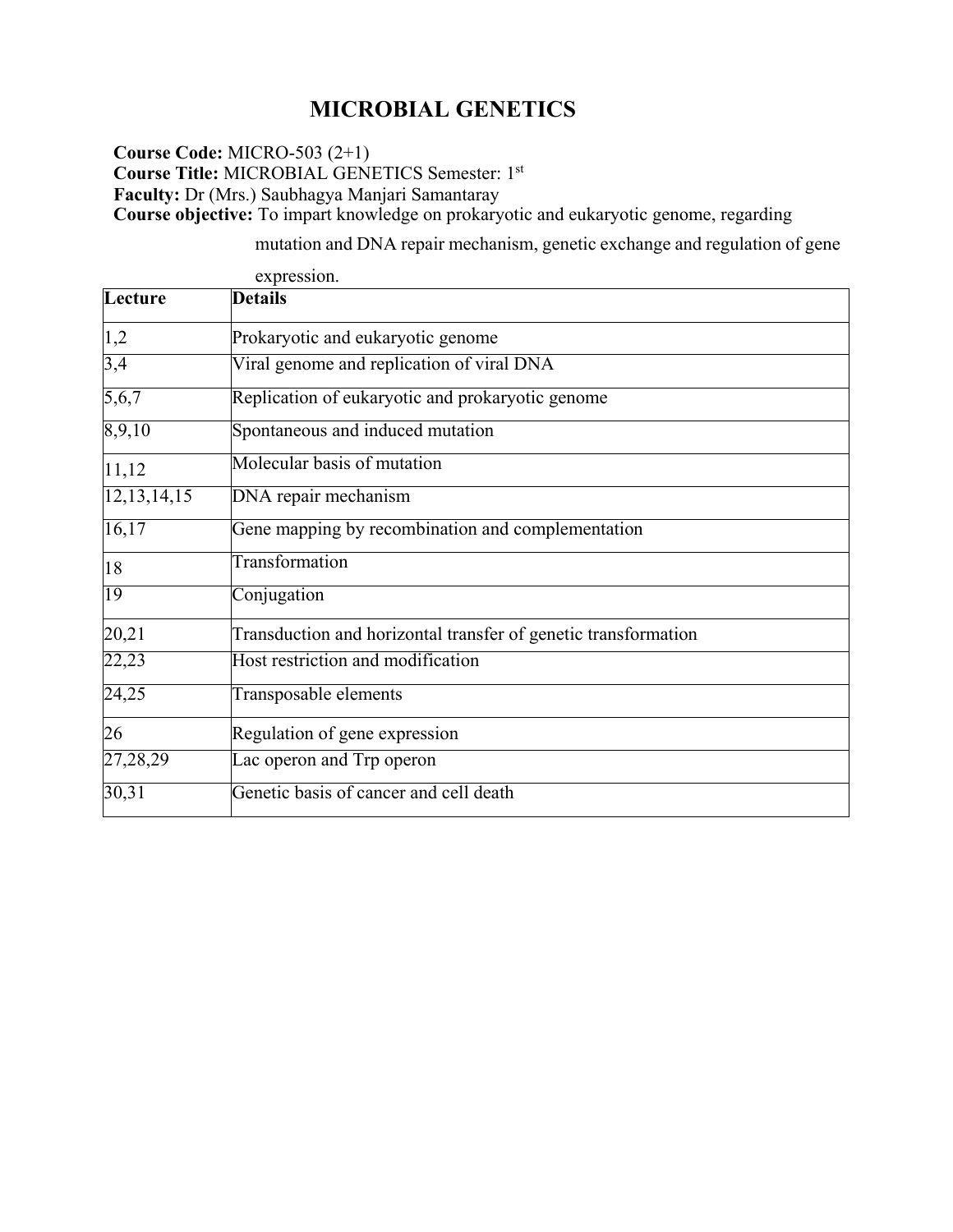| Exp.            | <b>Practical</b> | <b>Experiment details</b>                                                                                       |
|-----------------|------------------|-----------------------------------------------------------------------------------------------------------------|
| No.             | <b>Classes</b>   |                                                                                                                 |
| $\overline{01}$ | 01               | Inactivation of micro-organisms by different mutagens,<br>production, isolation and characterization of mutants |
| 02              | 03               | Transformation                                                                                                  |
| 03              | 03               | Conjugation                                                                                                     |
| 04              | 01               | DNA isolation (Prokaryotes)                                                                                     |
| $\overline{05}$ | 01               | Plasmid isolation (Prokaryotes)                                                                                 |
| 06              | 01               | DNA isolation (Eukaryotes)                                                                                      |
| 07              | 01               | Plasmid isolation (Eukaryotes)                                                                                  |
| 08              | 01               | Gel electrophoresis                                                                                             |

- 1. Molecular Biology: Freifelder D.
- 2. Molecular Biology of Gene: Watson J.D.
- 3. Biochemistry of Nucleic acid: Davidson J.N.
- 4. Molecular Biotechnology: Primrose
- 5. Genetics: Stricberger
- 6. Fundaments of Biochemistry: Voet & Voet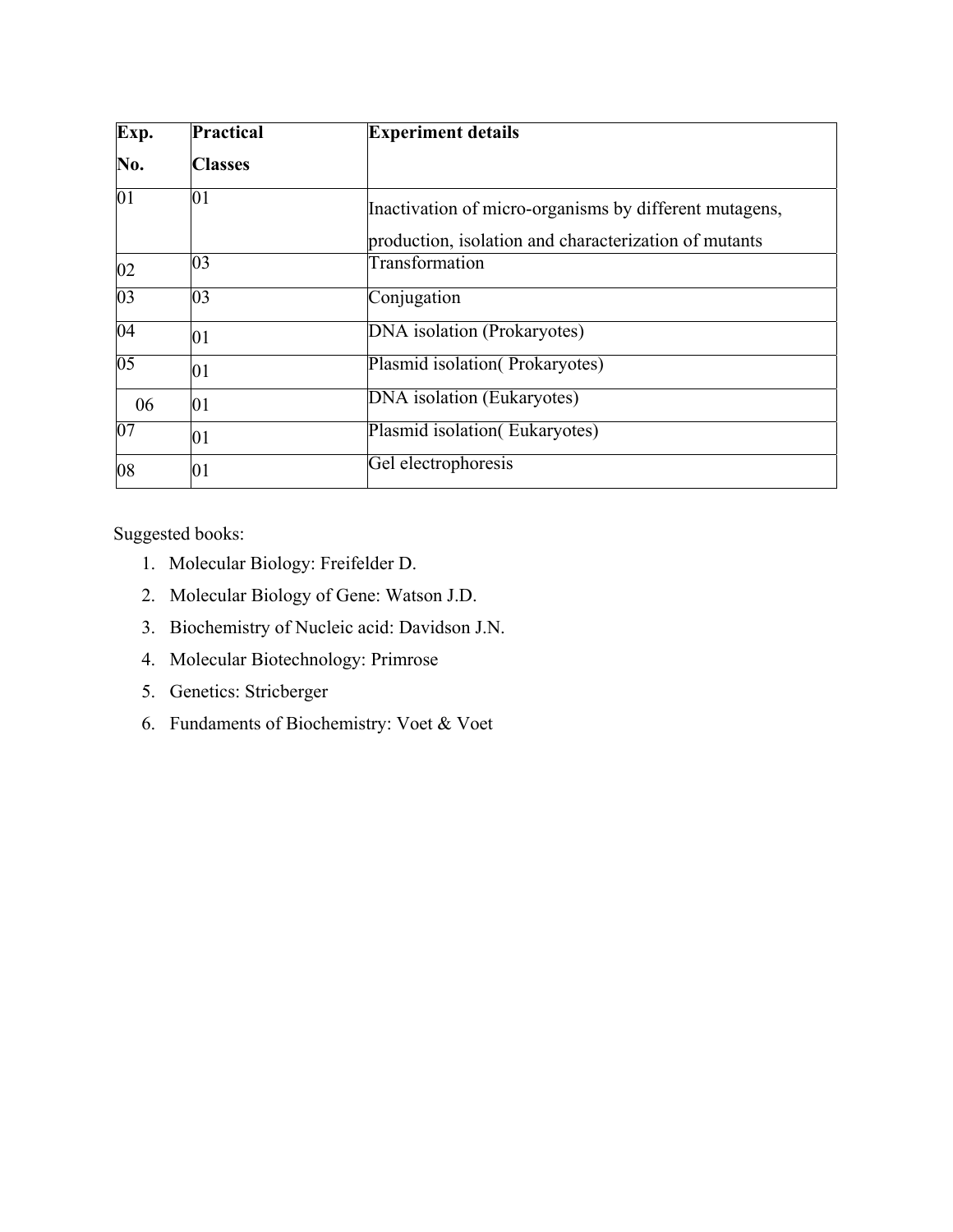### **FOOD AND DAIRY MICROBIOLOGY**

**Course Code :** MICRO-506 (2+1) **Course Title :** FOOD AND DAIRY MICROBIOLOGY **Semester :** 1<sup>st</sup> **Faculty :** Dr. (Mrs.) P.Ray and Dr. D. P. smantaray

**Course objective:** To impart knowledge on food borne pathogens, food borne illness, food safety,

food biotechnology, microbial spoilage of various types of foods, preservation (biological and chemical), fermented food and advanced technique in detecting food borne pathogens and their toxins.

| Lecture          | <b>Subject details</b>                                                       |
|------------------|------------------------------------------------------------------------------|
| 1,2              | Introduction and scope of food microbiology                                  |
| $\overline{3}$   | Perspective on food safety and food biotechnology                            |
| 4,5,6,7          | Common microorganisms is food                                                |
| $\boldsymbol{8}$ | Factors of special significance in food microbiology                         |
| $\overline{9}$   | Spores and their significance                                                |
| 10               | Indicator organisms and microbiological criteria                             |
| 11,12            | Microbial spoilage of meat and fish                                          |
| 13, 14, 15       | Microbial spoilage of milk, fruits and vegetables                            |
| 16, 17, 18       | Food poisoning and food borne pathogen and bacterial diseases                |
| 19,20.21         | Fermented foods (dairy, vegetable and meat products)                         |
| 22,23            | Preservatives and preservation methods                                       |
| 24,25            | Bacteriocin and their applications                                           |
| 26               | Biologically based preservative system                                       |
| 27               | Probiotic bacteria and its significance                                      |
| 28,29,30         | Advanced techniques for detecting food borne pathogens and their toxins      |
| 31,32            | Critical control point system in controlling microbiological hazards in food |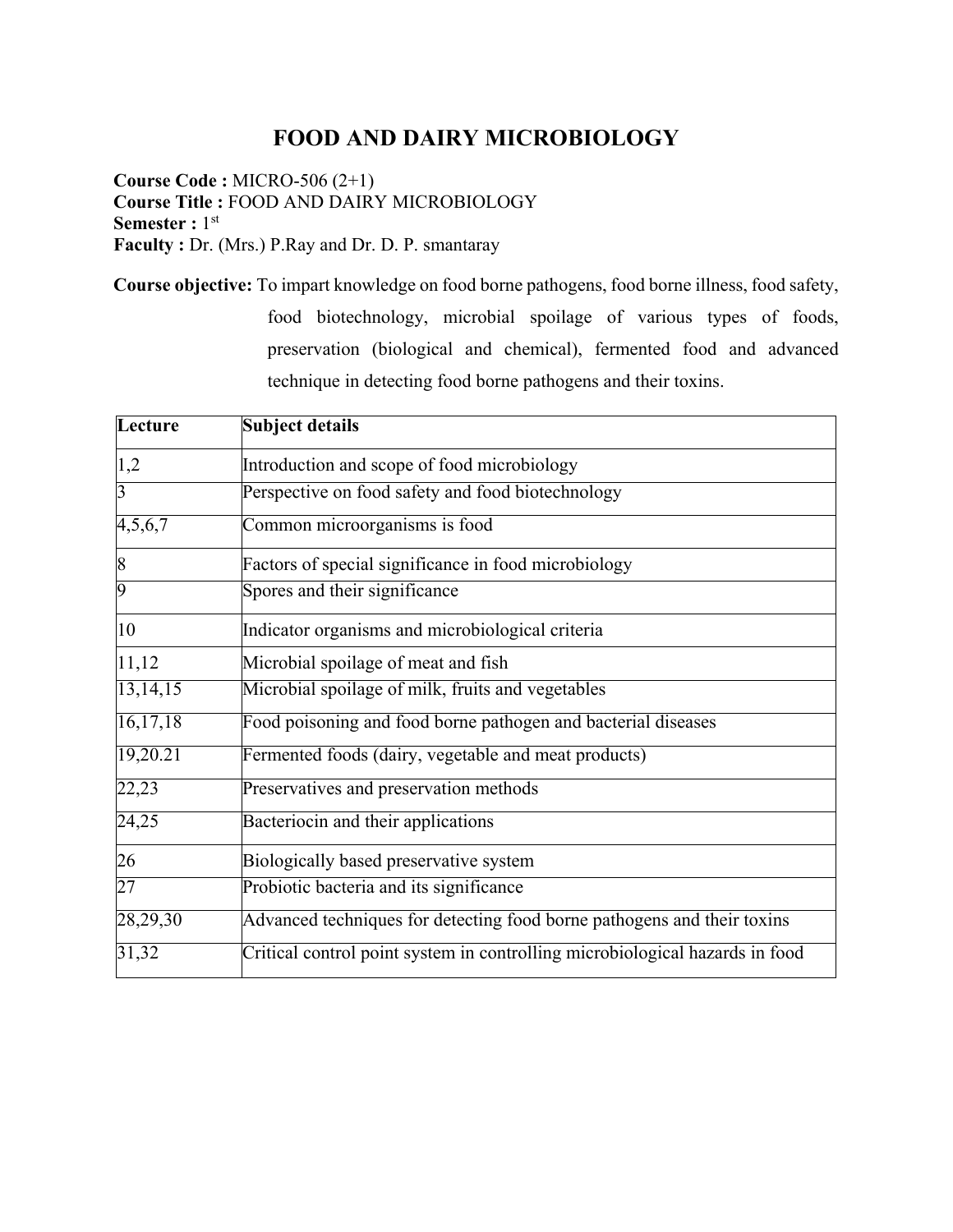| Exp.           | <b>Practical</b> | <b>Experiment details</b>                                 |
|----------------|------------------|-----------------------------------------------------------|
| No.            | classes          |                                                           |
|                |                  | Microbiological analysis of baby food and canned food     |
| $\overline{c}$ |                  | Microbiological analysis of milk and dairy products       |
| $\overline{3}$ |                  | Microbiological analysis of eggs                          |
| $\overline{4}$ |                  | Microbiological analysis of meat                          |
| 5              |                  | Microbiological analysis of vegetables                    |
| 6              |                  | Microbiological analysis of fruits                        |
| 7              |                  | Microbiological analysis of cereals                       |
| 8              |                  | Microbiological analysis of surface, containers and water |

- 1. Food Microbiology: Frazier
- 2. Food Microbiology- Adams and Moss
- 3. Textbook of Microobiology: Prescott
- 4. Lab manual for milk quality control testing: Davis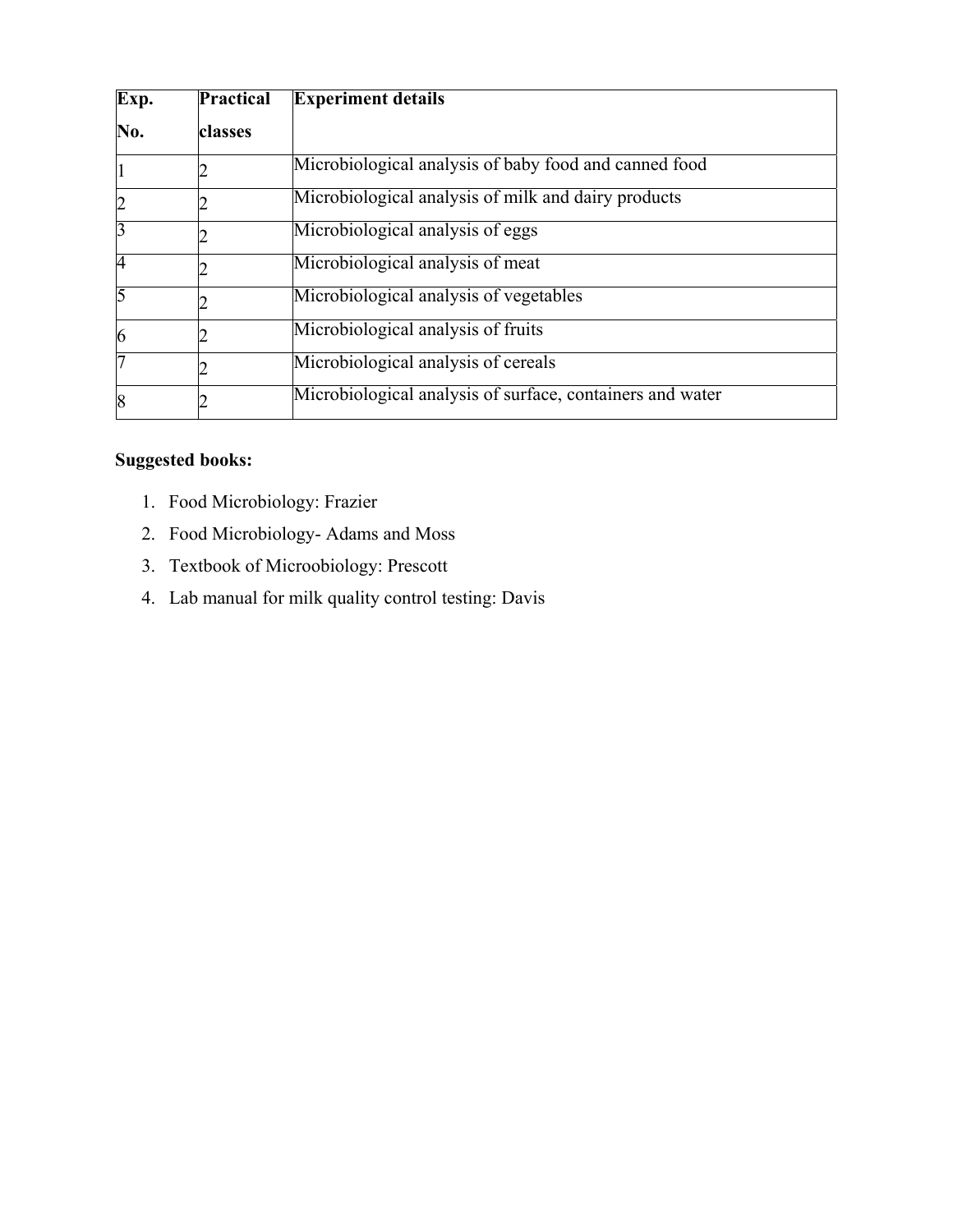### **BASIC CONCEPTS IN LABORATORY TECHNIQUES**

**Course code:** PGS-504 (0+1) **Course title:** BASIC CONCEPTS IN LABORATORY TECHNIQUES **Semester:** 1<sup>st</sup> **Faculty:** Dr. Deviprasad Samantaray

**Course objective:** To impart practical knowledge on safety measures for microbiological laboratory, use of some common instrument, preparation of solutions with different streangth, sampling and isolation of microbes.

| Lecture        | <b>Subject details</b>                                      |
|----------------|-------------------------------------------------------------|
|                | Microbiological laboratory safety rules                     |
| $\overline{2}$ | Handling of chemical substances                             |
| 3,4,5          | Use and handling of some common microbiological instruments |
| 6              | Washing, drying and sterilization of glasswares             |
| 7,8            | Preparation of solutions with different strengths           |
| 9,10           | Preparation of buffers of different strengths and pH values |
| 11             | Methods of sterilization of inoculation chamber             |
| 12,13          | Preparation of culture media and methods of sterilization   |
| 14, 15, 16     | Sampling and isolation of different microbes                |

- 1. Microbiology, Michael J. Pelczar, JR., E.C.S. Chan & Noel R. Krieg, McGraw-Hill Education.
- 2. Biophysical Chemistry Principles and Techniques: Avinash Upadhyay, Kakoli Upadhyay &Nirmalendu Nath, Himalaya Publishing House.
- 3. CRC Hanbook of Laboratory Safety: A. Keith Furr, CRC Press.
- 4. A Handbook on Laboratory Solutions: M.H.Gabb & W.E.Latcham, Chemical Publishing Co INC., USA.
- 5. Collins and Lyne's Microbiological Methods, 8Ed, Chris Collins, John Grange, Patricia Lyne, Joseph Falkinham III, CRC Press.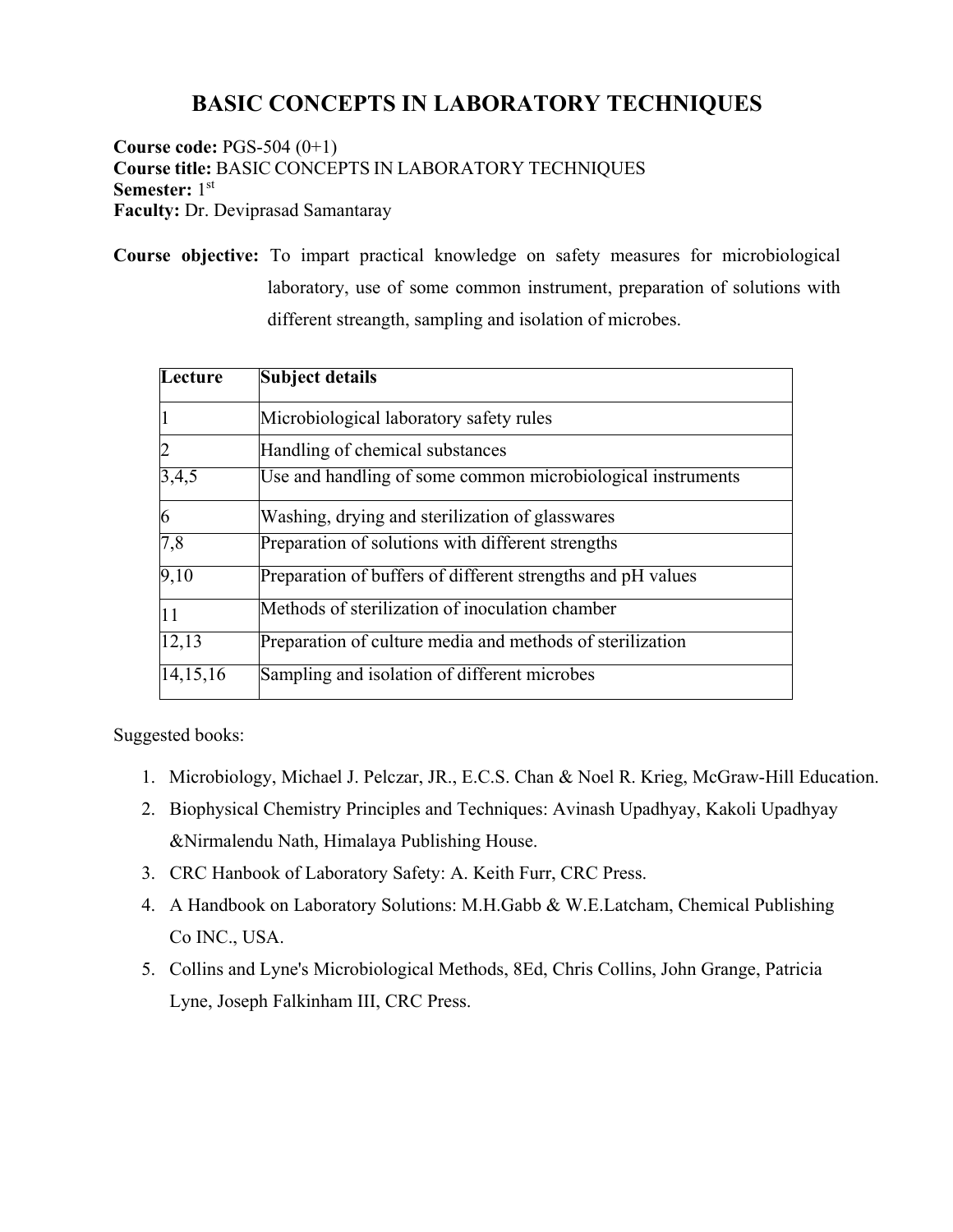### **SEMESTER-II SOIL MICROBIOLOGY**

**Course Code:** MICRO-504 (2+1) **Course Title:** SOIL MICROBIOLOGY **Semester:** 2nd **Faculty:** Dr (Mrs.) Pratima Ray

**Course objective:** To impart knowledge on soil microorganisms and its role in Biogeochemical

**Lecture Details** Discoveries in soil microbiology 2,3 Distribution of microorganisms in soil 4,5 Qualitative and quantitative estimation of microorganisms in soil 6 Soil microbial biomass Influence of environmental factors on soil micro flora moisture, pH, temperature, organic matter 8 Organic matter decomposition Humus formation 10,11 Carbon cycle 12,13,14 Nitrogen cycle 15 Microbial transformation of phosphorus 16,17 Microbial transformation of Sulphur 18 Microbial transformation of iron 19 Microbial transformation of manganese 20 Degradation of cellulose 21 Degradation of hemicelluloses 22 Degradation of lignin 23 Degradation of pectin 24 Degradation of chitin 25 Inter-relationships between plants and microorganisms 26 Rhizosphere concepts

cycle and its effect on biodegradation of pesticides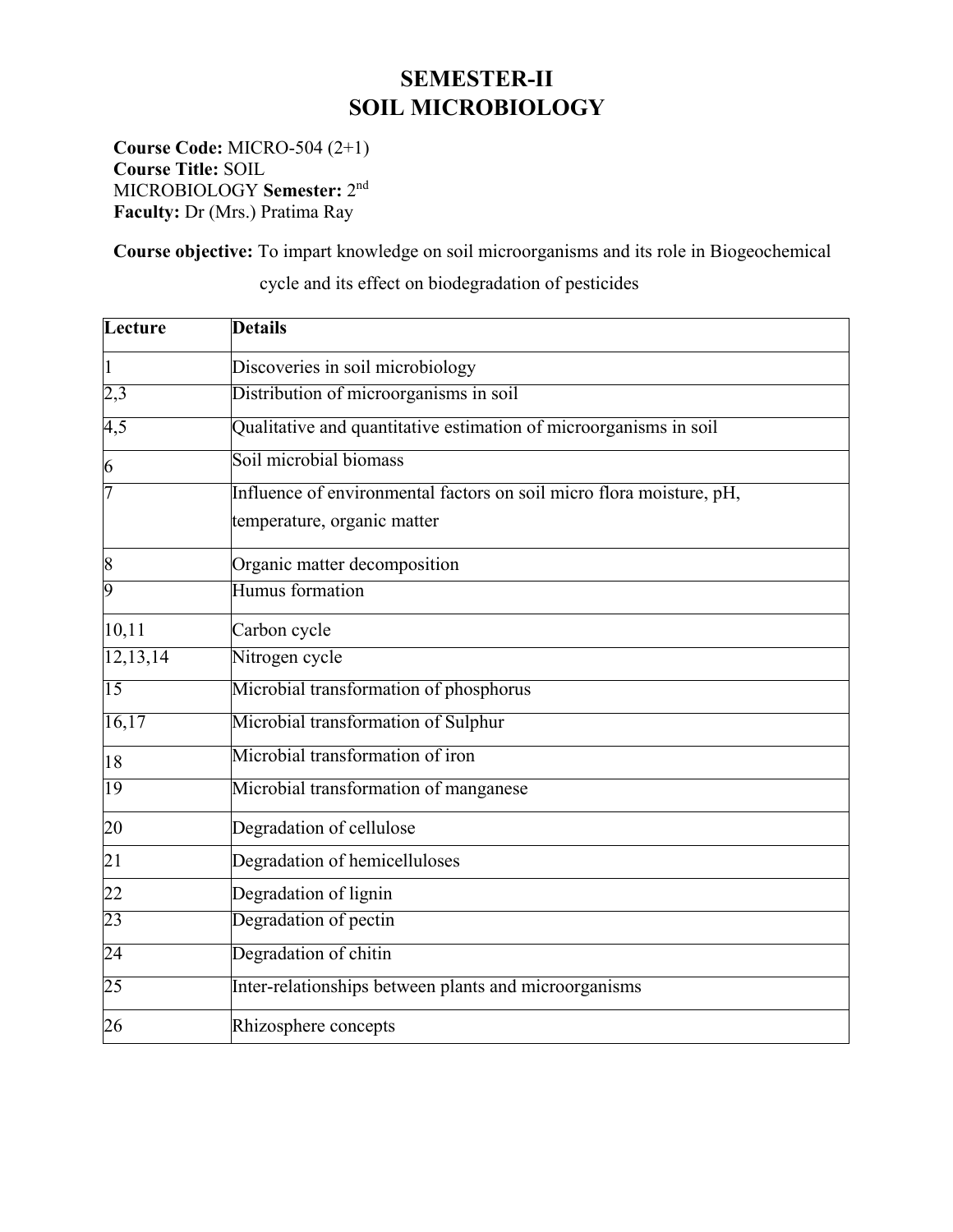| 27    | Mycorrhiza                               |
|-------|------------------------------------------|
| 28    | Soil enzyme activities and importance    |
| 29,30 | Microbial pesticides                     |
|       | Biodegradation of pesticides             |
|       | Effect of pesticides on soil micro flora |

| Exp.           | Practical      | <b>Experiment details</b>             |
|----------------|----------------|---------------------------------------|
| No.            | <b>Classes</b> |                                       |
|                |                | Determination of microbial population |
| $\overline{c}$ |                | Soil microbial biomass                |
| 3              |                | Decomposition studies in soil         |
| $\overline{4}$ |                | Ammonification                        |
| 5              |                | Nitrification,                        |
| 6              |                | N <sub>2</sub> fixation               |
| 7              |                | Sulphur oxidation                     |
| 8              |                | Phosphorus solubilization             |

- 1. Soil Microbiology Suba Rao
- 2. Soil Microbiology Alexander Martin
- 3. Soil Microbiology Mark, Coyne
- 4. Soil Microbiology Paul, E.Eiego
- 5. Soil biotechnology Iyech, martin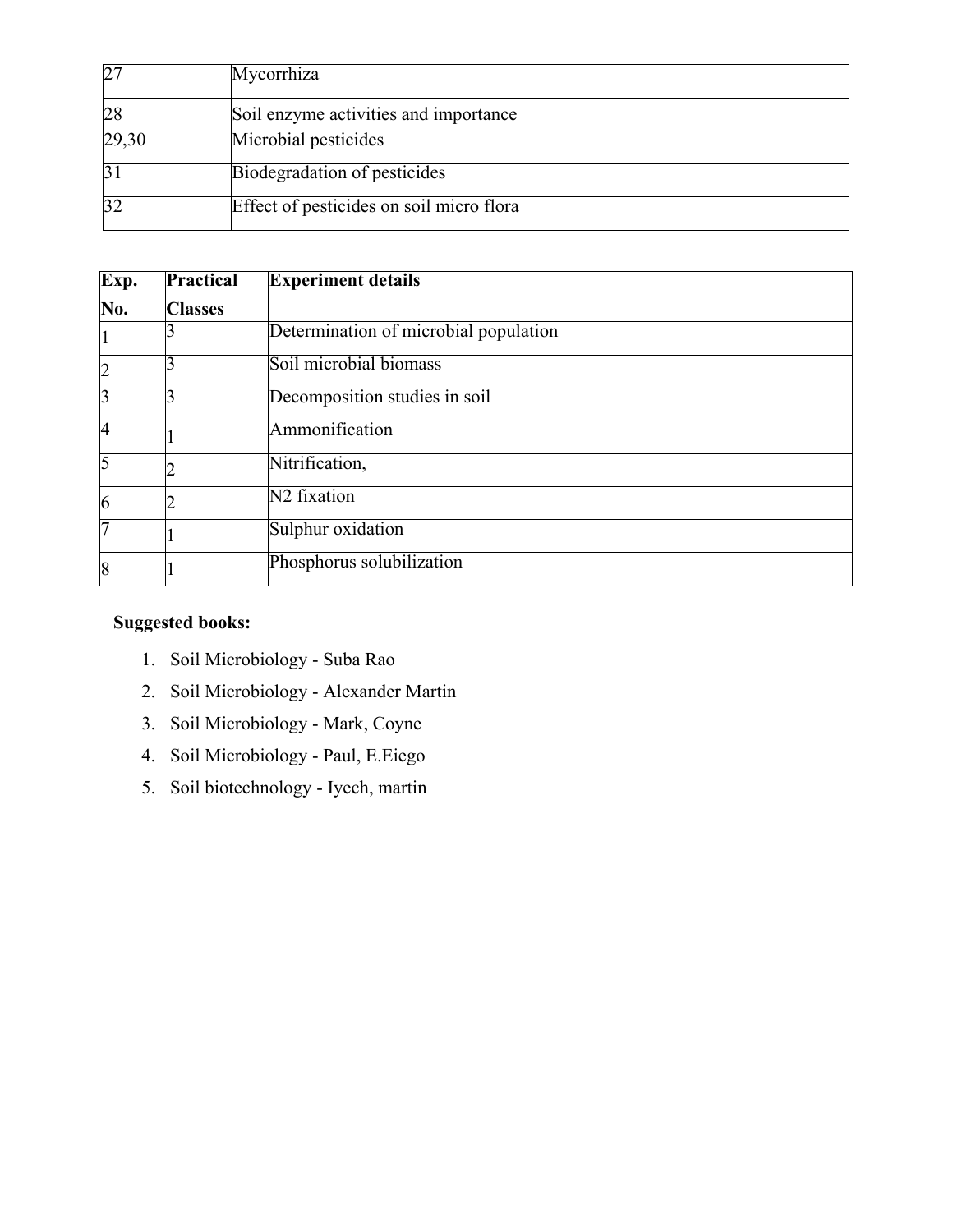# **MICROBIAL BIOTECHNOLOGY**

**Course Code :** MICRO-505 (2+1) **Course Title :** MICROBIAL BIOTECHNOLOGY **Semeste** : 2<sup>nd</sup> **Faculty :** Dr. (Mrs.) Saubhagya Manjari Samantaray

**Course objective:** To impart knowledge on r-DNA technology, vectors, markers, blot technique,

DNA sequencing, DNA fingerprinting, PCR, Drug designing and biosensors.

| Lecture          | <b>Details</b>                                                                           |
|------------------|------------------------------------------------------------------------------------------|
| 1,2              | Isolation, screening and genetic improvement of industrially important<br>microorganisms |
| $\overline{3,4}$ | Restriction enzymes                                                                      |
| 5,6,7,8          | Cloning vectors                                                                          |
| 9,10             | <b>Expression vectors</b>                                                                |
| 11               | Isolation and purification of genomic DNA                                                |
| 12               | Isolation and purification of plasmid                                                    |
| 13,14            | c-DNA synthesis, selection and screening of recombinant clones                           |
| 15               | Southern blotting and insertional inactivation                                           |
| 16,17            | Northern blotting, marker and reporter genes                                             |
| 18,19            | Western blotting and colony hybridization                                                |
| 20               | Hybridoma technology                                                                     |
| 21               | Vaccine development and hormone production                                               |
| 22               | Steroid transformation                                                                   |
| 23,24            | Immobilization of enzymes or cells                                                       |
| 25,26            | DNA sequencing and RFLP                                                                  |
| 27,28            | Drug designing and RAPD                                                                  |
| 29,30            | PCR and Micro arrays                                                                     |
| 31,32            | Biosensors and DNA fingerprinting                                                        |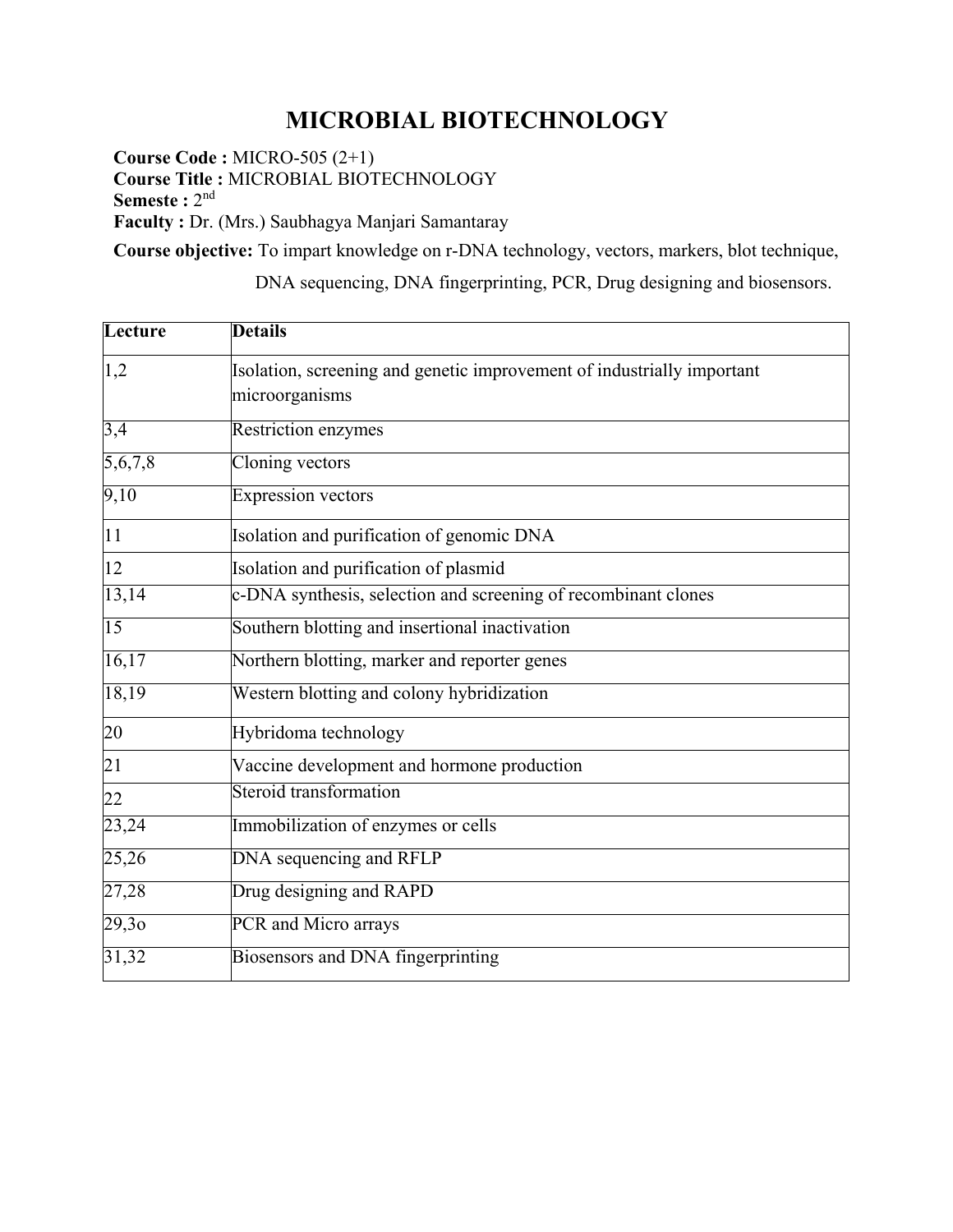| Exp.            | <b>Practical</b> | <b>Experiment details</b>                     |
|-----------------|------------------|-----------------------------------------------|
| No.             | <b>Classes</b>   |                                               |
| 01              | 02               | Isolation and purification of protein by SDS  |
| 02              | 02               | Isolation and purification of protein by PAGE |
| 03              | 02               | Isolation of DNA (Prokaryotes)                |
| 04              | 02               | Isolation of plasmid (Prokaryotes)            |
| $\overline{05}$ | 02               | Isolation of DNA (Eukaryotes)                 |
| 06              | 02               | Isolation of plasmid (Eukaryotes)             |
| 07              | 01               | <b>PCR</b>                                    |
| 08              | 01               | <b>ELISA</b>                                  |
| $\overline{09}$ | 02               | Gel electrophoresis                           |

- 1. Molecular Biology: Freifelder D.
- 2. Molecular Biology of Gene: Watson J.D.
- 3. Biochemistry of Nucleic acid: Davidson J.N.
- 4. Molecular Biotechnology: Primrose
- 5. Genetics: Stricberger
- 6. Fundaments of Biochemistry: Voet & Voet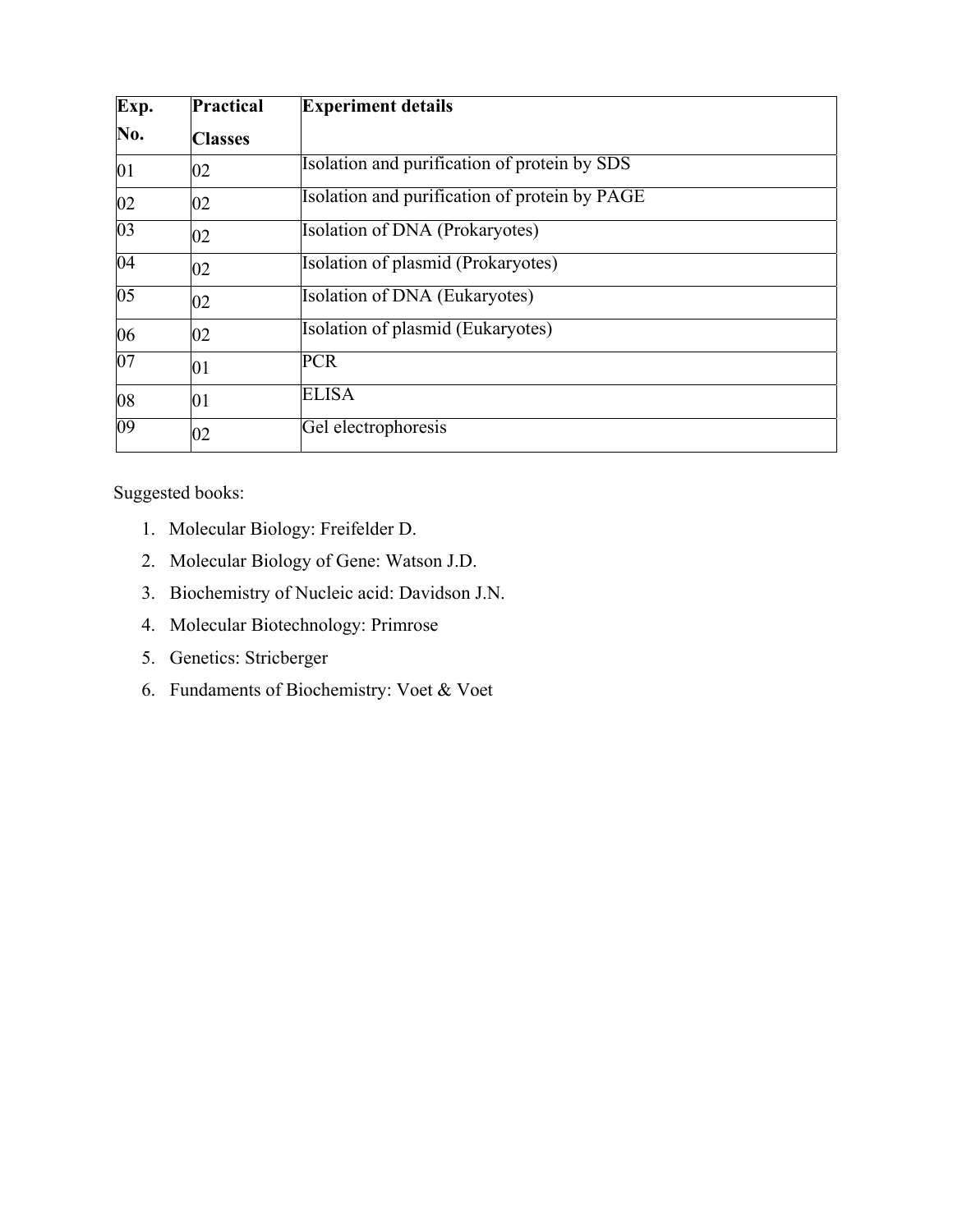### **INDUSTRIAL MICROBIOLOGY**

**Course code:** MICRO-509 (2+1) **Course title:** INDUSTRIAL MICROBIOLOGY **Semester:** 2nd **Faculty:** Dr. Deviprasad Samantaray

**Course objective:** To impart knowledge on fermentation process and production of different

industrial product through submerged and solid state fermentation process.

| Lecture        |                | <b>Subjet details</b>                                               |
|----------------|----------------|---------------------------------------------------------------------|
| 1              |                | History and development of industrial microbiology                  |
| 2,3            |                | Contribution of microbial genetics to industry                      |
| 4,5,6          |                | Strain development                                                  |
| 7,8,9          |                | <b>Fermentor and Bioreactor</b>                                     |
| 10, 11         |                | <b>Fermentation process</b>                                         |
| 12, 13, 14     |                | Downstream processing                                               |
| 15,16,17       |                | Industrial production of ethyl alcohol, wine and beer               |
| 18,19,20       |                | Citric acid, lactic acid and lysine                                 |
| 21, 22, 23,    |                | Glutamic acid, penicillin and streptomycin                          |
| 24, 25, 26,    |                | Single cell protein, vinegar and riboflavin                         |
| 27,28,29       |                | Single cell oil, amylase and cellulose                              |
| Exp.           | Practical      | <b>Experiment details</b>                                           |
| No.            | <b>Classes</b> |                                                                     |
| 1              |                | To isolate amylase producing bacteria from a given soil sample.     |
| $\overline{c}$ | 2              | To isolate cellulase producing bacteria from a given soil sample.   |
| $\overline{3}$ | $\overline{2}$ | To isolate proteinase producing bacteria from a given soil sample.  |
| $\overline{4}$ | $\overline{2}$ | To isolate pectinase producing bacteria from a given soil sample.   |
| 5              | $\overline{2}$ | To isolate lipase producing bacteria from a given soil sample.      |
| 6              | 2              | To isolate gelatinase producing bacteria from a given soil sample.  |
| 7              | 2              | To isolate citric acid producing bacteria from a given soil sample. |
| 8              | 1              | To immobilize bacterial cell for the production of enzymes.         |
| 9              | 2              | Qualitative test for ethanol production by S. cerevisiae.           |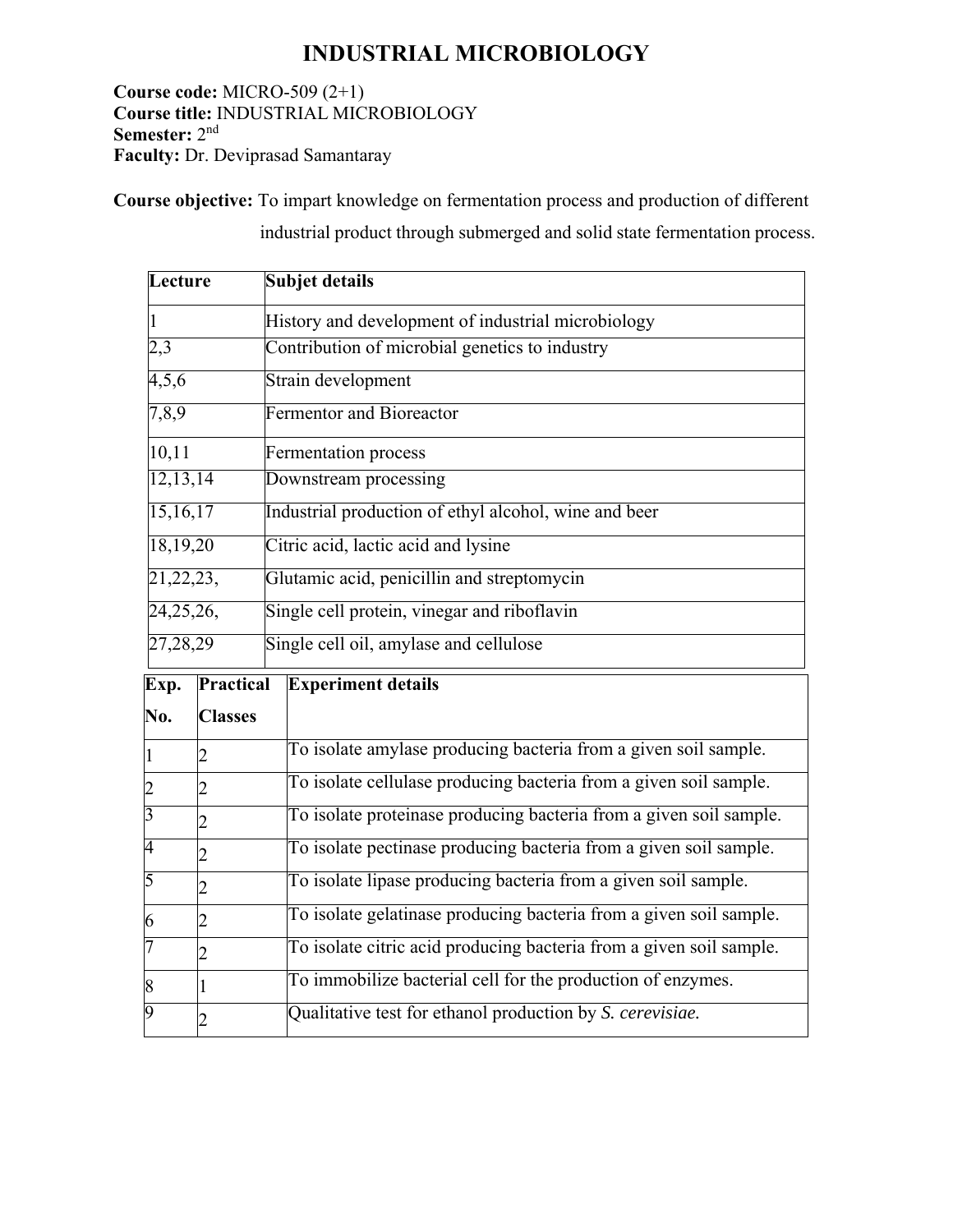- 1. Industrial Microbiology: L.E.Casida, John Wiley & Sons INC.
- 2. Industrial Microbiology: A.H.Patel, Laxmi Publications.
- 3. Prescott & Dunn's Industrial Microbiology: Samuel Cate Prescott, Cecil Gordon Dunn & Gerald Reed, CBS Publishers.
- 4. Biotechnology: A Textbook of Industrial Microbiology: Wulf Crueger, Anneliese Crueger & T.D.Brock, Sinauer Associates INC, USA.
- 5. Industrial Microbiology: An Introduction: M. J.Waites, Neil L. Morgan & John S. Rockey, Wiley-Blackwell.
- 6. Principles of Fermentation Technology: P.F.Stanbury, A.Whitaker & S.J.Hall, Elsevier.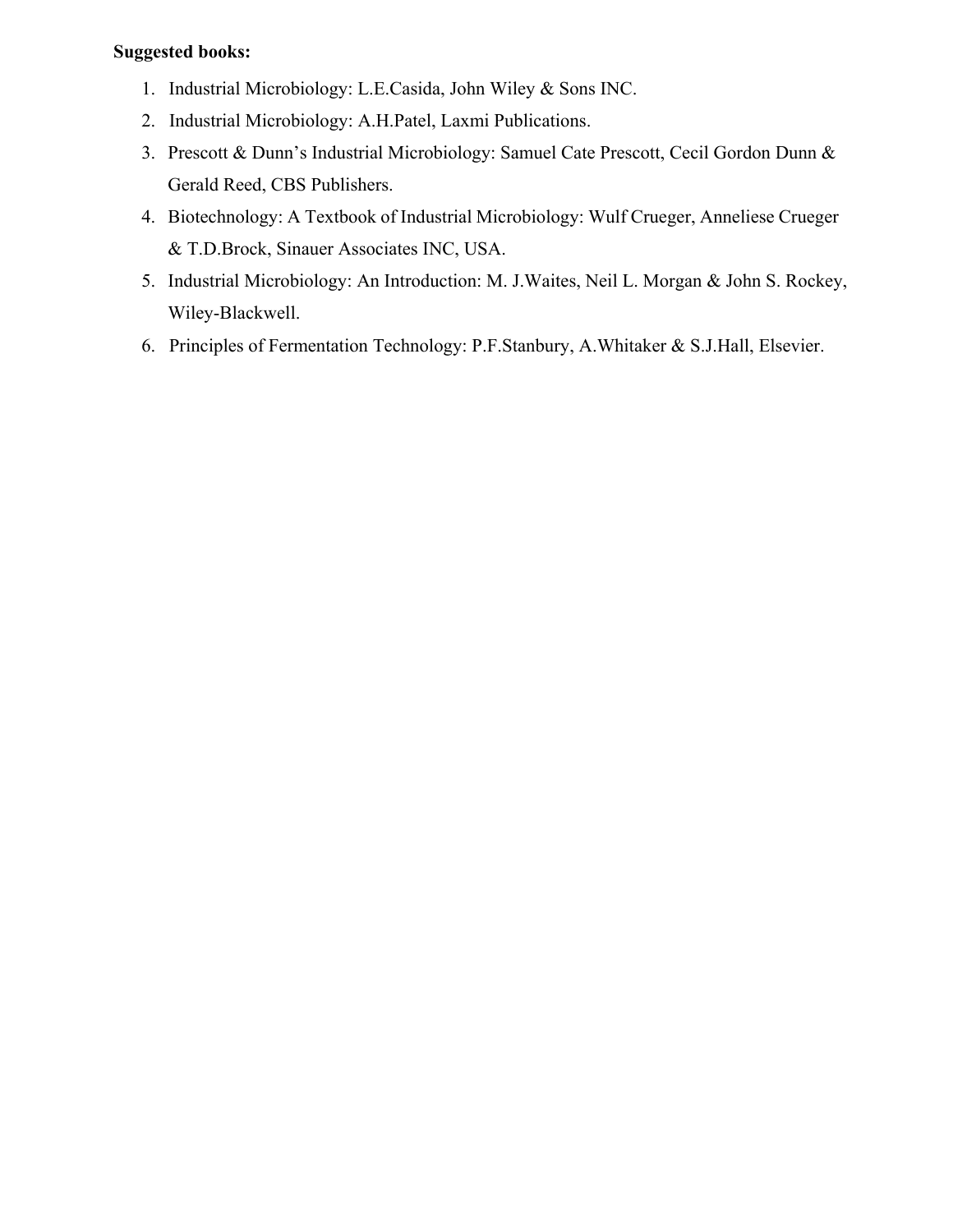# **BIO-FERTILIZER TECHNOLOGY**

**Course Code :** MICRO-510 (1+1) **Course Title : BIO-FERTILIZER TECHNOLOGY**<br>**Semester** :  $2^{nd}$ **Semester Faculty** : Dr. B.B. Mishra

microorganisms.

**Course objective:** To impart knowledge on different agriculturally important beneficial

**Lecture Subject details** Different agriculturally important beneficial microorganisms 2,3 Free living, symbiotic, associative and endophytic nitrogen fixers 4 Cyanobacteria 5,6 Nodule formation, competitiveness and quantification of nitrogen fixed Plant growth promoting bacteria 8 **Phosphate solubilizing bacteria and fungi**, mycorrhiza Bio-control microbial inoculants 10 Recycling of organic wastes and composting 11 Bioremediation 12 Selection, establishment and competitiveness 13 Crop productivity and soil & plant health 14 Mass scale production 15 Quality control of bio-inoculants and bio-fertilizer inoculation 16 Microbial communities in the soil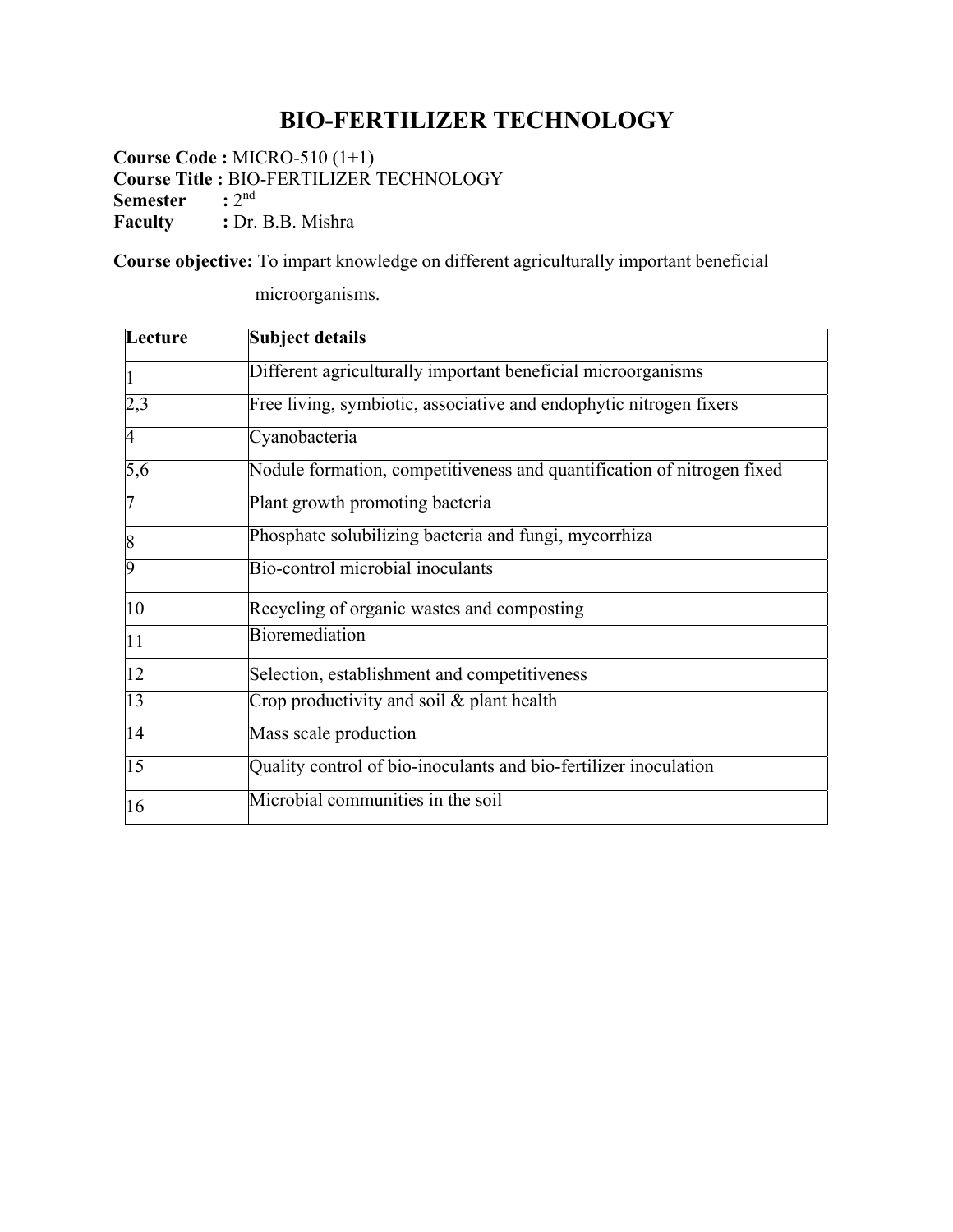| Exp.           | Practical | <b>Experiment details</b>                                                   |
|----------------|-----------|-----------------------------------------------------------------------------|
| No.            | classes   |                                                                             |
|                |           | Isolation of symbiotic, asymbiotic and associative nitrogen fixing bacteria |
|                |           | Determination of phosphate solubilizing activity of bacteria                |
| 3              |           | Determination of nitrogen fixing ability of bacteria                        |
| $\overline{4}$ |           | Determination of indole acetic acid (IAA) production of bacteria            |
| 5              |           | Determination of siderophore production of bacteria                         |
| 6              |           | Determination of HCN production of bacteria                                 |
|                |           | Bio-inoculant production by using different carriers materials              |
| 8              |           | Quality control of formulated bio-inoculant                                 |

- 1. Soil Microbiology: M. Alexander
- 2. Modern Soil Microbiology: J.D. Van Elsas, J.T. Trevors & E.M.H. Wellington
- 3. Principles and Applications of Soil Microbiology 2nd Edition: D.M. Sylvia, J.J. Fuhrmann, P.T. Hartlly & D. Zuberer
- 4. Methods for Evaluating Biological Nitrogen Fixation: F.J. Bergerson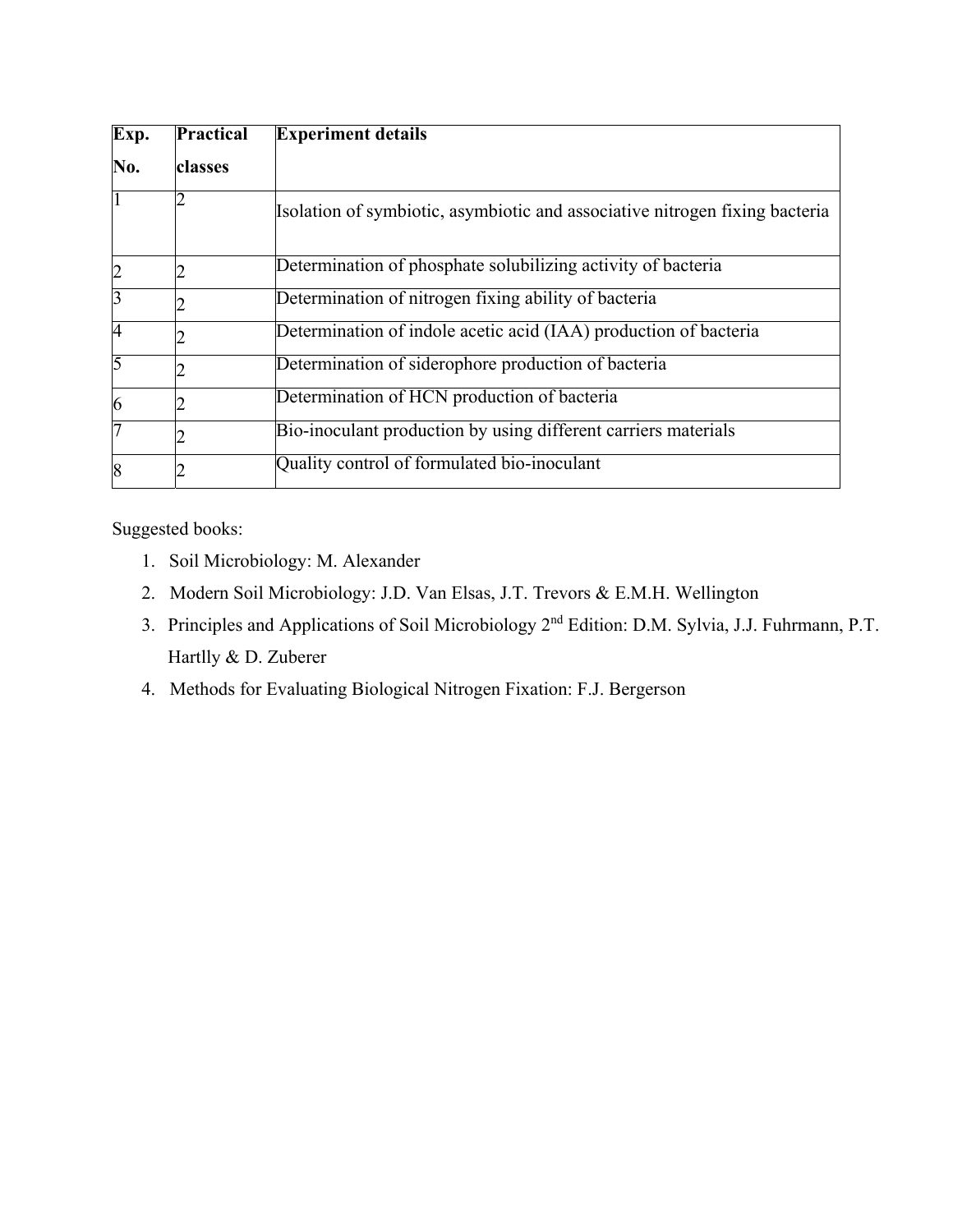### **CLINICAL MICROBIOLOGY**

**Course Code :** MICRO-512 (2+1) **Course Title : CLINICAL MICROBIOLOGY**<br>Semester : 2<sup>nd</sup> **Semester Faculty :** Dr. (Mrs.) P.Ray, Dr. D. P. smantaray and Dr. (Mrs.) Saubhagya Manjari Samantaray

**Course objective:** To impart knowledge on various human pathogens (bacteria, viruses, fungi, etc.) diseases caused by them, control of microorganisms by physical, chemical, antibiotics and chemotherapeutic agents. The students are also oriented with modern approaches for diagnosis of various infectious diseases. Isolation of pathogens from infected stool, urine, blood, sputum on different medium.

| Lecture         | <b>Subject details</b>                                                                                                                                                      |
|-----------------|-----------------------------------------------------------------------------------------------------------------------------------------------------------------------------|
| 1,2             | Distribution, occurrence and role of normal flora of human body                                                                                                             |
| 3,4             | Host-microbe interaction                                                                                                                                                    |
| 5,6             | Microbial enzymes and toxins                                                                                                                                                |
| 7,8             | Modern approaches for diagnosis of various infectious diseases                                                                                                              |
| $\overline{9}$  | Control of microorganisms by various physical and chemical agents                                                                                                           |
| 10              | Antibiotics and other chemotherapeutic agents                                                                                                                               |
| $\overline{11}$ | Methods used for the study of epidemiology and control of infectious disease                                                                                                |
| $12 - 22$       | Important diseases caused by bacteria (Staphylococcus, Streptococcus, E.coli,<br>Salmonella, Shigella, Proteus, Vibrio, Clostridium, Bacillus, M.leprae,<br>M.tuberculosis) |
| 23-29           | Viral diseases (measles, mumps, hepatitis, polio, AIDS, influenza, small pox,<br>chicken pox)                                                                               |
| 30, 31, 32      | Disease caused by Rickettsia, Chlamydia and Mycoplasma                                                                                                                      |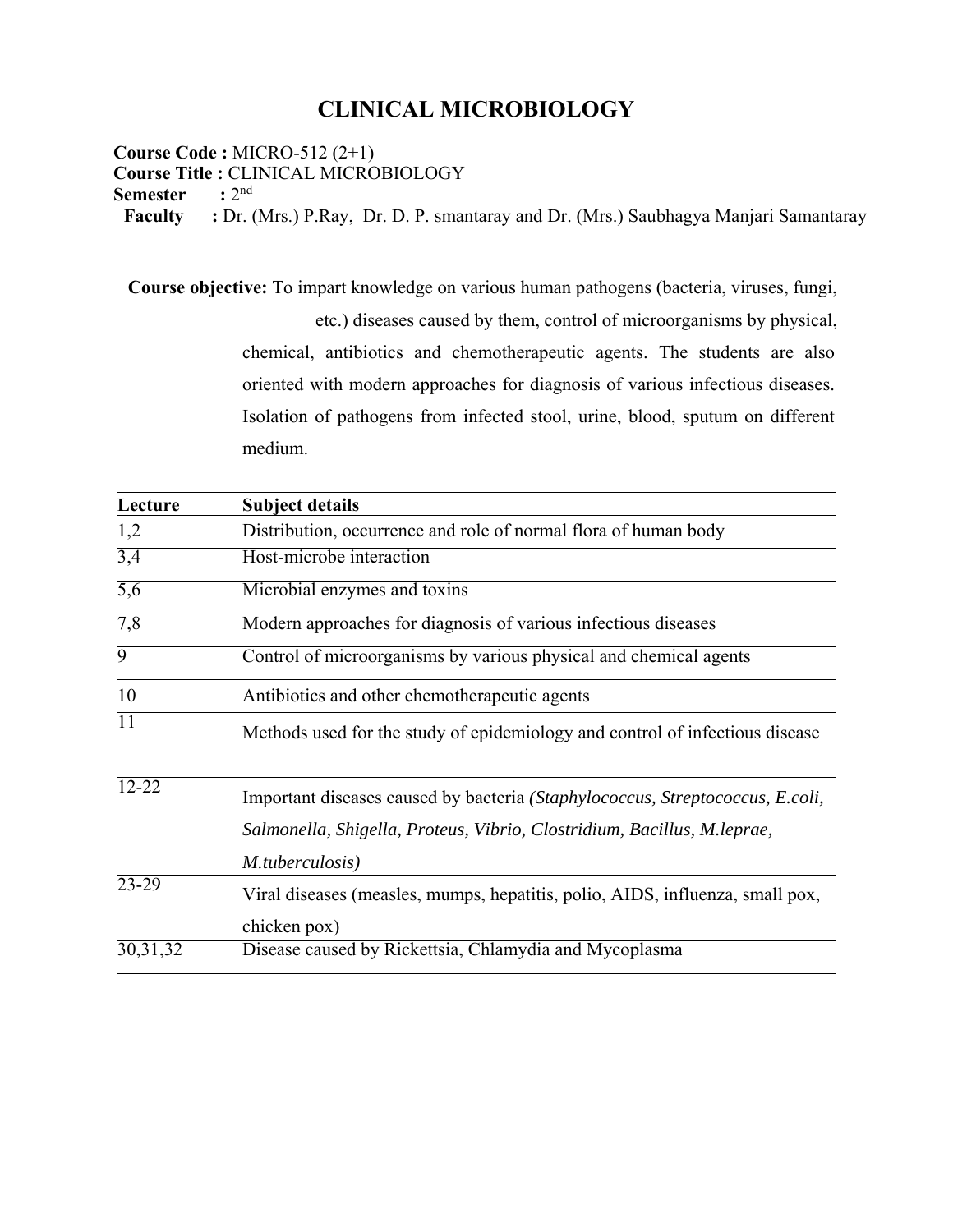| Exp.           | Practical | <b>Experiment details</b>                         |
|----------------|-----------|---------------------------------------------------|
| No.            | classes   |                                                   |
|                |           | Isolation of microorganism using different media  |
| $\overline{c}$ |           | Identification of different pathogens from urine  |
| 3              |           | Identification of different pathogens from stool  |
| 4              |           | Identification of different pathogens from pus    |
| 5              |           | Identification of different pathogens from Sputum |
| 6              |           | Identification of different pathogens from blood  |

- 1. Manual of Clinical Microbiology: Murray
- 2. Clinical Microbiology: Greenwood
- 3. Bacterial Disease: Wilson and Topley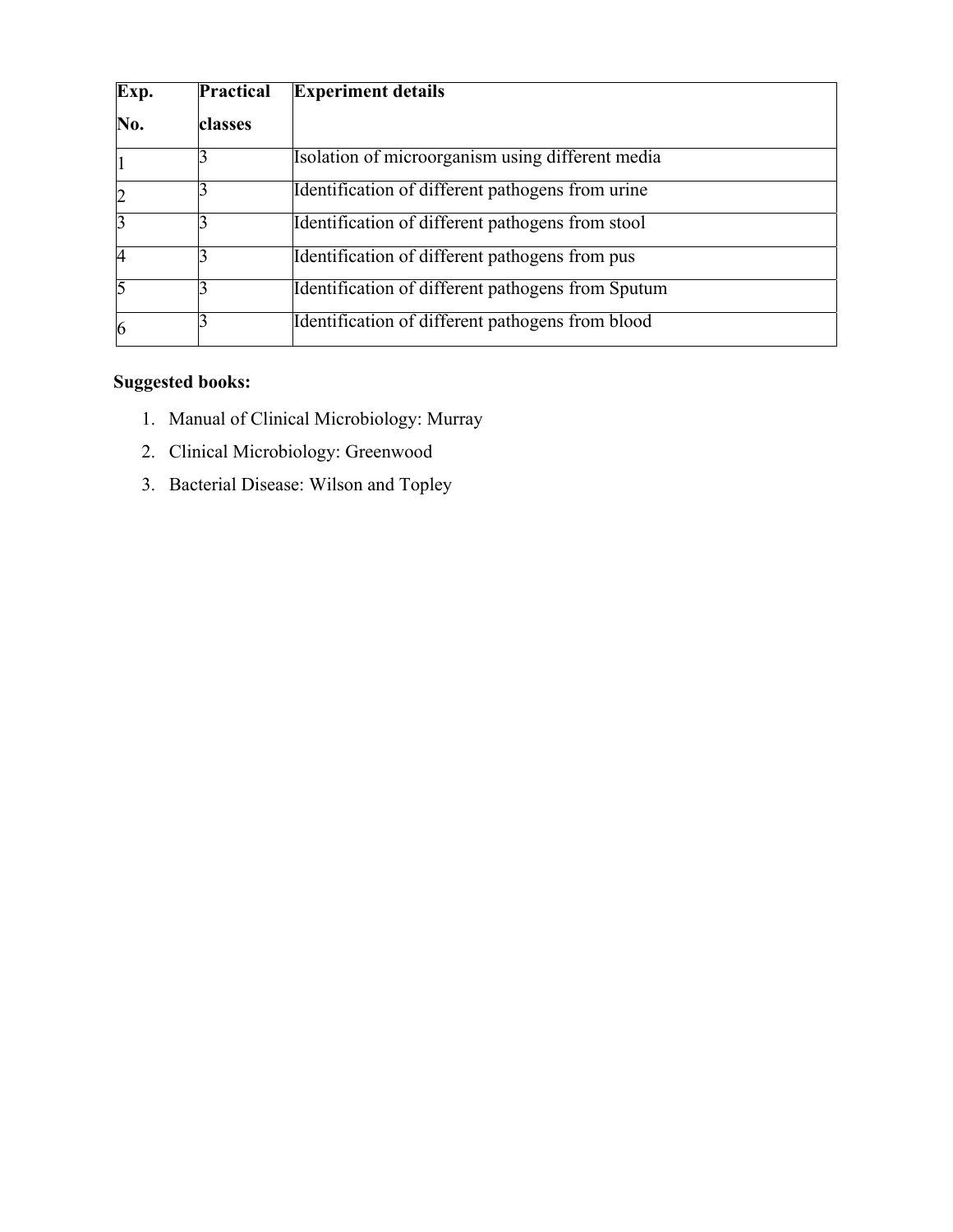### **SEMESTER-III VIRUS AND BACTERIOPHAGES**

**Course Code :** MICRO-507 (2+1) **Course Title : VIRUS AND BACTERIOPHAGES**<br>**Semester** : 3<sup>rd</sup> **Semester Faculty** : Dr (Mrs.) Pratima Ray

**Course objective:** To impart knowledge on structure, cultivation, classification, reproduction

and properties of virus.

| Lecture          | <b>Details</b>                                               |
|------------------|--------------------------------------------------------------|
| $\vert$ 1        | Discovery of viruses                                         |
| 2,3              | Nature and general properties of viruses                     |
| $\overline{4}$   | Classification of viruses                                    |
| $\overline{5}$   | Methods in virology                                          |
| 6                | Purification and characterization of viruses                 |
| 7                | Morphology of viruses                                        |
| $\boldsymbol{8}$ | Chemical composition of viruses                              |
| 9,10             | Cultivation of virus                                         |
| 11,12            | Assay of virus                                               |
| 13,14            | <b>Replication of Virus</b>                                  |
| 15               | Viral genetics and variation                                 |
| 16,17,           | Serological properties of viruses                            |
| 18,19            | Sub-viral pathogens                                          |
| 20               | Historical developments and classification of bacteriophages |
| 21               | Structure of bacteriophages                                  |
| 22,23            | Life cycles of different DNA bacteriophages                  |
| $\overline{24}$  | Life cycles of different RNA bacteriophages                  |
| 25               | Oncogenic viruses                                            |
| 26,27            | Viral oncogenesis                                            |
| 28,29            | Viral cell interaction                                       |
| 30,31            | Interferon                                                   |
| 32               | Intracellular control of virus infection                     |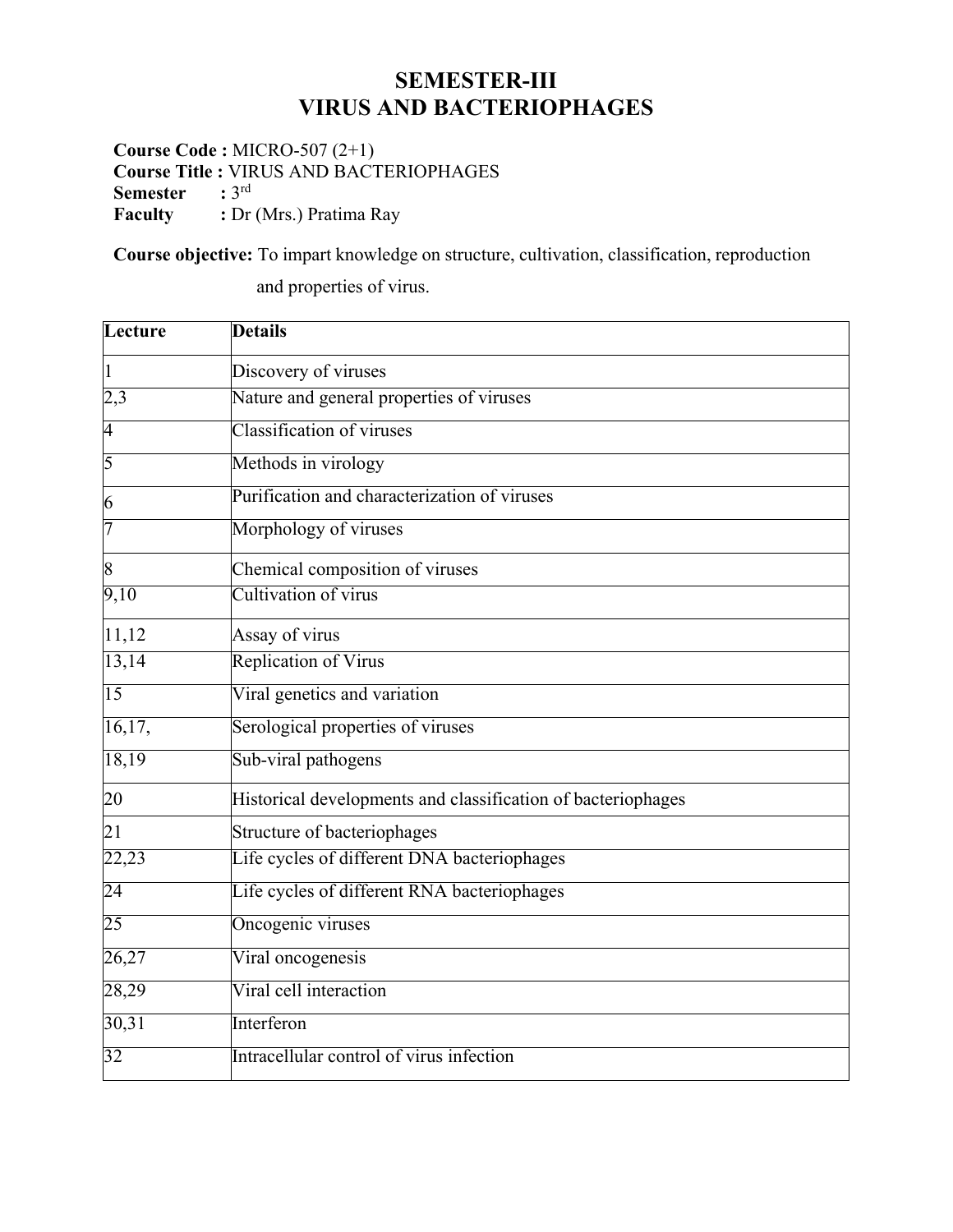| Exp.           | Practical | <b>Experiment details</b>                                     |
|----------------|-----------|---------------------------------------------------------------|
| No.            | classes   |                                                               |
|                |           | Cultivation of virus                                          |
|                |           | Inoculation of chick embryo                                   |
| 3              |           | Estimation of titre value by haemaglutination                 |
| $\overline{A}$ |           | Estimation of titre value by haemaglutination inhibition test |
| 5              |           | Preparation of phage stocks                                   |
| $\overline{6}$ |           | filtration of phages and bacteria                             |
| 7              |           | Study of infected plant parts and disease caused by viruses   |

- 1. Introduction to modern virology -Dimmock
- 2. Text book of microbiology Narayam.A and Panikar
- 3. Introduction to Viruses Biswas and Biswas
- 4. Medical microbiology Greenwood
- 5. Virology Voyles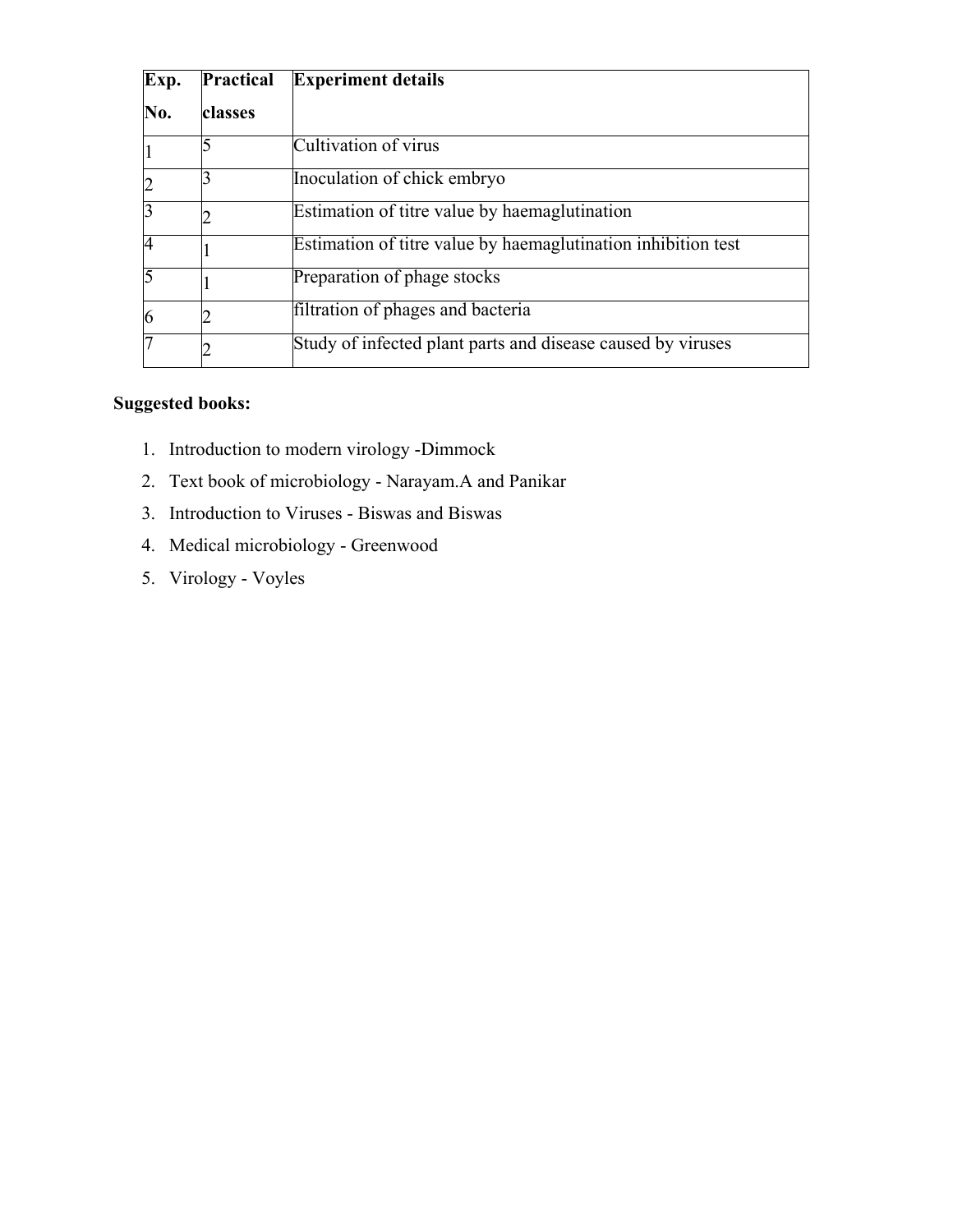### **ENVIRONMENTAL MICROBIOLOGY**

#### **Course code:** MICRO-508 (2+1) **Course title:** ENVIRONMENTAL MICROBIOLOGY **Semester:** 3rd **Faculty:** Dr. Deviprasad Samantaray

**Course objective:** To impart knowledge on microbial interaction, extremophilic microbes & their

molecular adaptation, bioremediation, bioenergy and biopolymer production

|                |                |                                     | by microbes.                                                            |  |  |  |  |
|----------------|----------------|-------------------------------------|-------------------------------------------------------------------------|--|--|--|--|
| Lecture        |                | <b>Subject details</b>              |                                                                         |  |  |  |  |
|                |                | Scope of environmental microbiology |                                                                         |  |  |  |  |
| 2, 3, 4        |                | Microbial interaction               |                                                                         |  |  |  |  |
| 5,6,7,8,9      |                |                                     | Extemophiles and their molecular adaptation                             |  |  |  |  |
| 10,11,12       |                |                                     | Bioremediation                                                          |  |  |  |  |
| 13,14,15,16    |                |                                     | Xenobiotics and recalcitrant                                            |  |  |  |  |
| 17,18,19       |                |                                     | Microbes in mineral recovery                                            |  |  |  |  |
| 20,21          |                |                                     | Bioenergy-Methanogenesis                                                |  |  |  |  |
| 22             |                |                                     | Hydrogen production                                                     |  |  |  |  |
| 23             |                |                                     | Microbial fuel cell                                                     |  |  |  |  |
| 24             |                |                                     | Bioterrorism                                                            |  |  |  |  |
| 25,26          |                |                                     | Biopolymer production                                                   |  |  |  |  |
| 27             |                |                                     | Environmental pollution and waste management                            |  |  |  |  |
| 28             |                |                                     | Waste water treatment                                                   |  |  |  |  |
| Exp.           | Practical      |                                     | <b>Experiment details</b>                                               |  |  |  |  |
| No.            | <b>Classes</b> |                                     |                                                                         |  |  |  |  |
| $\vert$ 1      |                |                                     | Estimation of dissolve oxygen level in the supplied water sample.       |  |  |  |  |
| $\overline{c}$ | 1              |                                     | Estimation of BOD level in the supplied water sample.                   |  |  |  |  |
| $\overline{3}$ |                |                                     | Estimation of COD level in the supplied water sample.                   |  |  |  |  |
| $\overline{4}$ | $\overline{2}$ |                                     | To perform protability of the supplied water sample by MPN test.        |  |  |  |  |
| 5              | $\overline{2}$ |                                     | Estimation of microbial load of the supplied sewage and waste sample.   |  |  |  |  |
| 6              | 2              |                                     | Isolation and characterization of psycrophile from the supplied sample. |  |  |  |  |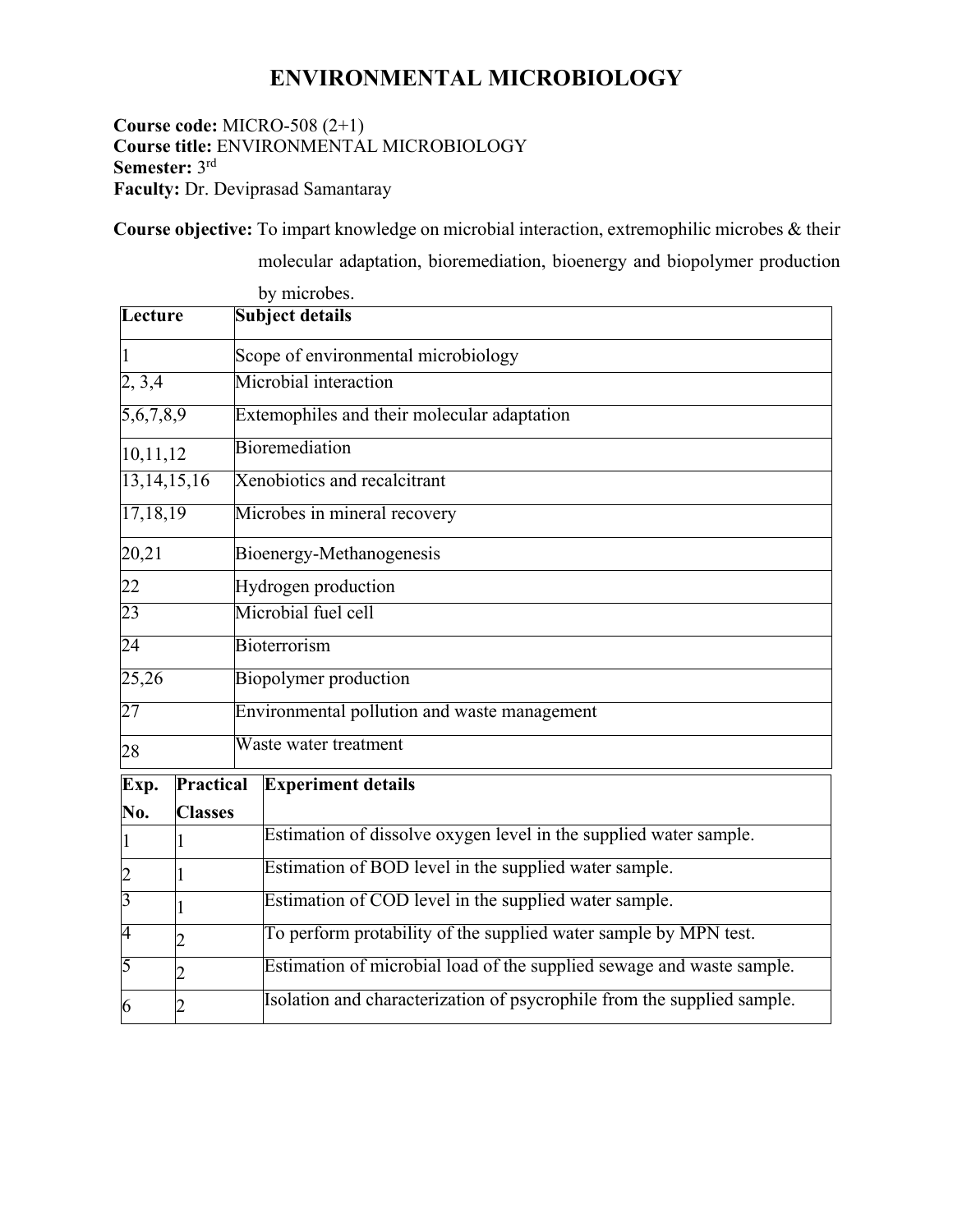|   | Isolation and characterization of thermophile from the supplied sample. |
|---|-------------------------------------------------------------------------|
| 8 | Isolation and characterization of alkalophile from the supplied sample. |
|   | Isolation and characterization of acidophile from the supplied sample.  |
|   | Isolation and characterization of halophile from the supplied sample.   |

- 1. Microbial Ecology: Fundamentals and Applications: R. M. Atlas & R. Bartha, Benjamin Cummings.
- 2. Environmental Science: W. P. Cunningham & M. A. Cunningham, McGraw-Hill Education.
- 3. Environmental Biotechnology: Basic Concepts and Applications: I. S. Thakur, I. K. International Publishing House.
- 4. Environmental Biotechnology: Concepts and Applications: H. J. Jordening & J. Winter, Wiley-Blackwell.
- 5. Microbial Ecology: R.Campbell, Blackwell Scientific Publications.
- 6. Environmental Microbiology: R. MItchell, CB.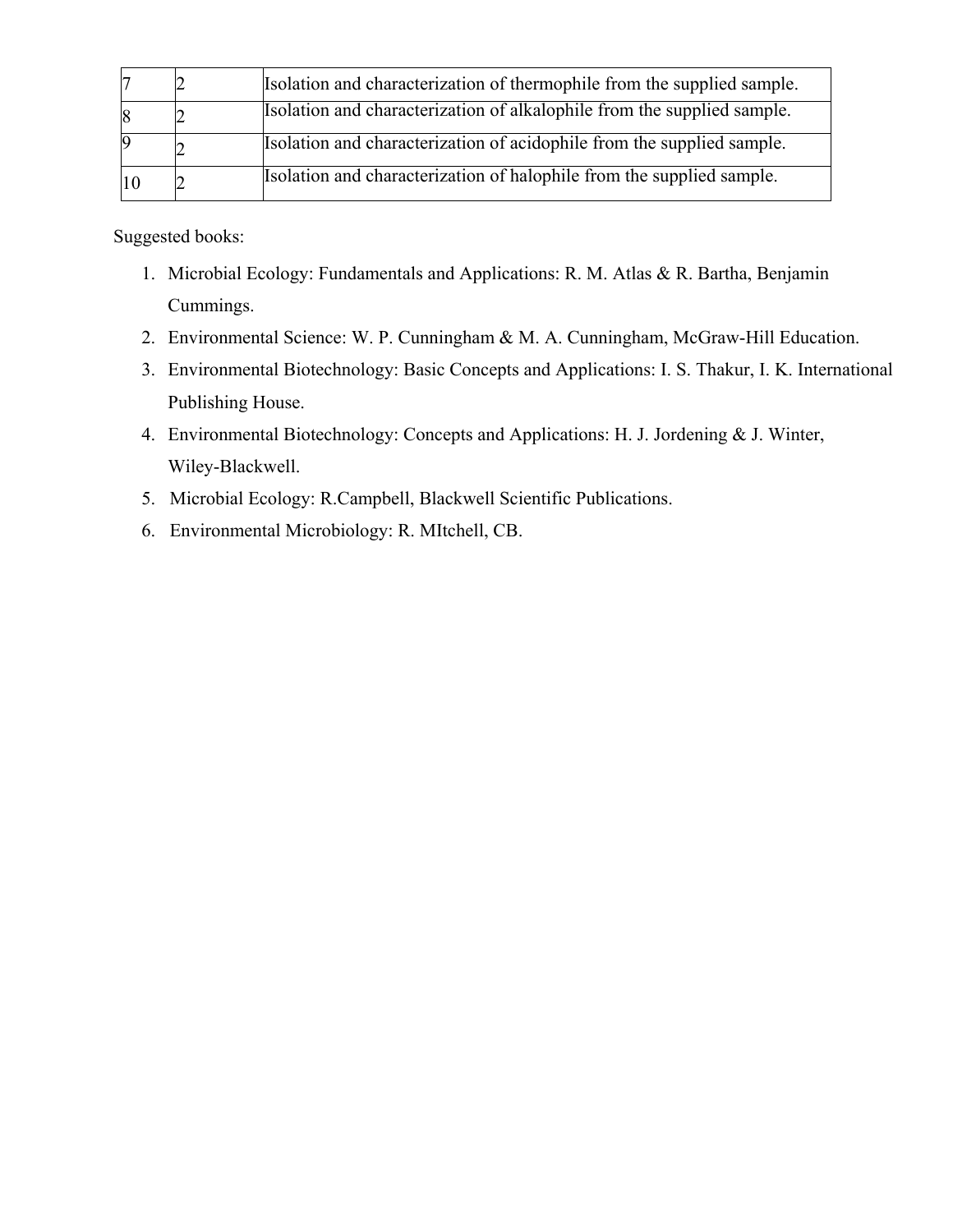## **CYAN OBACTERIAL AND ALGAL BIOTECHNOLOGY**

**Course Code :** MICRO-511 (2+0) **Course Title : CYANOBACTERIAL AND ALGAL BIOTECHNOLOGY**<br>**Semester** : 3<sup>rd</sup> **Semester Faculty** : Dr. (Mrs.) Saubhagya Manjari Samantaray

**Course objective:** To impart knowledge on Cyanobacteria and algae regarding their occurrence, origin, evolution, pigments, carbon metabolism, photo synthesis, culture and cultivation methods, cyanobacteria in aqua culture, the production of neutraceutical, nitrogen metabolism etc.

| Lecture         | <b>Details</b>                                                                                                             |  |  |  |
|-----------------|----------------------------------------------------------------------------------------------------------------------------|--|--|--|
| 1,2             | Occurrence and distribution of cyanobacteria and algae                                                                     |  |  |  |
| 3,4,4,6         | Thallus structure and reproduction                                                                                         |  |  |  |
| 7,8             | Life cycles                                                                                                                |  |  |  |
| 9               | Origin and evolution of cyanobacteria                                                                                      |  |  |  |
| 10,11           | Role of algae in development of land plants                                                                                |  |  |  |
| 12,13           | Algal pigment                                                                                                              |  |  |  |
| $\overline{14}$ | carbon metabolism                                                                                                          |  |  |  |
| 15,16           | Algal culture and cultivation                                                                                              |  |  |  |
| 17,18           | Sea weeds cultivation                                                                                                      |  |  |  |
| 19,20           | Cyanobacterial and algal fuel, as neutraceuticals                                                                          |  |  |  |
| 21,22           | Sea weeds biotechnology                                                                                                    |  |  |  |
| 23              | UV absorbing pigments and role in sustainable aquaculture                                                                  |  |  |  |
| 24,25           | Algae is a primary colonizer, carbon sequestration                                                                         |  |  |  |
| 26,27           | Cellular differentiation and nitrogen metabolism                                                                           |  |  |  |
| 28,29           | Algae as pollution indicator, eutrification agent and role in bioremediation                                               |  |  |  |
| $\overline{30}$ | Cyanobacterial and algal toxins                                                                                            |  |  |  |
| 31,32           | cyanobacteria and selected microalgae in agriculture as soil conditioner,<br>reclamation of problem soil and biofertilizer |  |  |  |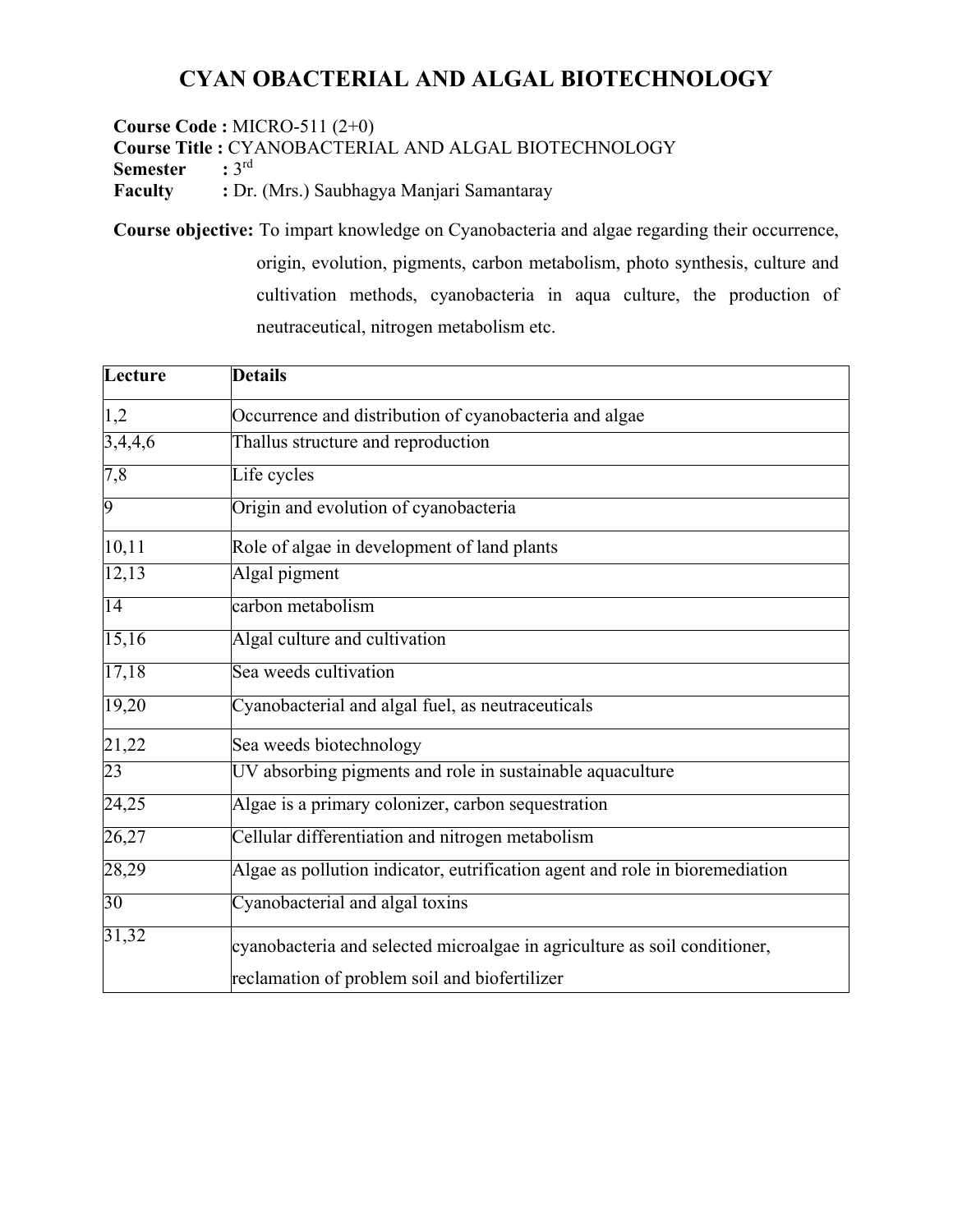- 1. Phycology: Principles, Processes & Applications: Ahluwali AS
- 2. Algae: Anatomy, Biochemistry & Biotechnology: Barsanti & Gualtieri P
- 3. The Biology of Cyanobacteria: Carr NG & Whitton BA
- 4. The Cyanobacteria Molecular Molecular Biology, Genomics & Evolution: Herrero & Flores E
- 5. Introductory Phycology: Kumar HD
- 6. Algal Culturing Techniques: Robert A Andersen
- 7. Biotechnology and Utilization of Algae: Venkataraman LV & Becker EW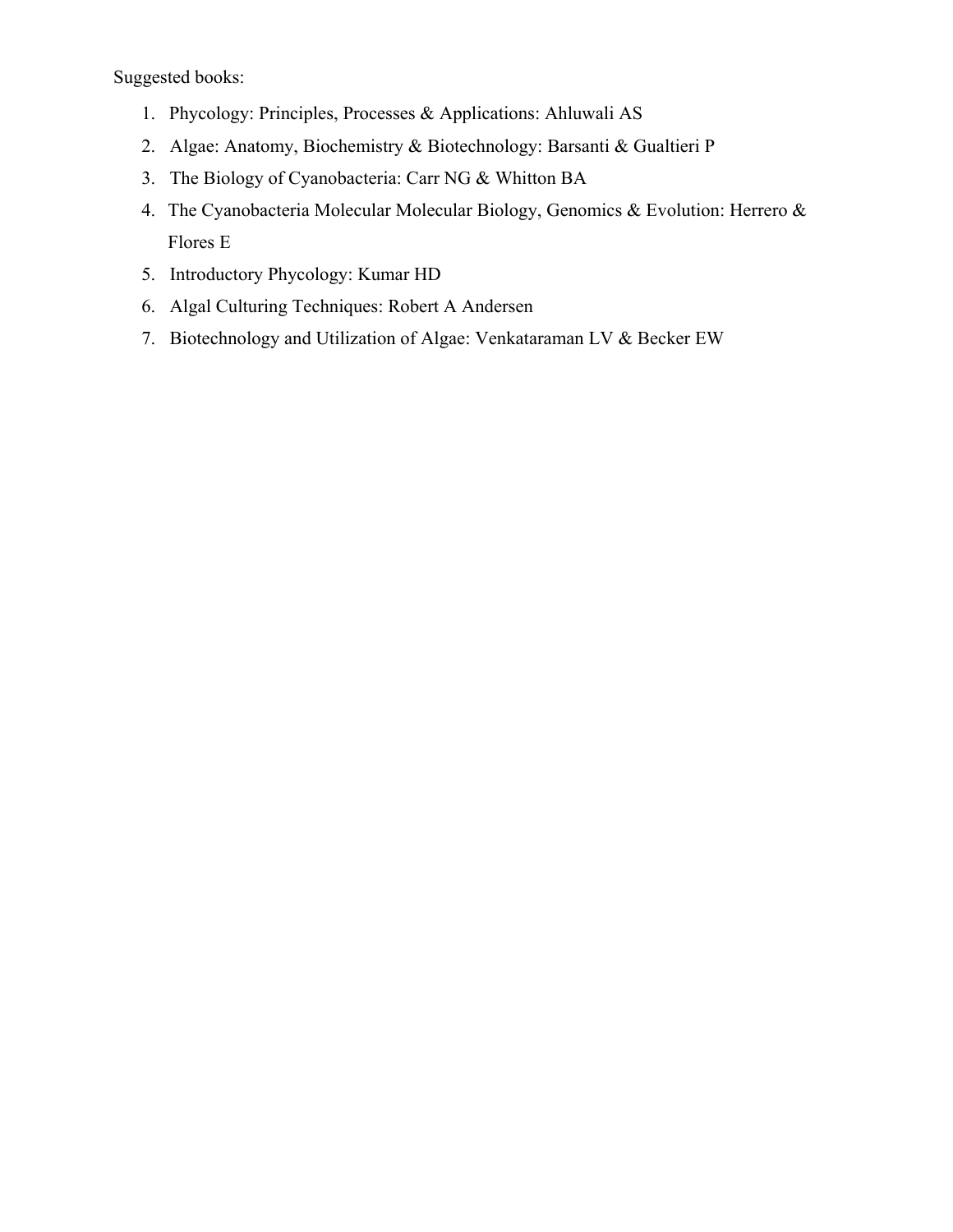### **IMMUNOLOGY**

**Course Code :** MICRO-513 (2+1) **Course Title :** IMMUNOLOGY **Semester :** 3rd **Faculty : Dr. Ashis kumar Mohanty** 

**Course objective:** To impart knowledge on basic immunology (the role of immune system and antigen and antibody MHC and complement). The course is also oriented to acquire information on tumour immunology, auto immune disease, hypersensitivity and different types of invitro immunological diagnostic methods and their applications

| Lecture        | Subject details                                                          |
|----------------|--------------------------------------------------------------------------|
|                | Innate and adaptive immunity                                             |
| 2,3            | Active and passive immunity                                              |
| $\overline{4}$ | <b>B</b> and T lymphocytes, NK cells                                     |
| $\overline{5}$ | Phagocytosis and its mechanism                                           |
| 6,7,8          | Immunological organs                                                     |
| 9              | Antigens and haptens                                                     |
| 10,11,12       | Structure, function and diversity of antibody                            |
| 13,14          | Hybridoma and monoclonal antibody                                        |
| 15,16          | Organization of MHC. Structure and cellular distribution of HLA antigens |
| 17,18,19       | Components of complement and pathways of complement activation           |
| 20             | Primary and secondary immune response                                    |
| 21             | Humoral immune response                                                  |
| 22             | Cell mediated immune responses                                           |
| 23             | Immunological tolerance                                                  |
| 24,25          | Hypersensitivity: types and mechanism                                    |
| 26             | Tumor immunology                                                         |
| 27             | Auto immune diseases                                                     |
| 28,29,30       | Immunological principles of various reactions and techniques             |
| 30             | <b>ELISA</b>                                                             |
| 31,32          | Immuno electrophoresis and rocket immune electrophoresis                 |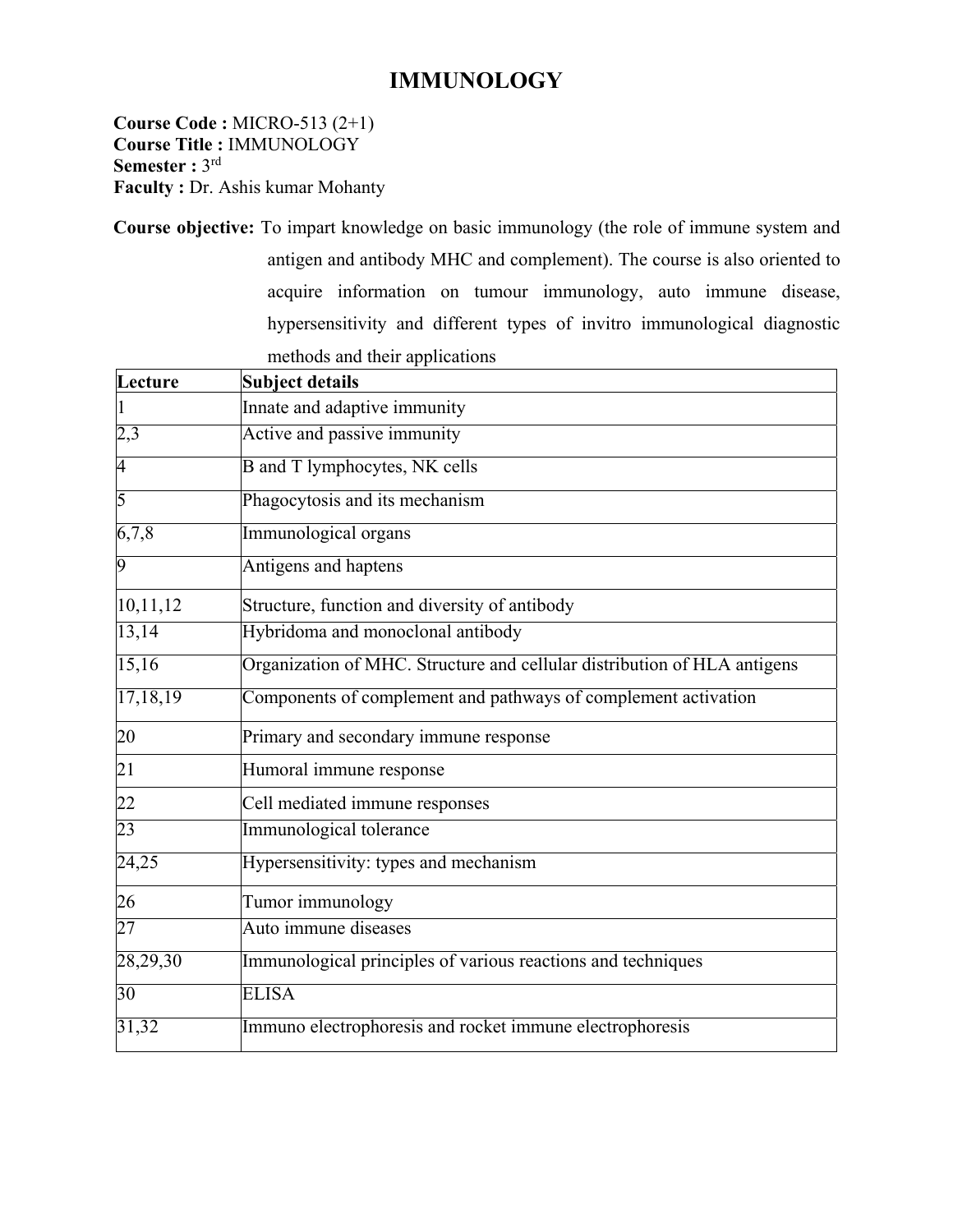| Exp.           | <b>Practical</b> | <b>Experiment details</b>                            |
|----------------|------------------|------------------------------------------------------|
| No.            | classes          |                                                      |
|                |                  | Demonstration of agglutination test (slide and tube) |
| $\overline{c}$ |                  | Precipitation test                                   |
| $\overline{3}$ |                  | <b>ELISA</b>                                         |
| $\overline{4}$ |                  | <b>DOT ELISA</b>                                     |
| 5              |                  | Immunodiffusion                                      |
| 6              |                  | Immunoelectrophoresis                                |
| 7              |                  | Rocket electrophoresis                               |

- 1. Immunology: Kuby
- 2. Immunology: Roitt
- 3. Immunology: Tyzard
- 4. Manual of Clinical laboratory immunology: Rose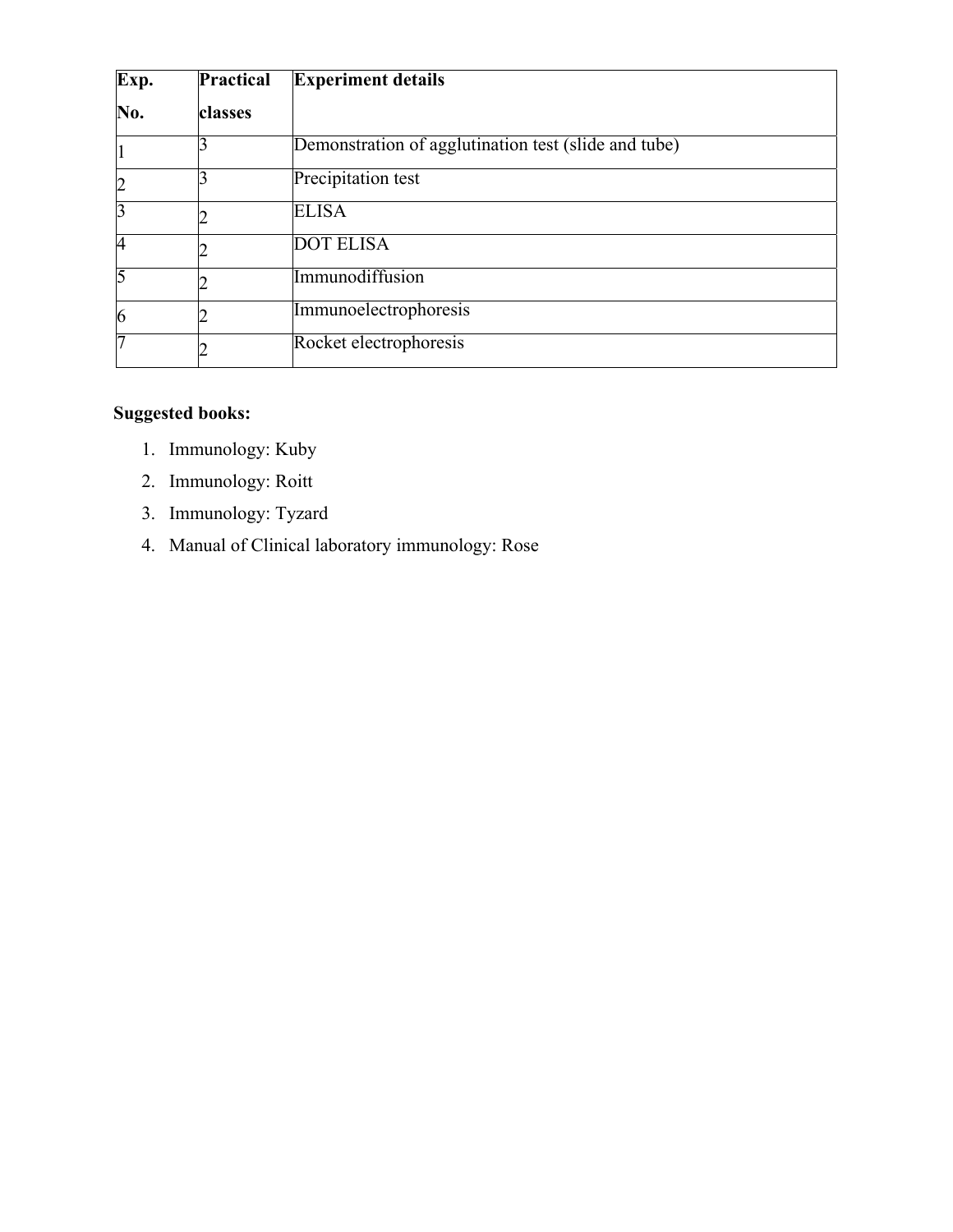#### **DOCTORAL PROGRAMME IN MICROBIOLOGY**  SEMESTER-I

|                |                                      |                          | Compulsory |       |                       |         |
|----------------|--------------------------------------|--------------------------|------------|-------|-----------------------|---------|
| Course code    | Title                                |                          | Major      | Minor | Supporting Non-Credit |         |
| MICRO 601      | <b>Advances in Fermentation</b>      |                          | $2+1$      |       |                       |         |
| MICRO 602      | <b>Advanced Microbial Physiology</b> |                          | $2+0$      |       |                       |         |
| MICRO 606      | Food and Dairy Microbiology          |                          |            | $3+0$ |                       |         |
| MICRO 605      | <b>Advanced Immunology</b>           |                          |            |       | $3+0$                 |         |
| <b>PGS 601</b> | Library and Information Services     |                          |            |       |                       | $0+1$   |
| <b>PGS 603</b> | Intellectual Property Right          |                          |            |       |                       | $1 + 0$ |
| <b>PGS 604</b> | Basic Concepts in Lab. Technique     |                          |            |       |                       | $0+2$   |
|                |                                      | <b>Total Credit Hour</b> | $4 + 1$    | $3+0$ | $3+0$                 | $1 + 3$ |

| <b>SEMESTER-II</b> |                                             |       |             |            |                       |
|--------------------|---------------------------------------------|-------|-------------|------------|-----------------------|
| Course code        | Title                                       |       | Credit Hour | Compulsory |                       |
|                    |                                             | Major | Minor       |            | Supporting Non-Credit |
| MICRO 603          | Regulation of Microbial Biosynthesis        | $2+0$ |             |            |                       |
| MICRO 604          | Current Topic in Soil Microbiology          | $2+0$ |             |            |                       |
| MICRO 607          | Recent Trends in Environmental Microbiology |       |             | $2+0$      |                       |
| MICRO 610          | Microbial Biotechnology                     | $3+0$ |             |            |                       |
| <b>PGS 602</b>     | Technical Writing and Communication Skills  |       |             |            | $0+1$                 |
| <b>PGS 606</b>     | Disaster Management                         |       |             |            | $1+0$                 |
|                    | <b>Total Credit Hour</b>                    | $7+0$ |             | $2+0$      | $1+1$                 |

| ULINILU I LIV-III | Title                     |         | Credit Hour        |            |            |  |
|-------------------|---------------------------|---------|--------------------|------------|------------|--|
| Course code       |                           |         | Minor              | Supporting | Non-Credit |  |
| MICRO 609         | Plant-Microbe Interaction | $3 + 0$ |                    |            |            |  |
| MICRO 608         | Research Methodology      |         | $2 + 0$            |            |            |  |
| MICRO 611         | Virus & Bacteriophages    |         | $3 + 0$            |            |            |  |
| MICRO 691         | Doctoral Seminar          |         |                    |            |            |  |
| MICRO 699         | Doctoral Research         |         |                    |            |            |  |
|                   |                           | $3+0$   | $5 + 0$            |            |            |  |
|                   | <b>Total Credit Hour</b>  |         |                    |            |            |  |
|                   |                           |         | <b>Credit Hour</b> |            | Compulsory |  |
| Course code       | Title                     |         | Minor              | Supporting | Non-Credit |  |
|                   | <b>SEMESTER-IV</b>        |         |                    |            |            |  |
| MICRO-699         | Doctoral Research         | $0+12$  |                    |            |            |  |
|                   | <b>SEMESTER-V</b>         |         |                    |            |            |  |
| MICRO-699         | Doctoral Research         | $0+12$  |                    |            |            |  |
| MICRO 691         | Doctoral Seminar          | $1 + 0$ |                    |            |            |  |
|                   | <b>SEMESTER-VI</b>        |         |                    |            |            |  |
| MICRO-692         | Doctoral Seminar-II       | $1+0$   |                    |            |            |  |
| MICRO-699         | Doctoral Research         | $0+12$  |                    |            |            |  |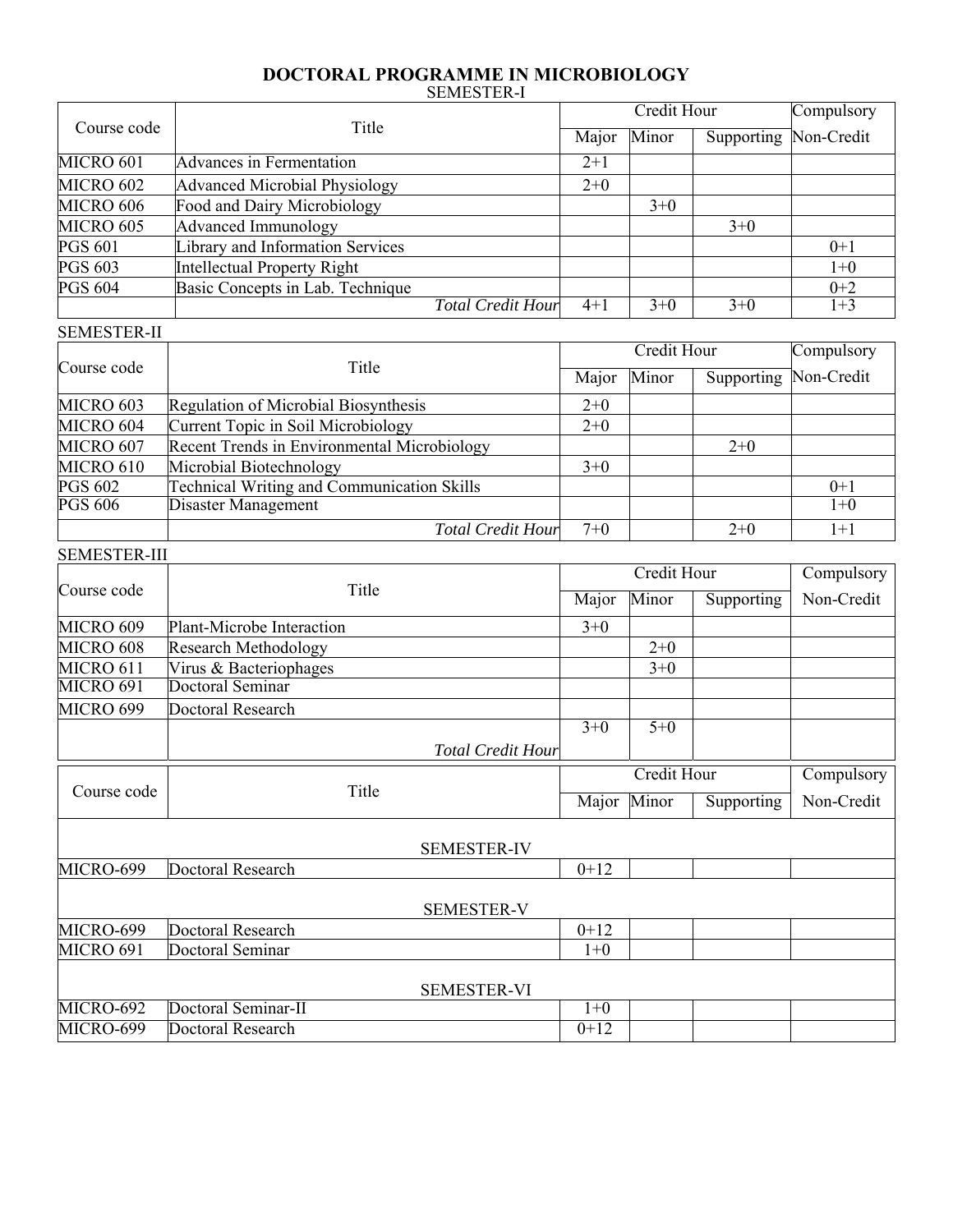## **SEMESTER-I ADVANCES IN FERMENTATION**

**Course Code :** MICRO-601 (2+1) **Course Title :** Advances in fermentation **Semester** : 1<sup>st</sup> **Faculty : Dr (Mrs.) Pratima Ray** 

**Course objective:** To impart knowledge on fermentation, fermentation media, industrial microorganisms

|                | and fermentation products.                                         |  |  |  |
|----------------|--------------------------------------------------------------------|--|--|--|
| Lecture        | Details                                                            |  |  |  |
| 1,2,3,4        | An overview of fermentation process                                |  |  |  |
| $\overline{5}$ | Current status of fermentation industry                            |  |  |  |
| 6,7,8          | Design of fermenter and bioreactor                                 |  |  |  |
| 9,10           | High performance bioreactors                                       |  |  |  |
| 11             | Media for microbial fermentation process                           |  |  |  |
| 12             | Criteria of media formulation                                      |  |  |  |
| 13, 14, 15     | Downstream processing for recovery of different industrial product |  |  |  |
| 16             | Steroid transformation                                             |  |  |  |

| Exp.           | <b>Practical</b> | <b>Experiment details</b>                                       |
|----------------|------------------|-----------------------------------------------------------------|
| No.            | classes          |                                                                 |
| $\mathbf{1}$   |                  | Isolation and identification of industrially important bacteria |
| $\overline{c}$ |                  | Isolation and identification of industrially important fungi    |
| $\overline{3}$ |                  | Microbial production of alcohol                                 |
| 4              |                  | Microbial production of antibiotics                             |
| 5              |                  | Microbial production of enzymes                                 |
| 6              |                  | Microbial production of citric acid                             |
| 7              |                  | Microbial production of lactic acid                             |
| 8              |                  | Bioremediation of industrial effluents                          |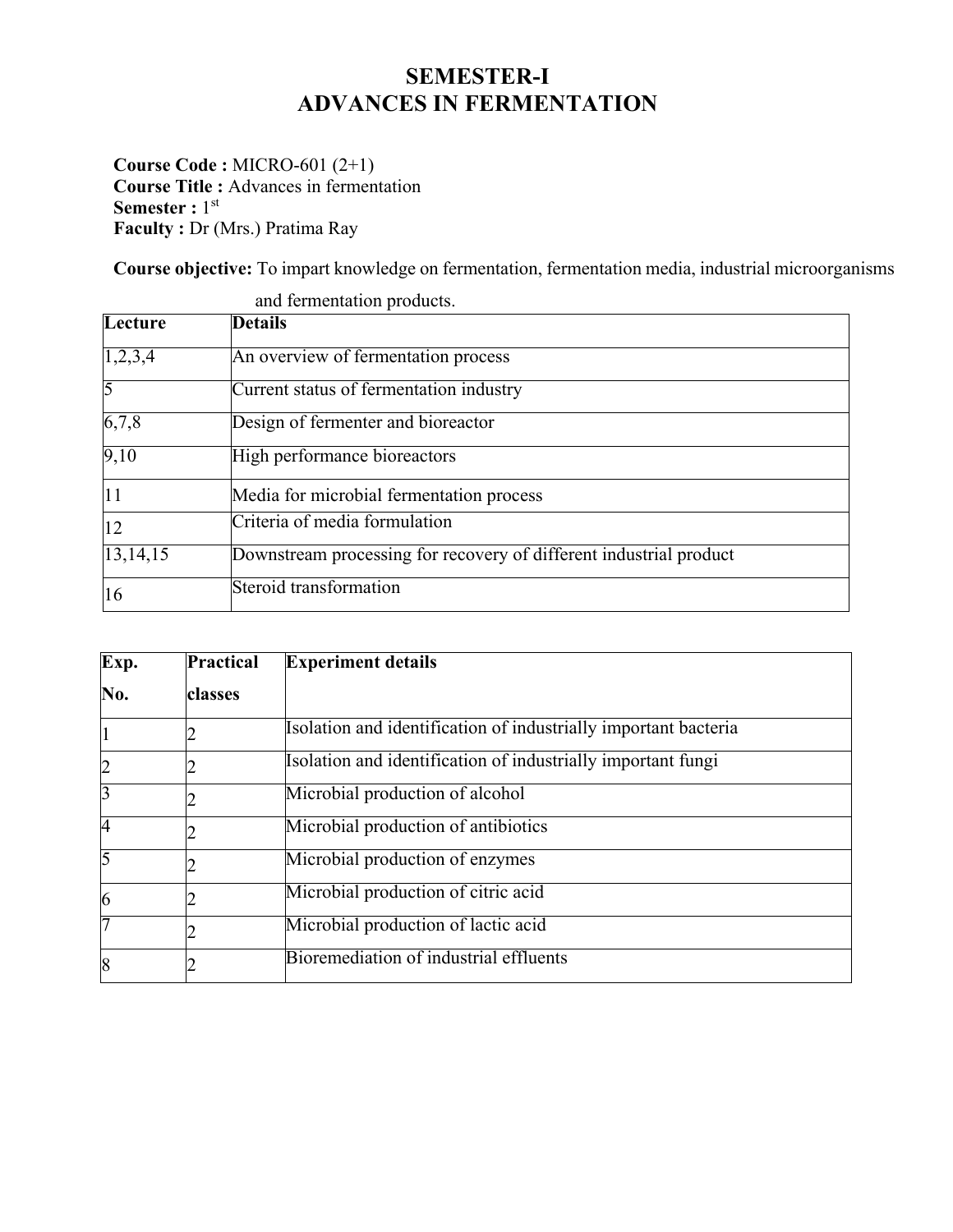### **ADVANCES IN FERMENTATION**

#### **Course code:** MICRO-601 (2+1) **Course title:** ADVANCES IN FERMENTATION **Semester:** 1st **Faculty:** Dr. Deviprasad Samantaray

**Course objective**: To impart knowledge on fermentation process and production of different industrial product through submerged and solid state fermentation process.

| Lecture  | Subject details                                       |
|----------|-------------------------------------------------------|
| 1,2      | Media formulation for microbial fermentation process  |
| 3,4,5    | Downstream processing                                 |
| O        | Primary and secondary metabolites                     |
| 7,8,9    | Industrial production of ethyl alcohol, wine and beer |
| 10,11,12 | Penicillin and lysine                                 |
| 13,14    | Riboflavin and lactic acid                            |
| 15,16    | Single cell oil and single cell protein               |

- 1. Industrial Microbiology: L.E.Casida, John Wiley & Sons INC.
- 2. Industrial Microbiology: A.H.Patel, Laxmi Publications.
- 3. Prescott & Dunn's Industrial Microbiology: Samuel Cate Prescott, Cecil Gordon Dunn & Gerald Reed, CBS Publishers.
- 4. Biotechnology: A Textbook of Industrial Microbiology: Wulf Crueger, Anneliese Crueger & T.D.Brock, Sinauer Associates INC, USA.
- 5. Industrial Microbiology: An Introduction: M. J.Waites, Neil L. Morgan & John S. Rockey, Wiley-Blackwell.
- 6. Principles of Fermentation Technology: P.F.Stanbury, A.Whitaker & S.J.Hall, Elsevier.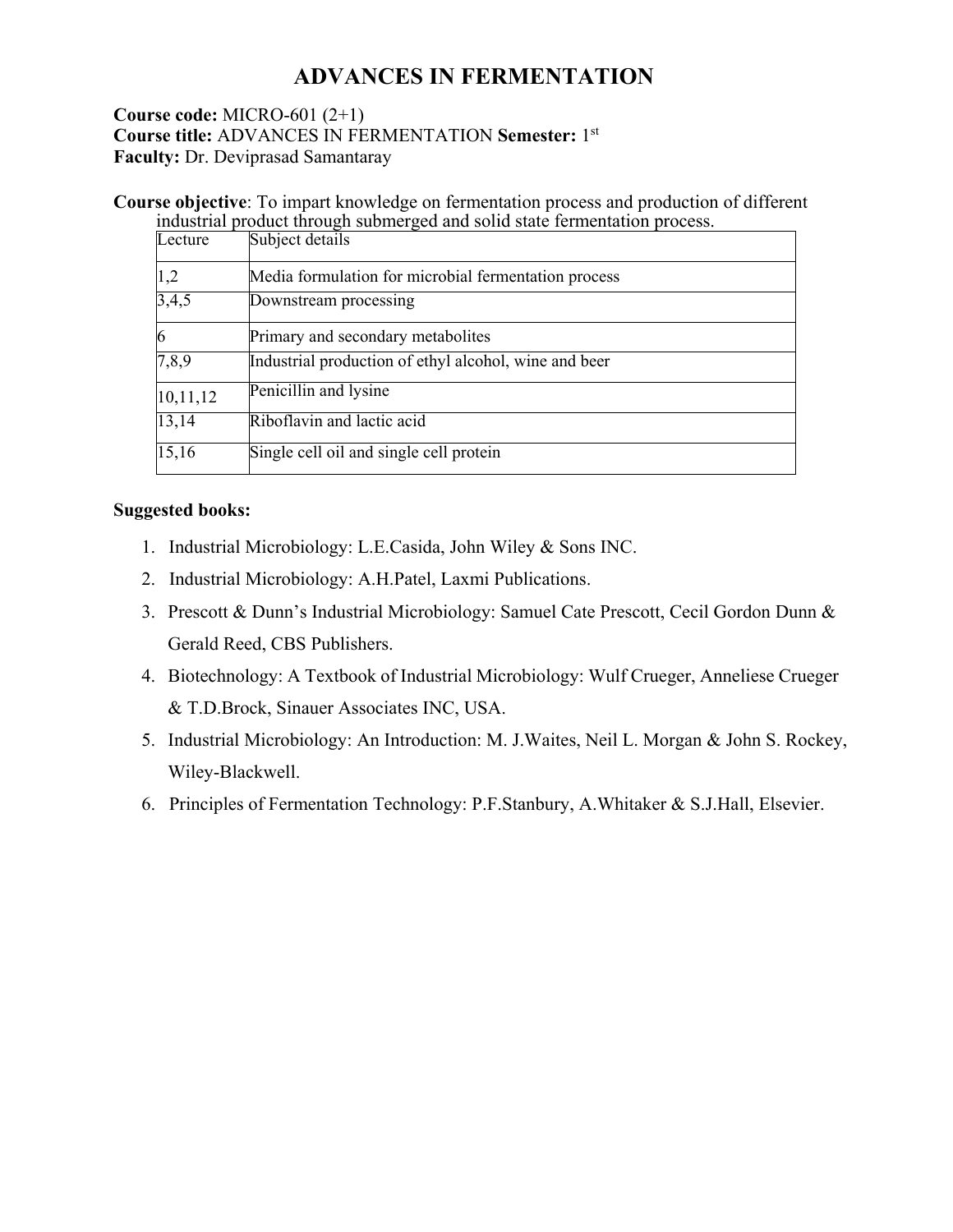# **ADVANCED MICROBIAL PHYSIOLOGY**

**Course code:** MICRO-602 (2+0) **Course title:** ADVANCED MICROBIAL PHYSIOLOGY **Semester:** 1<sup>st</sup> **Faculty:** Dr. B.B. Mishra

**Course Objective:** To impart knowledge on Bacteria, Slime molds, yeasts: Origin, evolution, structure, function, molecular aspects, Physiological aspects of Nitrogen fixation & Fermentative metabolism.

| Lecture        | <b>Subject details</b>                                                                   |
|----------------|------------------------------------------------------------------------------------------|
| 1,2,3          | Bacteria, Slime molds, yeasts: origin, evolution, structure, function, molecular aspects |
| $\overline{4}$ | Nutritional diversity in microbes                                                        |
| 5              | Principle of bioenergetics                                                               |
| 6              | Enzymes and enzyme kinetics                                                              |
| 7              | Regulation of enzyme activity                                                            |
| 8              | Physiological aspects of nitrogen fixation                                               |
| 9              | Bacterial photosynthesis                                                                 |
| 10,11,12       | Energy production (EMP,PP,ED,TCA)                                                        |
| 13,14          | Utilization of reserve materials: starch, glycogen, lipid                                |
| 15             | Respiratory chain and electron transport system                                          |
| 16             | Electron transport under anaerobic condition                                             |
| 17             | Fermentative metabolism                                                                  |
| 18,19          | Biosynthesis of building blocks and macro-molecules                                      |
| 20             | Aminoacids and protein synthesis                                                         |
| 21,22          | Nucleotides and nucleic acids                                                            |
| 23             | Carbohydrates                                                                            |
| 24,25          | Peptidoglycans and fatty acids                                                           |
| 26             | Phospholipids and isoprenoids                                                            |
| 27             | Regulation of metabolism                                                                 |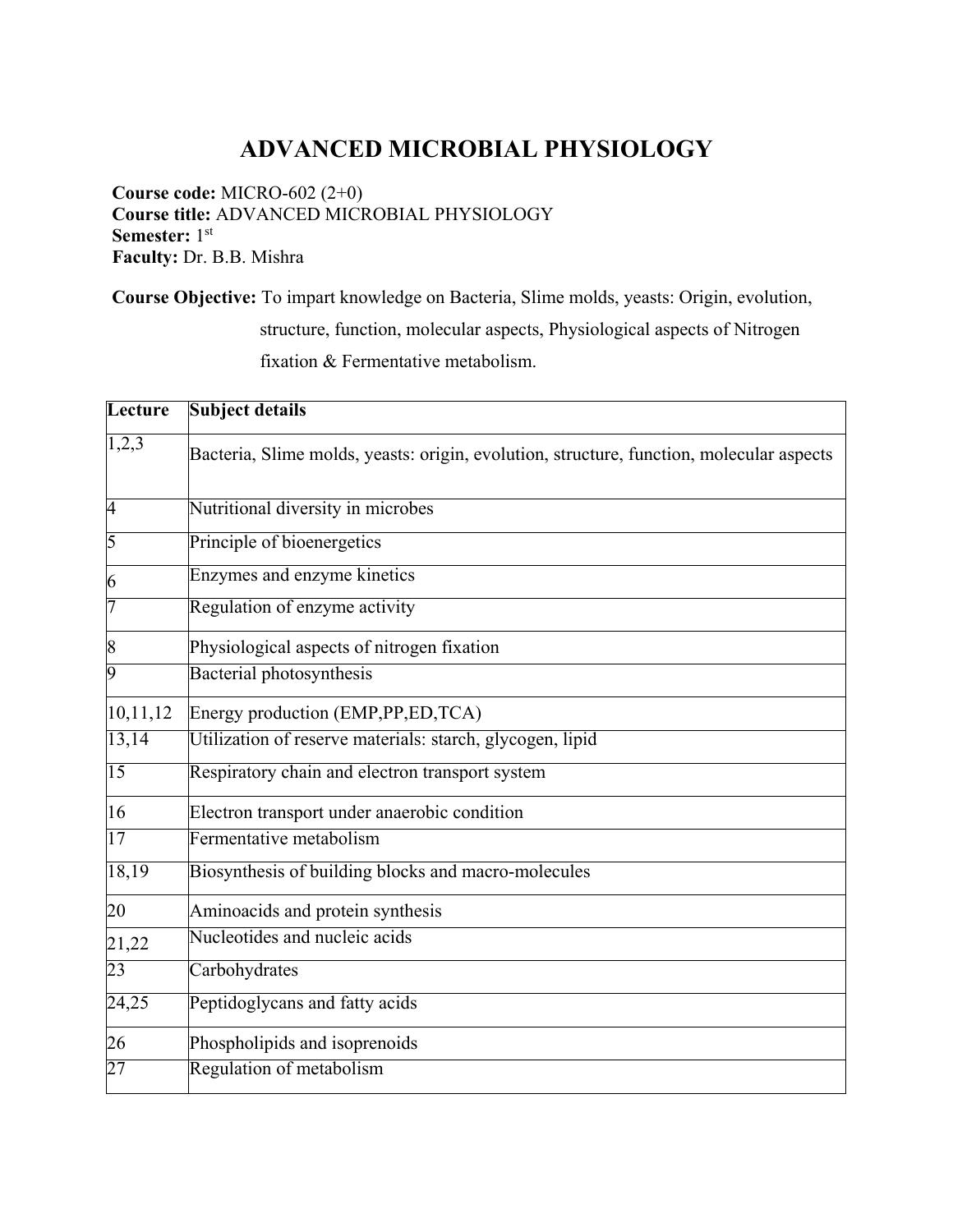| 28,29 | Bioluminescence, bacterial virulence and heat shock response   |
|-------|----------------------------------------------------------------|
| 30,31 | Extracellular protein secretion in bacteria and quorum sensing |
| 32    | Current molecular microbiology                                 |

- 1. Prescott's Microbiology: Joanne M. Willey, Linda M. Sherwood &Christopher J. Woolverton, McGraw-Hill Education.
- 2. Microbiology: Daniel lim, Kendall Hunt Publishing.
- 3. Brock Biology of Microorganisms: Michael T. Madigan, John M. Martinko & Kelly S. Bender, Pearson.
- 4. Principles of Biochemistry: David Lee Nelson & Michael M. Cox, Macmillan Learning.
- 5. Bacterial Growth and Division: Stephen Cooper, Academic Press.
- 6. Moat's Microbial Physiology: Michael P. Spector, John W. Foster & Jonathon P. Audia, and Wiley-Blackwell.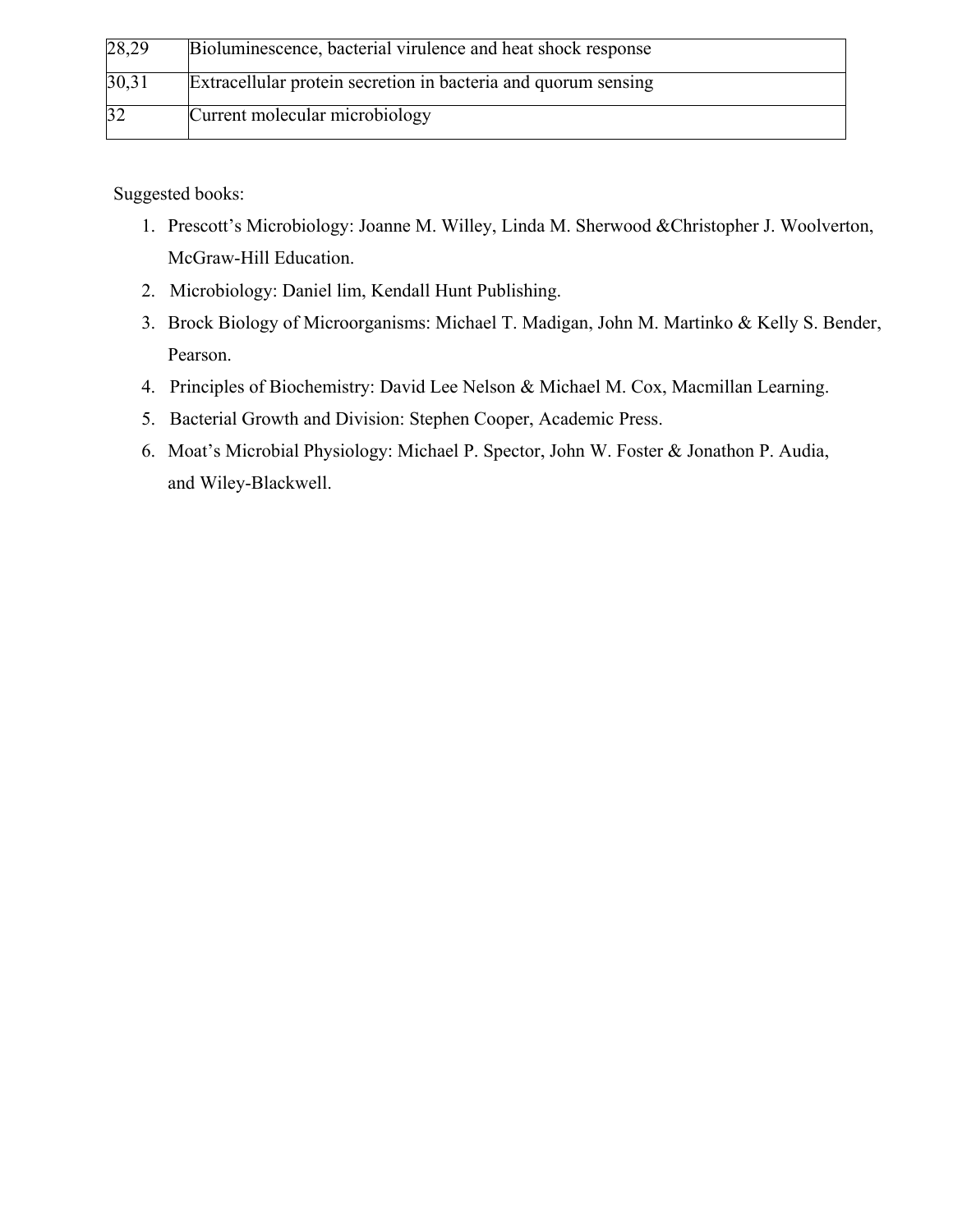### **FOOD AND DAIRY MICROBIOLOGY**

**Course code:** MICRO-606 (3+0) **Course title:** FOOD AND DAIRY MICROBIOLOGY **Semester:** 1st **Faculty:** Dr. Saubhagya Manjari Samantaray

**Course objective**: To impart knowledge on food borne pathogens, food borne illness, food safety, food biotechnology, microbial spoilage of various types of foods, preservation (biological and chemical), fermented food and advanced technique in detecting food borne pathogens and their toxins.

| Lecture                 | <b>Subject details</b>                                                                 |
|-------------------------|----------------------------------------------------------------------------------------|
| 1,2,3                   | Perspective on food safety and food biotechnology                                      |
| 4,5,6                   | Factors of special significance in food microbiology                                   |
| 7,8                     | Principles influencing microbial growth in foods                                       |
| 9, 10                   | Spores and their significance                                                          |
| $\overline{11, 12, 13}$ | Indicator micro-organisms and microbiological criteria                                 |
| 14, 15, 16, 17, 18      | Microbial spoilage of food, meat, fish, milk, fruits, vegetables and their<br>products |
| 19, 20, 21, 22          | Food poisoning and food borne pathogenic bacterial diseases                            |
|                         |                                                                                        |
| 23                      | Food fermentation                                                                      |
| 24, 25, 26, 27          | Fermented dairy, vegetables and meat products                                          |
|                         | 32, 33, 34, 35,36, Preservatives and preservation methods-physical methods, chemical   |
| 37                      | preservatives and natural antimicrobial compounds                                      |
| 38, 39                  | Bacteriocins and their applications                                                    |
| $\overline{40, 41, 42}$ | Biologically based preservation system and probiotic bacteria                          |
| 43, 44, 45              | Advanced techniques in detecting food borne pathogens toxins                           |
| 46, 47, 48              | Critical control point systems in controlling microbial hazards in foods               |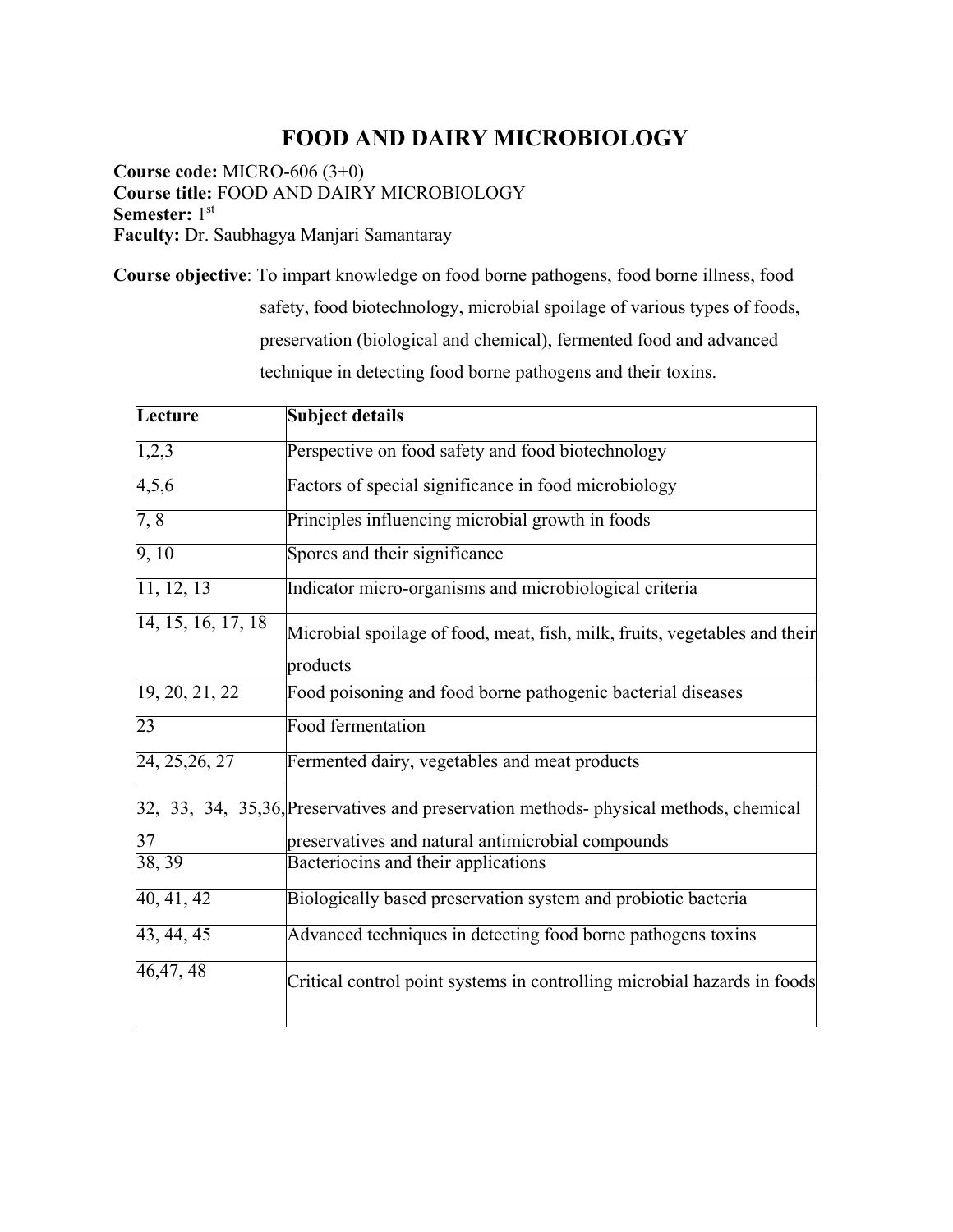- 1. Food Microbiology: Doyle.
- 2. Food Microbiology: Frazier.
- 3. Food Microbiology: Adams and Moss
- 4. Modern Food Microbiology: Jav I.M.
- 5. Food Microbiology: Neelam Khetarpaul.
- 6. International Food Safety Handbook: K. V. Heijden.
- 7. Text Book of Microbiology: Prescott (TMH).
- 8. Outlines of Diary Technology: Sukumar De (Oxford).
- 9. Milk and Milk Products ( $4<sup>th</sup>$  edition): C. H. Eckles (TMH).
- 10. Introductory Microbiology: R. P. Singh (C.B.D. Publication).
- 11. Laboratory Manual for Milk Quality Control Testing: J. G. Davis.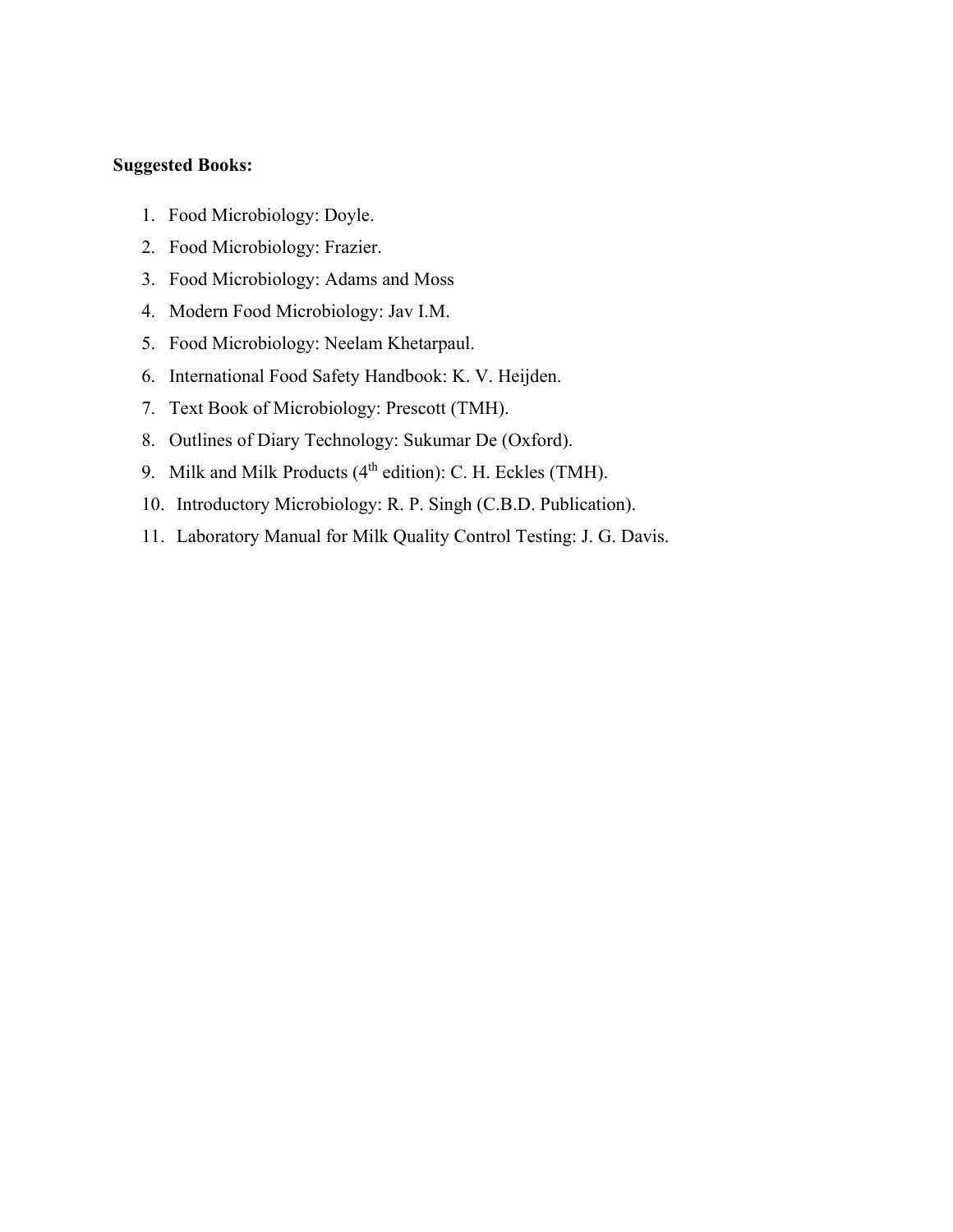## **ADVANCED IMMUNOLOGY**

**Course code:** MICRO-605 (3+0) **Course title:** ADVANCED IMMUNOLOGY **Semester:** 1st

**Faculty:** Dr. (Mrs.) P.Ray, Dr. D. P. smantaray and Dr. (Mrs.) Saubhagya Manjari Samantaray

**Course objective:** To impart knowledge on basic immunology (the role of immune system and antigen and antibody, MHC and complement). The course is also oriented to acquire information on tumor immunology, auto immune diseases, hypersensitivity and different types of *in vitro* immunological diagnostic methods and their applications.

| Lecture                   | . <sub>.</sub> .<br>------- <i>--</i> --<br><b>Subject details</b>                   |
|---------------------------|--------------------------------------------------------------------------------------|
| 1,2,3,4,5                 | Immunological organs (thymus, bone marrow, lymph nodes, spleen, MALT<br>and GALT)    |
| 6,7                       | Cells involved in immune response                                                    |
| 8,9                       | Non-specific immune mechanism                                                        |
| 10,11,12,13               | Antigens, Immunoglobulins and its diversity                                          |
| 14                        | Immune response to bacterial infection and innate immunity                           |
| 15                        | Acquired immunity                                                                    |
| 16, 17, 18                | Complement system                                                                    |
| 19,20                     | Acute phase proteins and Macrophage                                                  |
| 21,22,23                  | Cytokines and interferons                                                            |
| 24,25,26                  | Histocompatibility complex                                                           |
| 27, 28, 29, 30, 31,<br>32 | Hypersensitivity                                                                     |
| 33, 34, 35                | Auto immune diseases                                                                 |
| 36,37                     | Tumour immunology                                                                    |
| 38,39                     | Immune complex diseases                                                              |
| 42,43                     | Precipitation method, immunodiffusion and agglutination method                       |
| 44,45,46                  | ELISA (separation of serum by electrophoresis, separation and                        |
| 47,48                     | characterization of lymphocytes)<br>Handling laboratory animals and raising antibody |
|                           |                                                                                      |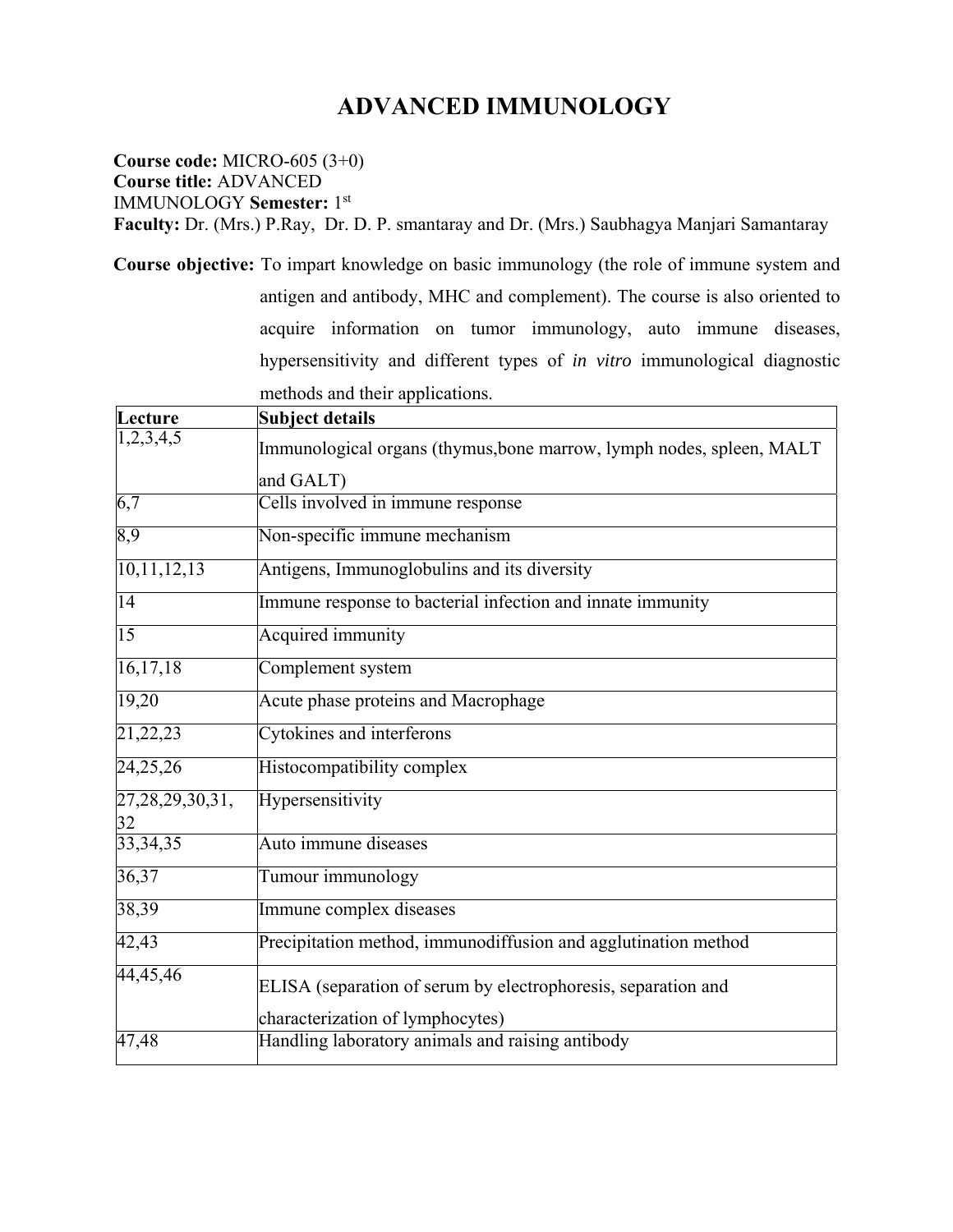- 7. Immunology: Kuby
- 8. Immunology: Roitt
- 9. Immunology: Tizard
- 10. Manual of clinical laboratory immunology: Rose
- 11. Journals and internet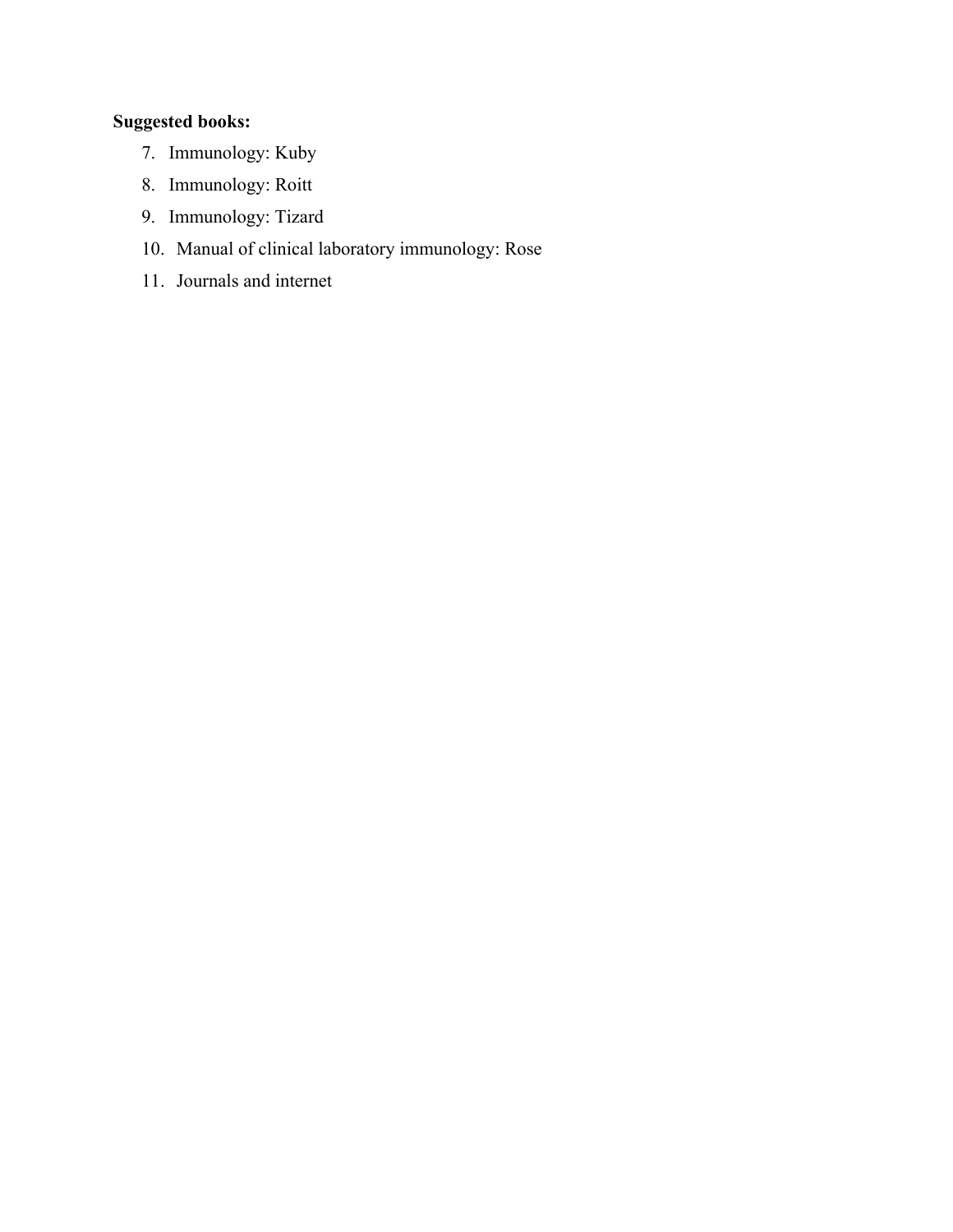### **SEMESTER-II REGULATION OF MICROBIAL BIOSYNTHESIS**

**Course Code :** MICRO-603 (2+0)

**Course Title :** REGULATION OF MICROBIAL BIOSYNTHESIS **Semester :** 2nd **Faculty :** Dr. (Mrs.) P.Ray, Dr. D. P. smantaray and Dr. (Mrs.) Saubhagya Manjari Samantaray

**Course objective:** To impart knowledge on regulation of microbial biosynthesis of various

inducible and biosynthetic pathways, fermentative and respiratory pathways and lytic and lysogenic aspects.

| Lecture                    | <b>Subject details</b>                                                        |
|----------------------------|-------------------------------------------------------------------------------|
| 1,2,3                      | Regulation of initiation, termination and anti-termination of transcription   |
| 4,5,6                      | Global regulation and differentiation by sigma factor                         |
| $\overline{7,8}$           | Regulatory control in bacteria- inducible and biosynthetic pathways           |
| $\overline{9,10,11,12,13}$ | Oxidative stress control, fermentative and respiratory and regulatory pathway |
| 14                         | Regulation of cell cycle                                                      |
| 15,16                      | Lytic and lysogenic aspect                                                    |

- 1. Fundamentals of Biochemistry: Lehninger
- 2. Microbial Physiology: Spector
- 3. Molecular Genetics: Freifeder
- 4. Journals and Periodicals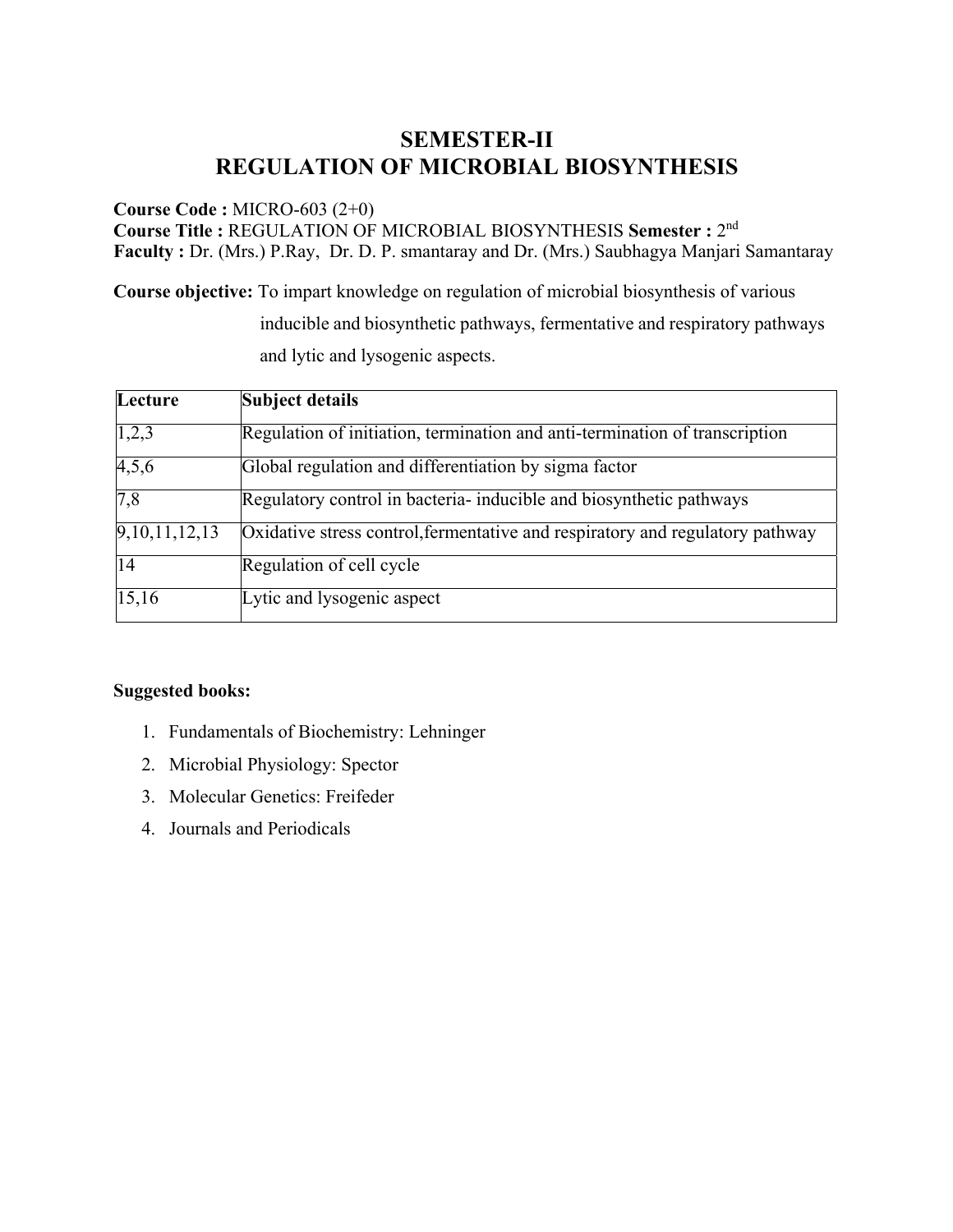## **REGULATION OF MICROBIAL BIOSYNTHESIS**

**Course Code :** MICRO-603 (2+0) **Course Title :** REGULATION OF MICROBIAL BIOSYNTHESIS **Semester** :  $2^{nd}$ **Faculty :** Dr. (Mrs.) Saubhagya Manjari Samantray

**Course objective:** To impart knowledge on regulation of microbial biosynthesis of various inducible and biosynthetic pathways, fermentative and respiratory pathways and lytic and lysogenic aspects.

| Lecture  | <b>Subject details</b>                                                |
|----------|-----------------------------------------------------------------------|
| 1,2,3    | Ribosomal RNA and ribosomal protein regulation under stress condition |
| 4,5,6    | Specific regulatory system                                            |
| 7,8      | SOS regulatory control                                                |
| 9,10     | Antisense RNA regulation of gene expression                           |
| 11,12    | Global nitrogen control                                               |
| 13,14,15 | Regulation of nitrogen fixation                                       |

- 1. Fundamentals of Biochemistry: Lehninger
- 2. Microbial Physiology: Spector
- 3. Molecular Genetics: Freifeder
- 4. Journals and Periodicals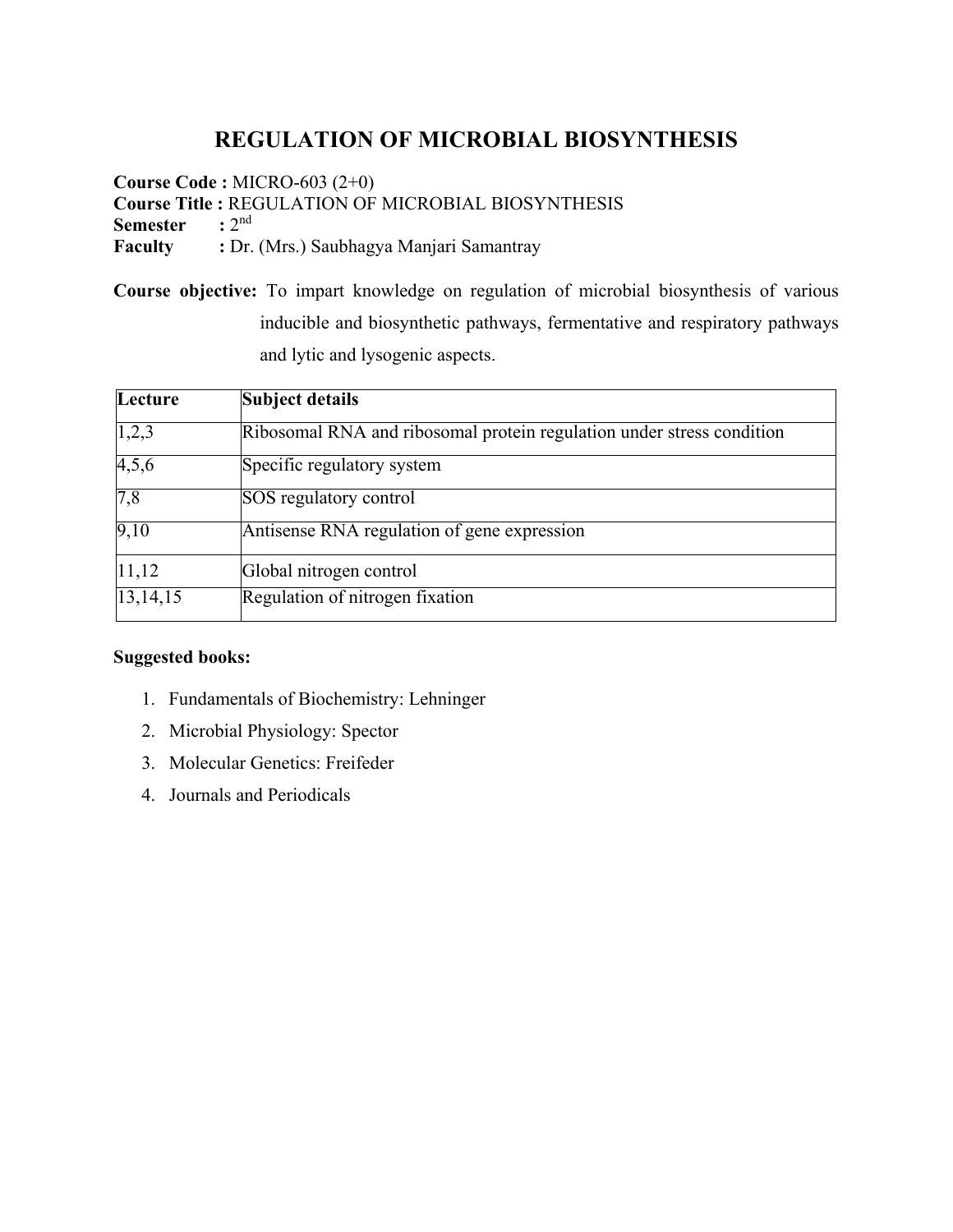# **CURRENT TOPICS IN SOIL MICROBIOLOGY**

**Course Code:** MICRO-604 (2+1) **Course Title:** CURRENT TOPICS IN SOIL MICROBIOLOGY **Semester:** 2nd **Faculty:** Dr (Mrs.) Pratima Ray

Course objective: To impart knowledge on latest trends in soil microbiology like diversities,

| Lecture                               | <b>Details</b>                           |
|---------------------------------------|------------------------------------------|
| 1,2,3,4,5                             | Molecular ecology                        |
| $\overline{6,7,8,9,10}$               | Biodiversity of soil microorganisms      |
| 11,12                                 | Survival and dispersal of microorganisms |
| $\overline{13}$                       | Microbial successions                    |
| $\overline{14,15,16,17}, 18,19,20,21$ | Transformation of Organic matter         |
| 22, 23, 24                            | Bioremediation of polluted soils         |
| 25, 26, 27, 28                        | Biological control                       |
| 29, 30, 31, 32                        | Other topics of current interest         |

biological control and bioremediation etc.

- 1. Soil Microbiology Suba Rao
- 2. Soil Microbiology Alexander Martin
- 3. Soil Microbiology Mark, Coyne
- 4. Soil Microbiology Paul, E.Eiego
- 5. Soil biotechnology Iyech, martin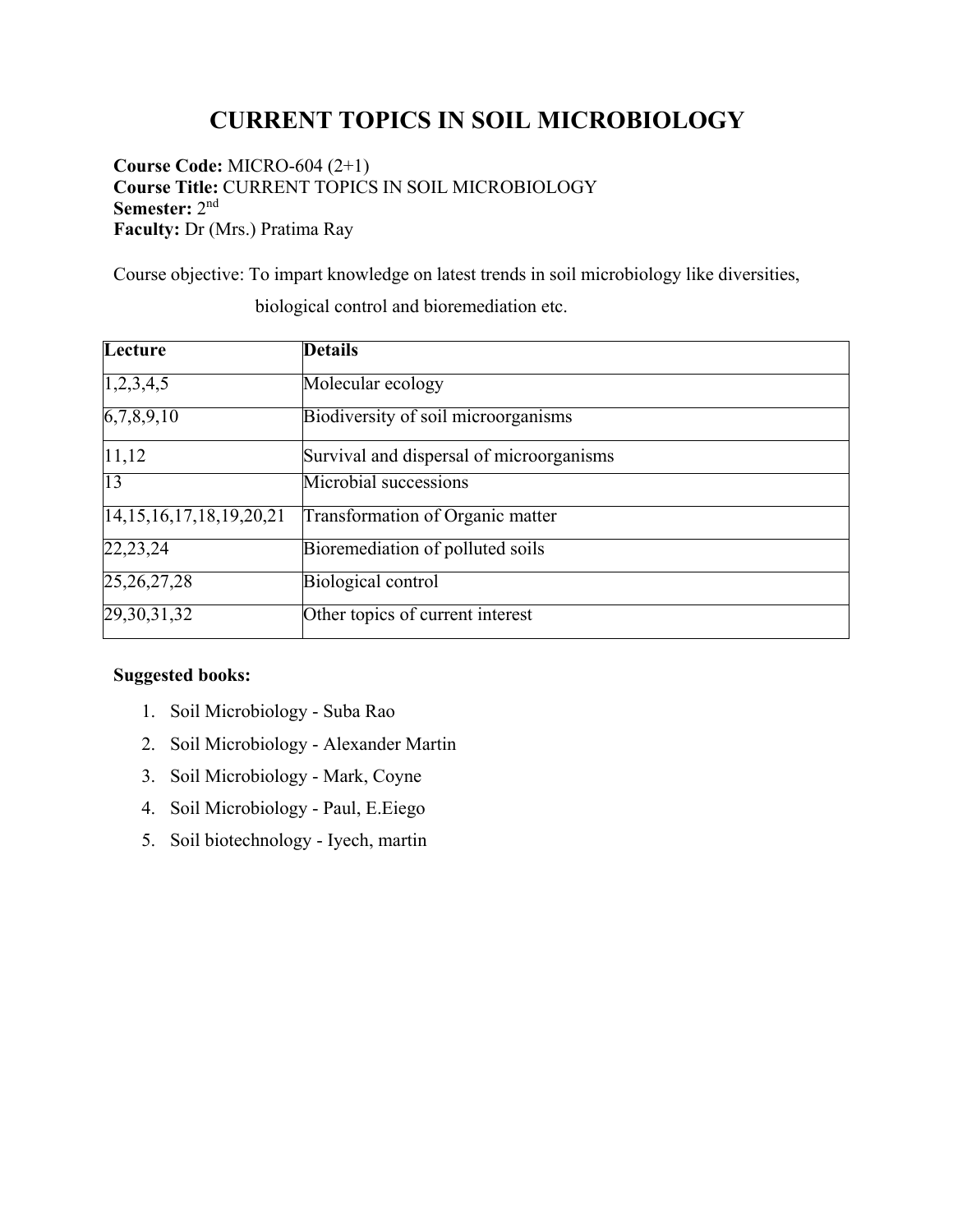# **RECENT TRENDS IN ENVIRONMENTAL MICROBIOLOGY**

**Course code:** MICRO-607 (2+0) **Course title:** ENVIRONMENTAL MICROBIOLOGY **Semester:** 2nd **Faculty:** Dr. Deviprasad Samantaray

**Course objective:** To impart knowledge on microbial interaction, extremophilic microbes & their

by microbes. Lecture Subject details Overview of distribution of microbes 2, 3,4,5,6 Extremophiles and their molecular adaptation 7,8,9 Microbial interaction 10,11,12 Bioremediation 13,14,15,16 Xenobiotics and recalcitrant 17,18,19 Microbes in mineral recovery 20,21,22 Bioenergy-Methanogenesis and ethanol production 23,24 Hydrogen production and microbial fuel cell 25,26,27 Bioterrorism and biopolymer production 28,29 Global warming 30 Nano-technology in pollution control

molecular adaptation, bioremediation, bioenergy and biopolymer production

- 1. Microbial Ecology: Fundamentals and Applications: R. M. Atlas & R. Bartha, Benjamin Cummings.
- 2. Environmental Science: W. P. Cunningham & M. A. Cunningham, McGraw-Hill Education.
- 3. Environmental Biotechnology: Basic Concepts and Applications: I. S. Thakur, I. K. International Publishing House.
- 4. Environmental Biotechnology: Concepts and Applications: H. J. Jordening & J. Winter, Wiley-Blackwell.
- 5. Microbial Ecology: R.Campbell, Blackwell Scientific Publications.
- 6. Environmental Microbiology: R. MItchell, CB.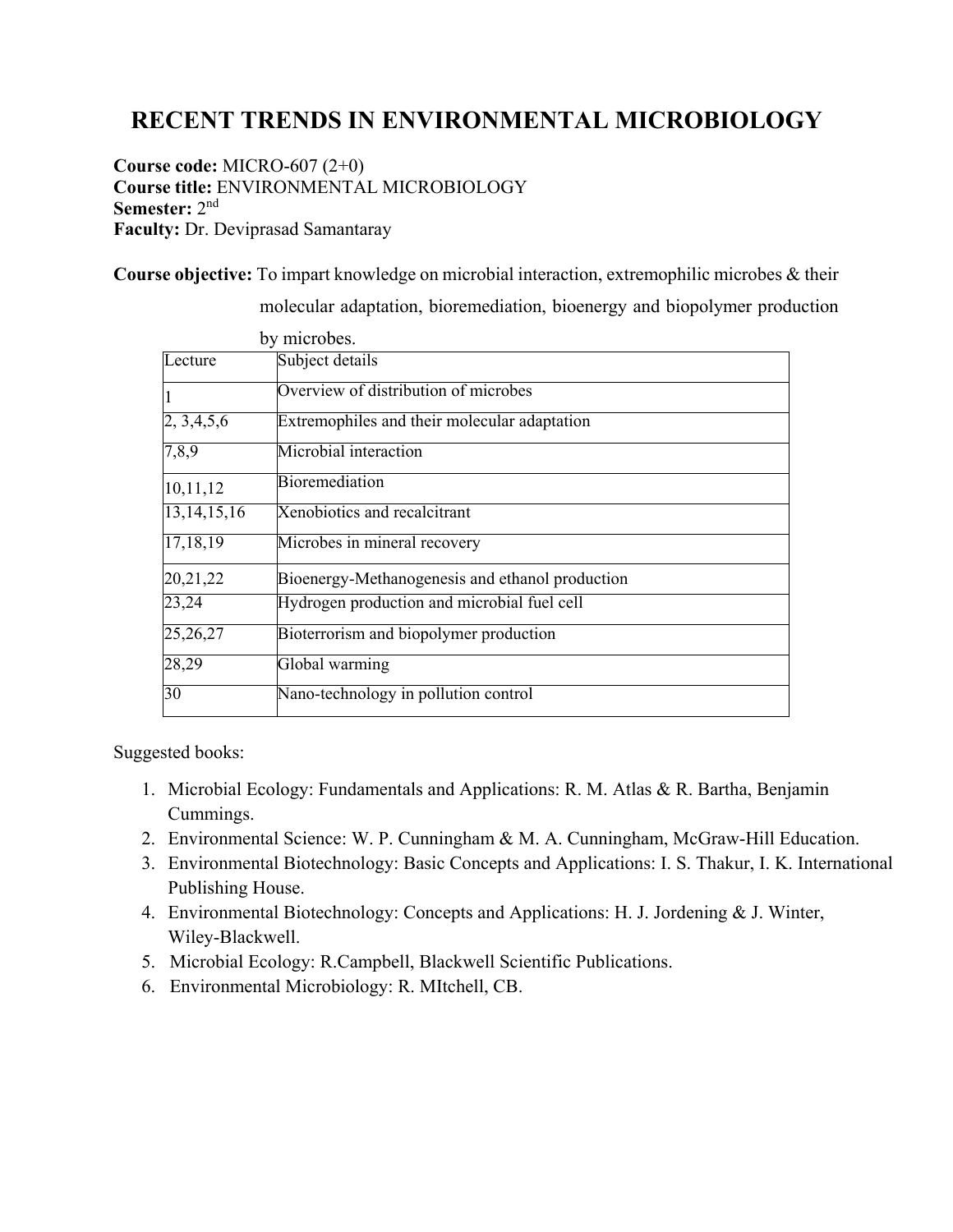## **MICROBIAL BIOTECHNOLOGY**

**Course Code :** MICRO-610 (3+0)

**Course Title : MICROBIAL BIOTECHNOLOGY**<br>Semester : 2<sup>nd</sup>

**Semester** 

**Faculty** : Dr. (Mrs.) Saubhagya Manjari Samantaray Department of Bioinformatics

**Course objective:** To impart knowledge on application of rDNA technology, in various fields

like agriculture, medicine, oil recovery, pollution control and bioleaching, DNA sequencing, drug designing, DNA fingerprinting, PCR, RFLP, RAPD.

| Lecture     | <b>Subject details</b>                                                   |
|-------------|--------------------------------------------------------------------------|
| 1,2,3       | Isolation, screening and genetic improvements of industrially important  |
|             | microorganisms                                                           |
| 4,5         | Restriction enzymes                                                      |
| 6,7,8,9     | Cloning vectors                                                          |
| 10          | Isolation and purification of genomic DNA                                |
| 11          | Isolation and screening of plasmid DNA                                   |
| 12,13       | cDNA synthesis and cloning in E.coli                                     |
| 14,15       | Screening and selecytion of recombinant clones, insertional inactivation |
| 16,17       | Marker and reporter genes                                                |
| 18,19,20,21 | <b>Bloltting techniques</b>                                              |
| 22,23       | Application of rDNA technology in agriculture                            |
| 24,25       | Application of rDNA technology in medicine                               |
| 26          | Application of rDNA technology in oil recovery                           |
| 27,28,29    | Application of rDNA technology in pollution control and bioleaching      |
| 30, 31, 32  | DNA sequencing and automated sequencing                                  |
| 33          | Drug designing                                                           |
| 34          | DNA finger printing                                                      |
| 35          | <b>PCR</b>                                                               |
| 36          | <b>RFLP</b>                                                              |
| 37          | <b>RAPD</b>                                                              |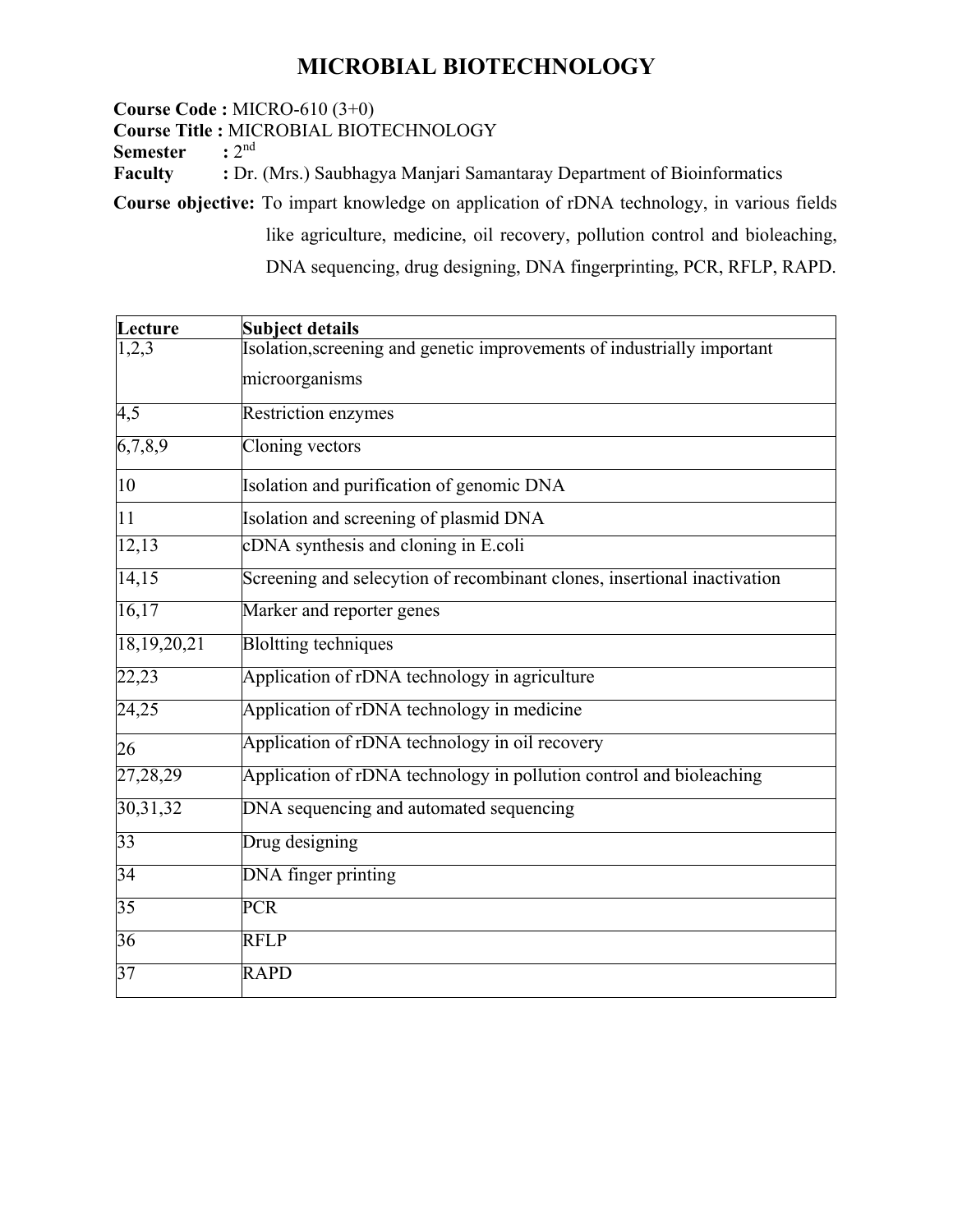| 38    | Microarray technology                          |
|-------|------------------------------------------------|
| 39,40 | Introduction to bioinformatics, database types |
| 41,42 | Online proteomics and genomics tools           |
| 43,44 | Multiple alignment and BLAST                   |

- 1. Molecular Biology: Freifelder D.
- 2. Molecular Biology of Gene: Watson J.D.
- 3. Biochemistry of Nucleic acid: Davidson J.N.
- 4. Molecular Biotechnology: Primrose
- 5. Genetics: Stricberger
- 6. Fundaments of Biochemistry: Voet &Voet
- 7. Bioinformatics 2000: Higgins and Taylor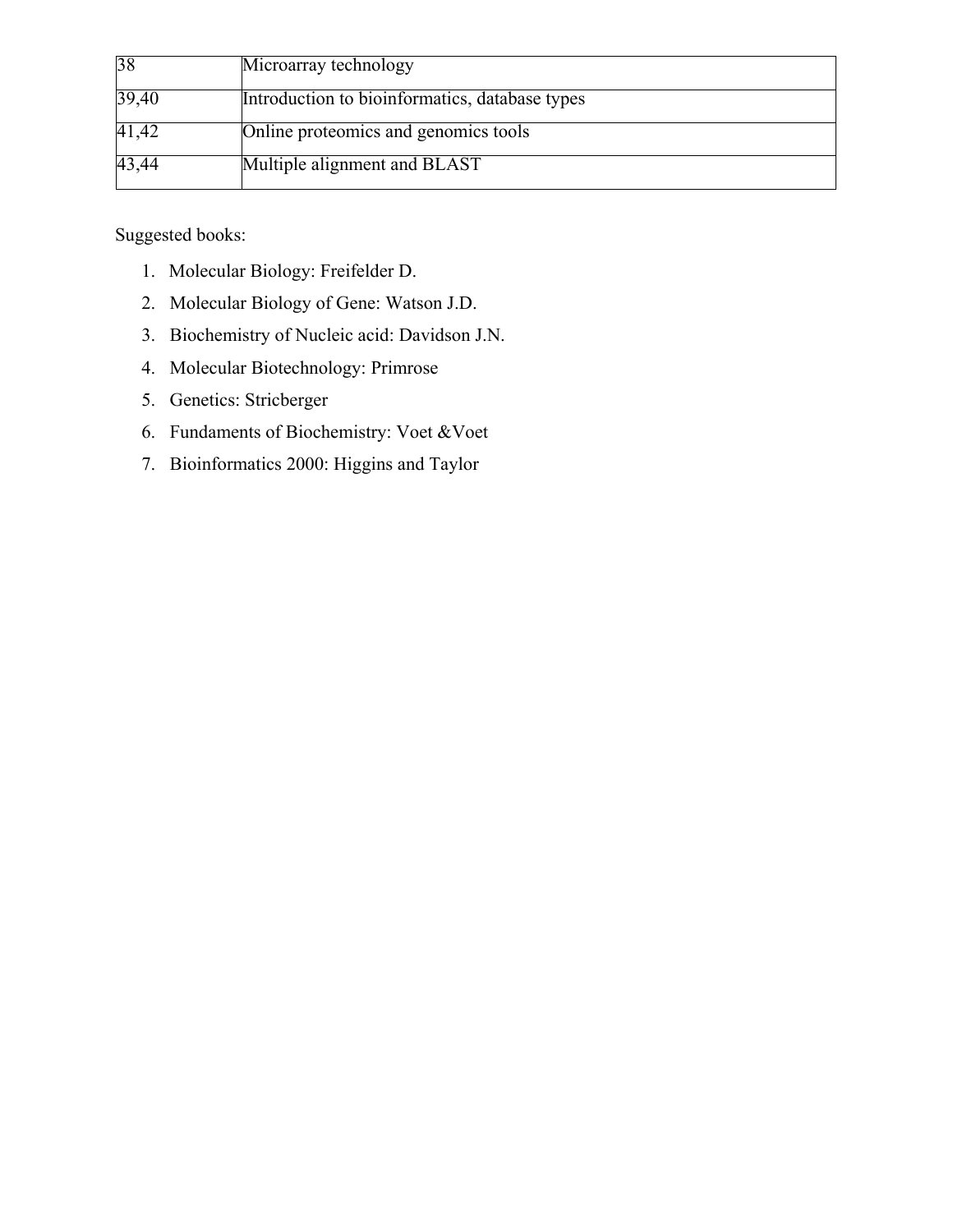### **SEMESTER-III PLANT-MICROBE INTERACTIONS**

**Course code:** MICRO-609 (3+0) **Course title:** PLANT-MICROBE INTERACTIONS **Semester:** 3rd **Faculty:** Dr. Deviprasad Samantaray

**Course objective:** To impart knowledge on different interfaces of interactions and quorum

| Lecture    | Subject details                       |  |
|------------|---------------------------------------|--|
|            | Different interfaces of interactions  |  |
| 2,3        | Plant-microbe interaction             |  |
| 4,5        | Microbe-microbe interaction           |  |
| 6,7        | Soil-plant-microbe interaction        |  |
| 8,9,10     | Symbiotic association of microbes     |  |
| 11, 12, 13 | Quorum sensing phenomenon in bacteria |  |

sensing phenomenon in microbes.

- 1. Microbial Ecology: Fundamentals and Applications: R. M. Atlas & R. Bartha, Benjamin Cummings.
- 2. Environmental Science: W. P. Cunningham & M. A. Cunningham, McGraw-Hill Education.
- 3. Microbial Ecology: R.Campbell, Blackwell Scientific Publications.
- 4. Environmental Microbiology: R. MItchell, CB.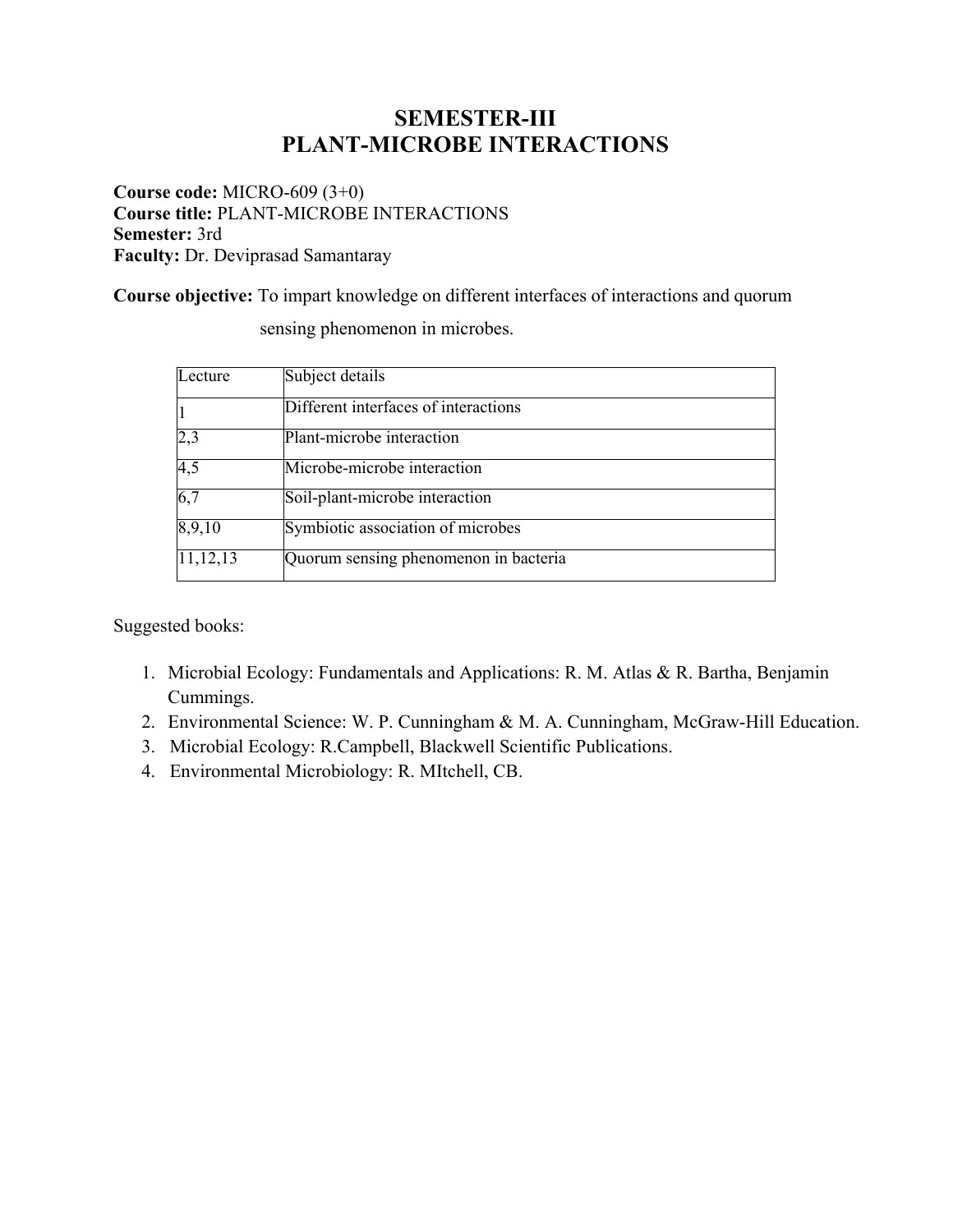### **PLANT-MICROBE INTERACTION**

**Course Code :** MICRO-609 (3+0) **Course Title :** PLANT-MICROBE INTERACTION Semester : 3rd **Faculty :** Dr. (Mrs.) P.Ray, Dr. D. P. smantaray and Dr. (Mrs.) Saubhagya Manjari Samantaray

**Course objective:** To impart thorough knowledge on interactions of plants and microbes, and elementary

| Lecture          | Subject details                                                        |
|------------------|------------------------------------------------------------------------|
| 1                | Biosensors                                                             |
| 2,3              | Bioluminescence                                                        |
| $\overline{4,5}$ | Plants and their interactions including transgenic microbes and plants |
| 6,7,8            | Treatments of biological wastes                                        |
| 10, 11, 12       | Microbial inoculants                                                   |
| 13,14,15,16      | Enzymes for waste treatment                                            |

idea transgenic microbes and plants; microbial inoculants

**Suggested books:** 

Journals and Periodicals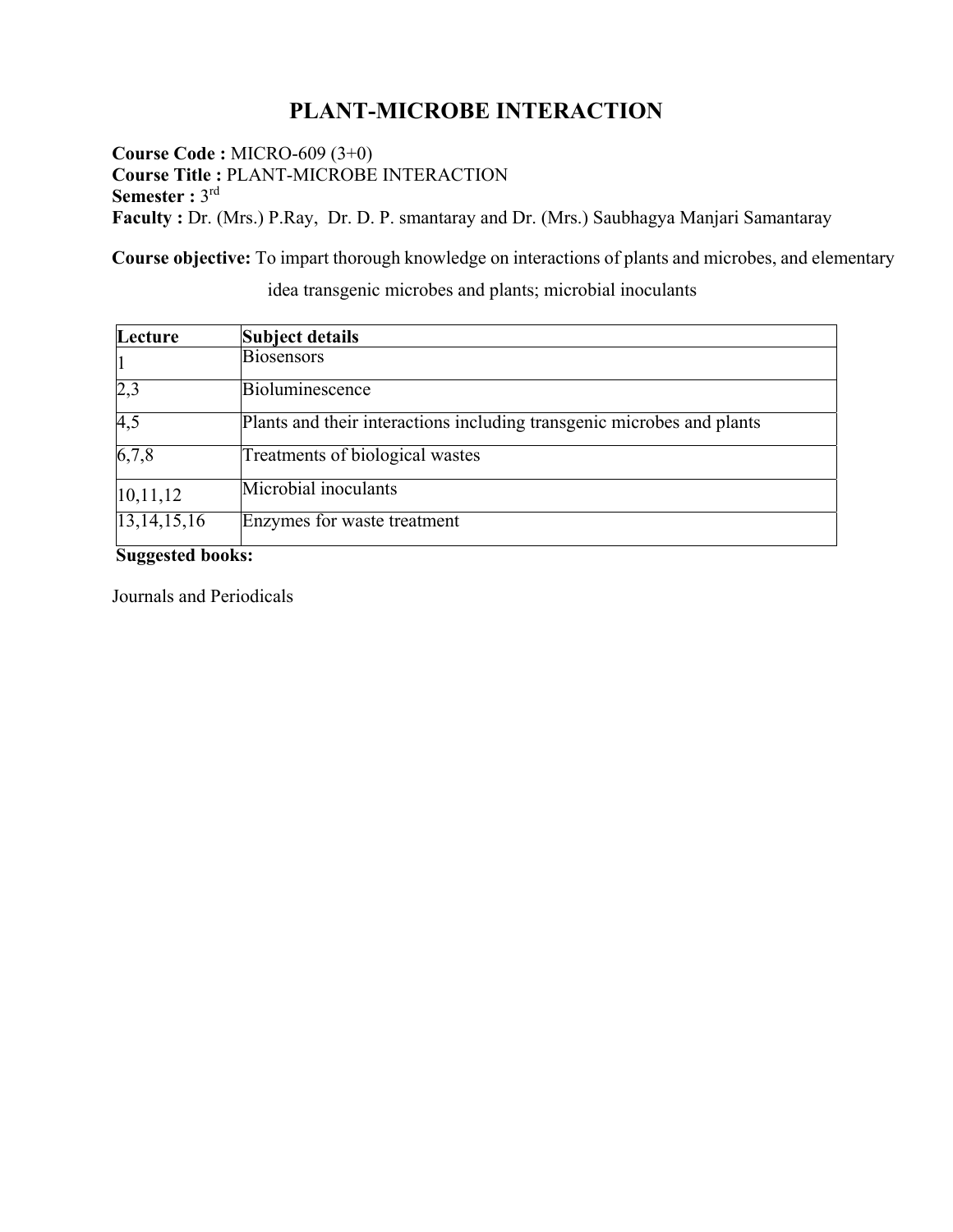### **RESEARCH METHODOLOGY**

**Course code:** MICRO-608 (2+0) **Course title:** RESEARCH METHODOLOGY **Semester:** 3rd **Faculty:** Dr. B.B. Mishra

**Course objective:** To impart knowledge on scientific methods related to research and

biostatistics.

| Lecture           | <b>Subject details</b>                                                                                                                       |
|-------------------|----------------------------------------------------------------------------------------------------------------------------------------------|
| 1,2               | Scientific methods                                                                                                                           |
| 3,4               | Making of hypothesis                                                                                                                         |
| 5,6               | Testing the null hypothesis                                                                                                                  |
| 7,8               | Setting up the experiments with negative control, minimum number of replicates<br>per treatments and minimum number of observation per group |
| $\overline{9,10}$ | Empirical observations, valid conclusion                                                                                                     |
| 11,12             | Research methodology in survey work                                                                                                          |
| 13                | Census study and sample study (Simulated data analysis)                                                                                      |
| 14,15             | Use of primary & secondary data and sample studies in research                                                                               |
| 16,17             | Common statistical designs in nutritional assessment (Simulated data analysis)                                                               |
| 18,19,20          | Criteria for nutritional assessments (Simulated data analysis)                                                                               |
| 21,22,23          | Nutritional requirements (Simulated data analysis)                                                                                           |
| 24,25             | Embryological and histo-pathological work (Simulated data analysis)                                                                          |
| 26,27             | Enzyme assay                                                                                                                                 |
| 28,29             | Use of radio isotopes in nutrition research                                                                                                  |
| 30,31             | X-ray in nutritional investigations                                                                                                          |
| 32                | Reference collection and writing paper and thesis                                                                                            |

- 1. Introductory Biostatistics: B.N. Mishra & M.K. Mishra
- 2. Statistics: Gupta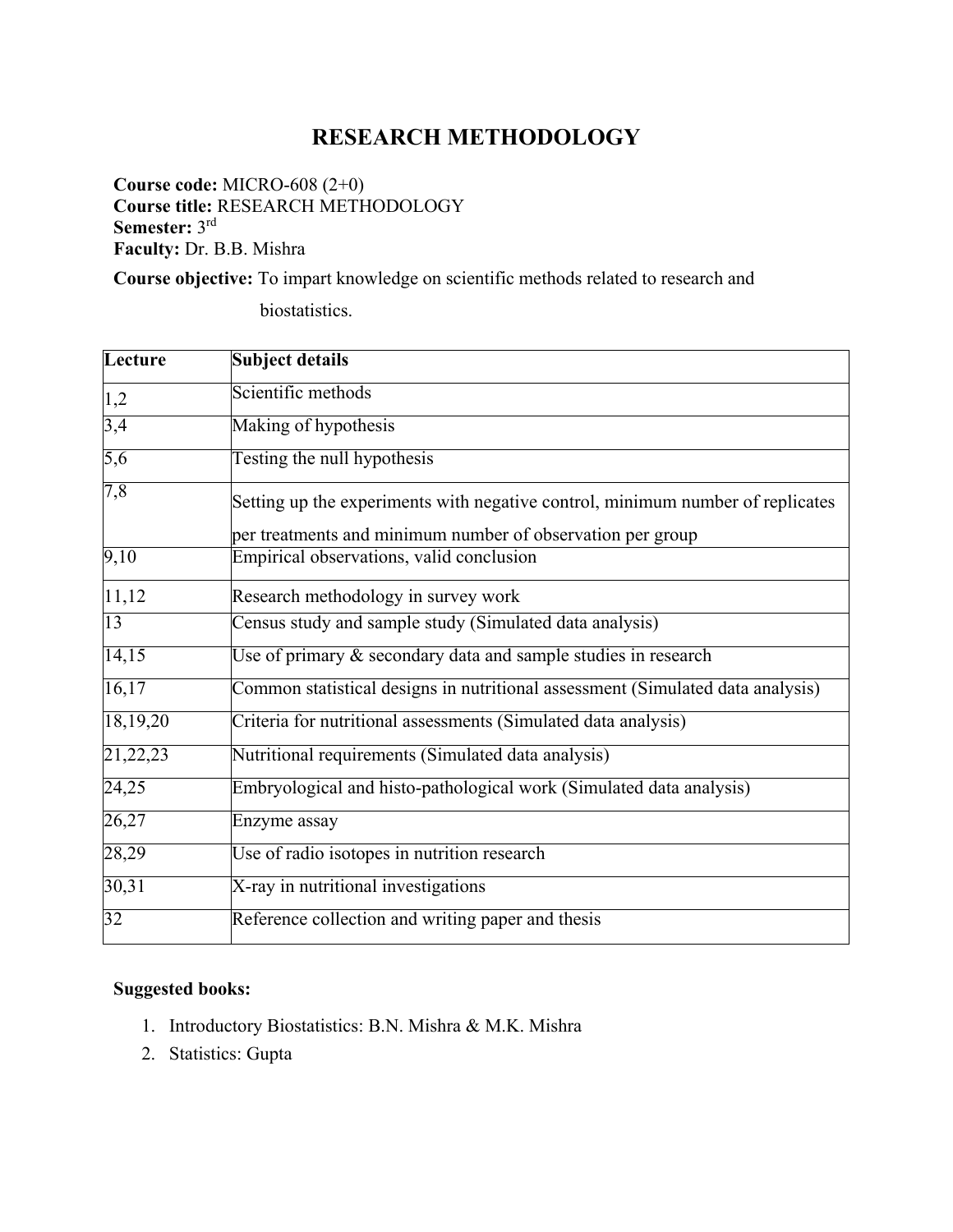## **VIRUS AND BACTERIOPHAGES**

٦

**Course Code :** MICRO-611 (3+0) **Course Title : VIRUS AND BACTERIOPHAGES**<br>**Semester** : 3<sup>rd</sup>

**Semester** 

**Faculty** : Dr (Mrs.) Pratima Ray

**Course objective:** To impart knowledge on structure, reproduction and properties of virus.

| Lecture        | <b>Details</b>                                               |
|----------------|--------------------------------------------------------------|
| $\vert$ 1      | Discovery of viruses                                         |
| 2,3            | Nature and general properties of viruses                     |
| $\overline{4}$ | Classification of viruses                                    |
| 5              | Methods in virology                                          |
| 6              | Purification and characterization of viruses                 |
| 7              | Morphology of viruses                                        |
| 8              | Chemical composition of viruses                              |
| 9,10           | Cultivation of virus                                         |
| 11,12          | Assay of virus                                               |
| 13,14          | <b>Replication of Virus</b>                                  |
| 15             | Viral genetics and variation                                 |
| 16,17          | Serological properties of viruses                            |
| 18,19          | Sub-viral pathogens                                          |
| 20             | Historical developments and classification of bacteriophages |
| 21             | Structure of bacteriophages                                  |
| 22,23          | Life cycles of different DNA bacteriophages                  |
| 24             | Life cycles of different RNA bacteriophages                  |
| 25             | Oncogenic viruses                                            |
| 26,27          | Viral oncogenesis                                            |
| 28,29          | Viral cell interaction                                       |
| 30,31          | Interferon                                                   |
| 32             | Intracellular control of virus infection                     |